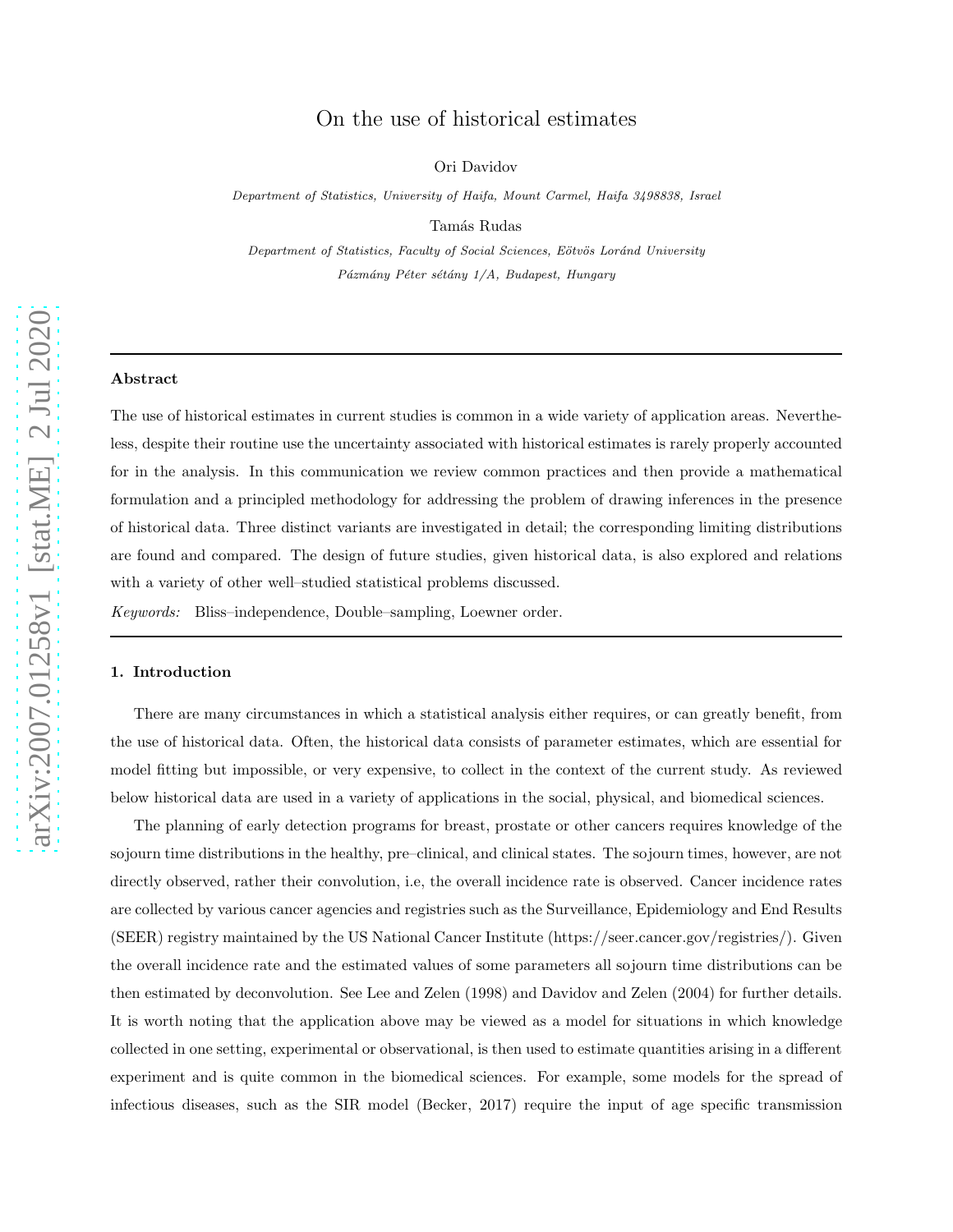parameters which can be estimated from social contact networks (Edmunds et al. 1997, Wallinga et al. 2006) and then used to fit epidemic models (Mossong et al. 2008, Goeyvaerts et al. 2010, Yaari et al. 2016). Another interesting application is the optimization of cancer treatment where Kronick et al. (2010) develop a framework for predicting the outcome of prostate cancer immunotherapy by fitting personalized mathematical models. Their model consists of a set of differential equations whose behavior is governed by a collection of parameters, some of which are global parameters while others are subject specific. The values of the global parameters were obtained from at least ten different published studies, see their Table 2, whereas the subject level parameters were estimated by fitting a model to each participant assuming that the global parameters were estimated without error. See Kogan et al. (2012) and Kozłowska et al. (2018) for a similar applications. Another very important application in which historical data is used is clinical trials. Consider, for example, the situation in which the effect of a combination of treatments is assessed (e.g., Tamma et al. 2012, Kandra et al. 2016). In such cases there exists a collection of therapies which have been independently proven to be somewhat successful at treating a medical condition. The objective of a new study may then be to assess whether a combination of these therapies provides an even better outcome. In the simplest case, one may view this problem as a three armed clinical trial comparing treatments  $A,B$  and  $A+B$  in which historical data on treatments  $A$  and  $B$  already exists. An important example of such situations is the Federal Drug Administration (2006) guidelines for submitting applications for approval of fixed dose combinations, i.e., co–packaged drug products, of previously approved antiretrovirals for the treatment of HIV. In particular, Attachment A of the aforementioned document considers the scenario in which a non–innovator, i.e., a generic drug company, wants to obtain approval for a combination of already approved ingredients. In this case, only efficacy data for the combination needs to be submitted. We will revisit and thoroughly analyze two forms of this example later on. More broadly, the use of historical data in the contexts of clinical trials has been investigated by numerous researchers and multiple perspectives, cf., Pocock (1976), Peto et al. (1979), Neuenschwander et al. (2010), Viele et al. (2014), and Piantadosi (2017) among many others.

The use of historical estimates is also widespread in the social sciences. For example, in the fitting of some econometric models researchers may use values estimated from previously collected survey data. The complexity of using historical estimates in the social sciences is well illustrated by the work of Tasseva (2019). In a microsimulation study investigating the effect of the recent expansion in higher education in Great Britain on household inequalities, previously obtained estimates of population figures from the Family Resources Survey for Great Britain (GOV.UK 2019) were used. The study used bootstrap methods in an effort to account for sampling variability in the survey data. But as noted by the author this method does not appropriately account for measurement error, inevitably present in income information collected in surveys, see, e.g., Moore et al. (2000). Similarly, Douidich et al. (2015) describe an imputation–related–method for incorporating estimates obtained in labor force surveys (which are easily and cheaply conducted) into household expenditure surveys (which are much more time consuming and expensive) in order to estimate poverty rates in Morocco. Likewise, demographic model fitting and projections rely on historical data. The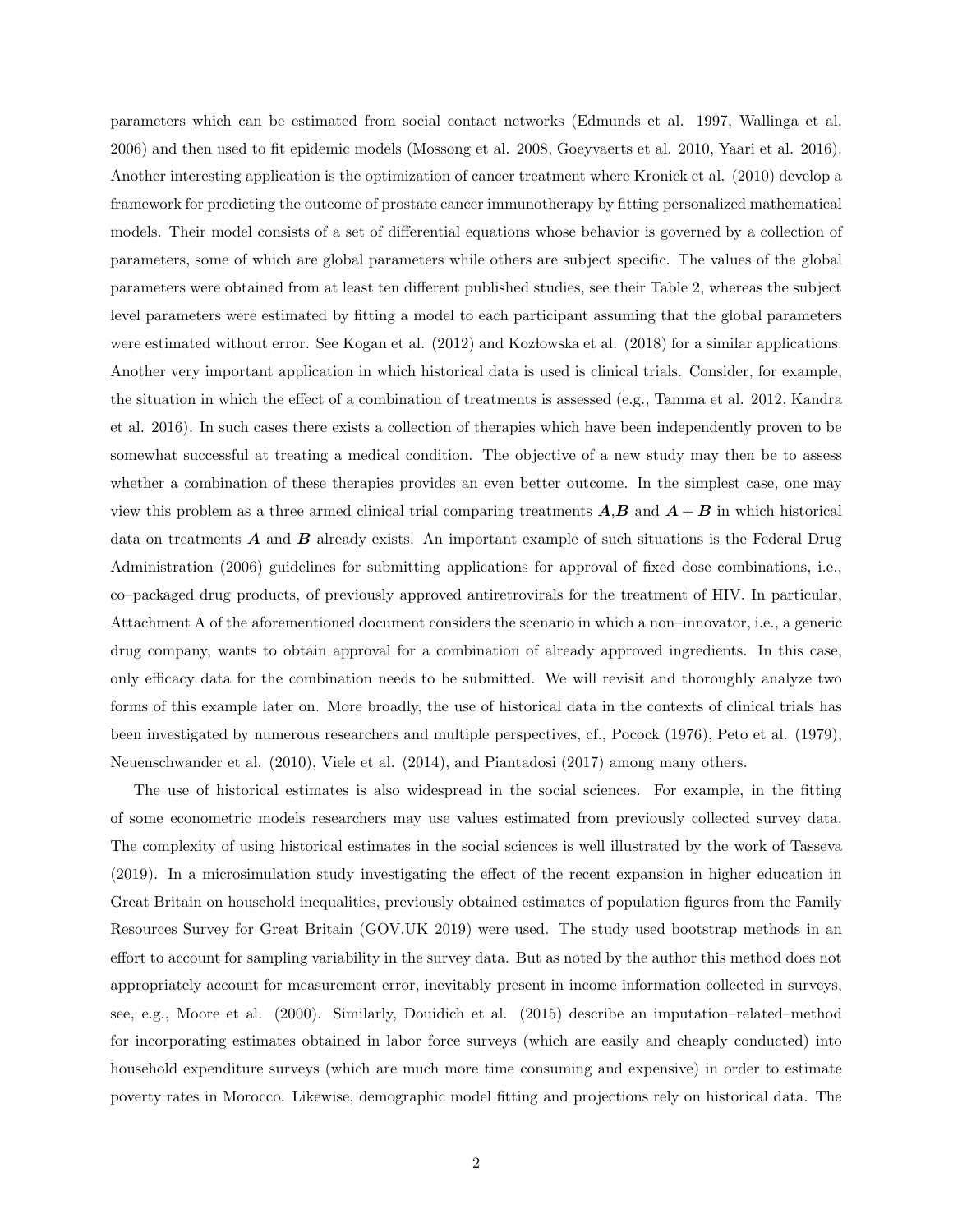standard method of population projections (see United Nations, 2014) is based on the combination of cohort survival rates, i.e., historical data, with current data on cohort sizes. Raftery et al. (2014) proposed a Bayesian approach to take the uncertainty associated with historical data into account. It is worth noting that in this case the uncertainty accounted for by the Bayesian modelling did not come from observational errors but rather from the fact, that the true population figures may have changed over time.

We observe that researchers often do not adequately account for the variability of the historical estimators when incorporating them into a current analysis. In fact, we believe that the practice of plugging–in the estimated values for certain parameters is widespread. Nevertheless it is poorly accounted for, nor properly reported on, in the literature as most practitioners view this strategy as a natural way of "doing things". Therefore, the objectives of this communication are twofold: first to draw attention to current practice, and secondly and more importantly, to provide a principled methodology for incorporating uncertainty into analyses using historical estimates. Given the structure of the statistical problem we investigate various ways of doing so. The resulting methods are compared in terms of the precision of any estimated function of the model parameters and a preference order among them is established.

The paper is organized as follows. Our notation and formulation are outlined in Section [2.](#page-2-0) Section [3](#page-3-0) provides our main theoretical findings which include the limiting distributions of the estimates in the presence of historical data and a comparison thereof. In Section [4](#page-9-0) two applications are described in conjunction with accompanying numerical experiments. The first application addresses the two–way analysis of variance (ANOVA) problem introduced in Section [2.](#page-2-0) The second, related application, deals with a drug interaction study within the framework of Bliss–independence (Bliss, 1939), an old concept which has garnered much recent attention. We conclude with a discussion in Section [5.](#page-15-0) All proofs are collected in an Appendix.

## <span id="page-2-0"></span>2. Notation and formulation

Consider a designed experiment or observational study, denoted by  $S$ , in which data  $D$  of size n is observed. Suppose further that the model describing the distribution of D is indexed by  $\omega^T = (\theta^T, \eta^T)$ where  $\boldsymbol{\theta} \in \mathbb{R}^p$  and  $\boldsymbol{\eta} \in \mathbb{R}^q$  is the concatenation of  $\boldsymbol{\eta}_1 \in \mathbb{R}^{q_1}, \ldots, \boldsymbol{\eta}_K \in \mathbb{R}^{q_K}$  with  $q = q_1 + \cdots + q_K$ . Let  $\Phi(\omega)$  be some function of the model parameters which is of interest to the researchers. Clearly  $\Phi(\omega)$  may be a function of  $\theta$  alone,  $\eta$  alone or of both  $\theta$  and  $\eta$ . The primary goal of the study S, which we refer to as the current study, is inference on  $\Phi(\omega)$  in the presence of historical data which we view as a collection of K, independent estimators  $\hat{\eta}_1, \ldots, \hat{\eta}_K$  obtained from historical studies  $S_1, \ldots, S_K$  of sizes  $m_1, \ldots, m_K$  and  $m = m_1 + \cdots + m_K$  denotes the total sample size in the historical studies.

In some circumstances the statistical model for  $D$  may not be sufficient to identify  $\omega$  but would allow the estimation of  $\theta$  if  $\eta$  were known in advance (e.g. Kronick et al., 2009). In other circumstances given the data D both θ and η are estimable (e.g., Peddada et al., 2007). Thus, in this communication we consider two distinct settings, the second of which has two variants. In the first setting, referred to as a Type I Problem, only the parameter  $\theta$  is estimated using the data  $\mathcal{D}$ , while  $(\eta_1, \ldots, \eta_K)$  are fixed at their historical estimated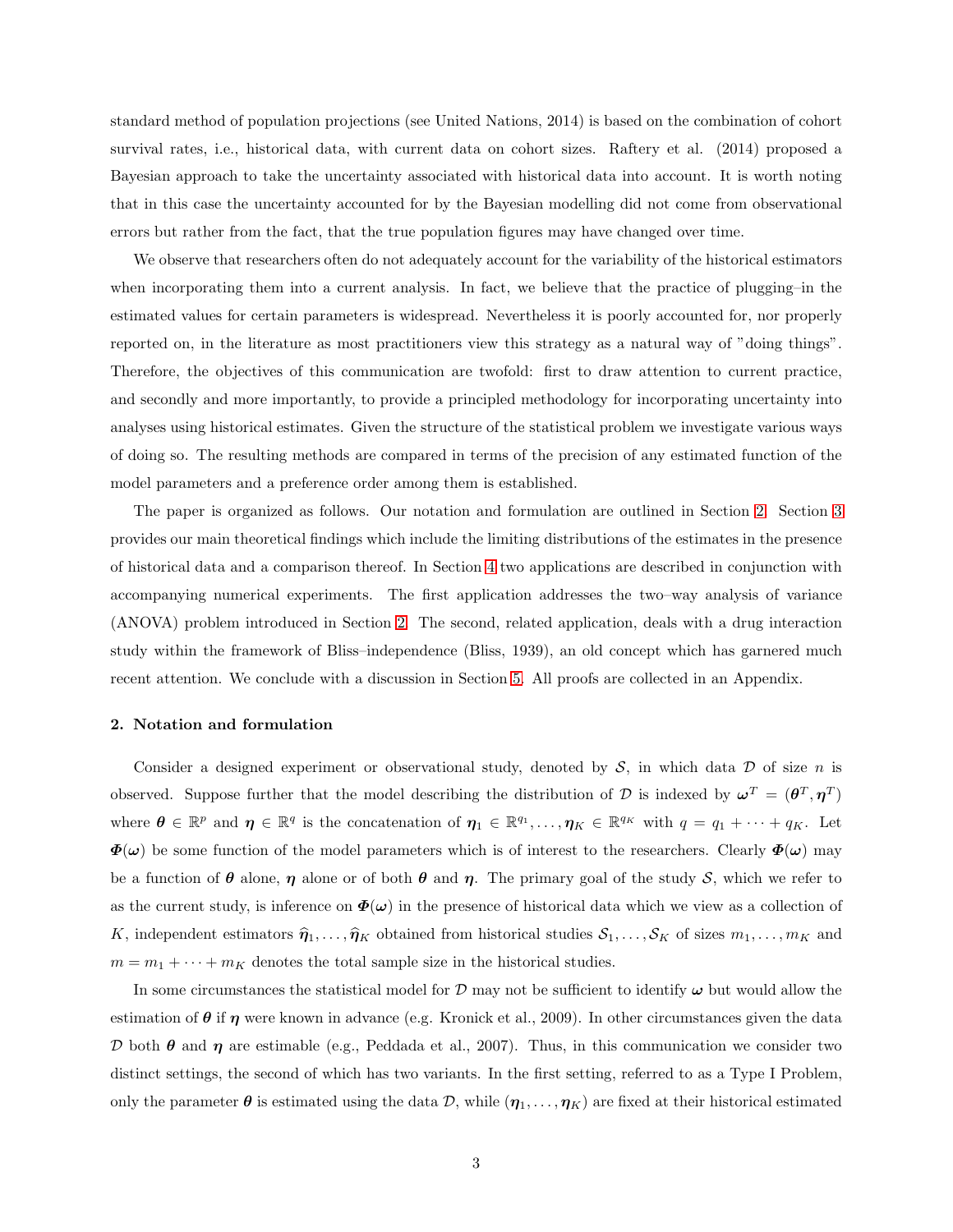values  $(\hat{\eta}_1, \ldots, \hat{\eta}_K)$ . In the second setting, referred to as Type II Problem, a two–step procedure is utilized to estimate  $\theta$  while updating the estimators for  $(\eta_1, \ldots, \eta_K)$ . In some cases, although a Type II analysis would be possible, the researcher may decide not to do so and apply a Type I analysis. One of our results shows that this is an inferior strategy, i.e., if the data D identifies  $\omega$  it is always advisable to re–estimate  $\eta$ . It is also important to emphasize that there are situations in which the investigator, by means of the design of the study  $S$ , may control whether the problem is of Type I or a Type II.

To fix ideas consider the two–way ANOVA model in which the expected value of an outcome Y is given by

<span id="page-3-3"></span>
$$
\mathbb{E}(Y|T_1, T_2) = \eta_0 + \eta_1 T_1 + \eta_2 T_2 + \theta T_1 T_2 \tag{1}
$$

where  $T_i \in \{0,1\}$  for  $i = 1,2$  indicates whether treatment i is administered. Here  $\eta_0$  denotes the mean of Y when neither treatment is administered,  $\eta_i$  models the marginal increase in the expectation of Y when treatment *i* is administered and  $\theta$  models the interaction  $T_1 \times T_2$ . Suppose, now that the historical data consists of two studies  $S_1$  and  $S_2$  of sizes  $m_1$  and  $m_2$ , respectively, where in the study  $S_i$  treatment i was compared with a control. Clearly the historical data provides no information on  $\theta$ . Thus inference on  $\theta$ would require a new study S in which  $T_1 = T_2 = 1$  for some subset of the observations. For simplicity, interchangeability is assumed, i.e., all experimental units, in  $S_1$  and  $S_2$  as well as S, are assumed to be drawn from the same population, e.g., Peddada et al. (2007), and therefore any change in the mean response may be attributed solely to the treatment combination received. The assumption of interchangeability may be relaxed as discussed in Section [5.](#page-15-0)

One objective of this communication is to provide a methodology for effective design and analysis of a new study S of size n which allows the estimation of  $\theta$  and utilizes the historical estimates of  $(\eta_0, \eta_1, \eta_2)$ obtained from  $S_1$  and  $S_2$ . Depending on its objectives, the study S may be of various forms. For example, one may choose to allocate all n observations to receive both treatments, i.e.,  $T_1 = T_2 = 1$ . In this case the data D is an IID sample of observations with mean  $\eta_0 + \eta_1 + \eta_2 + \theta$  and fixed variance  $\sigma^2$ . Although the parameter  $\theta$  is not identifiable from  $\mathcal D$  alone it is estimable given the historical data, so this is clearly a Type I Problem. Alternatively, if S allocates observation to all treatment combinations then  $\theta$  as well as  $(\eta_0, \eta_1, \eta_2)$  are estimable from S and this falls within the framework of a Type II Problem. This example will be further analyzed in Section [4.1.](#page-9-1)

#### <span id="page-3-0"></span>3. Results

Our main theoretical findings, i.e., Theorems [3.1,](#page-4-0) [3.2,](#page-6-0) and [3.4](#page-7-0) describe the limiting distributions of estimators for  $\omega$  which are then compared in Theorems [3.3,](#page-6-1) [3.5](#page-8-0) and [3.6.](#page-8-1)

#### <span id="page-3-2"></span>3.1. Type I Problems

Suppose first that we are in the setting of a Type I Problem. Recall that in such circumstances only  $\theta$  is estimated while  $(\eta_1, \ldots, \eta_K)$  are fixed at their historical values. Thus, let  $\theta_A$  solve

<span id="page-3-1"></span>
$$
\boldsymbol{\varPsi}(\boldsymbol{\theta},\widehat{\boldsymbol{\eta}})=\mathbf{0} \tag{2}
$$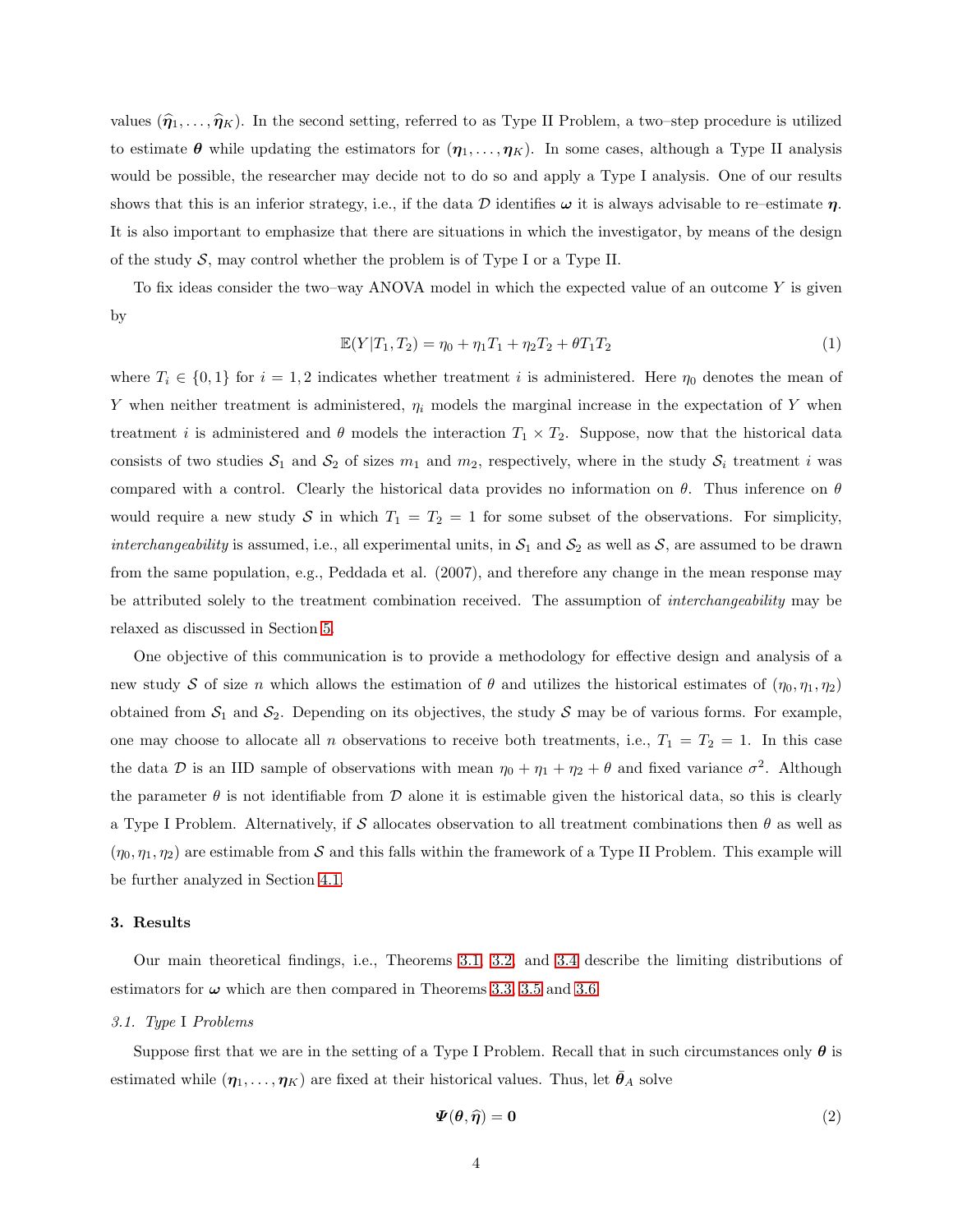where  $\hat{\eta} = (\hat{\eta}_1^T, \dots, \hat{\eta}_K^T)^T$ . The estimating equation [\(2\)](#page-3-1) may be a score equation motivated by likelihood theory, a generalized estimating equation derived by quasi–likelihood or any other statistical estimation framework. Observe that the solution  $\theta_A$  of [\(2\)](#page-3-1) is obtained by plugging–in the sample values of the K independent estimators  $\hat{\eta}_1, \ldots, \hat{\eta}_K$ . For simplicity we may further assume that the data D is a random sample  $Y_1, \ldots, Y_n$  and [\(2\)](#page-3-1) is of the form

$$
\boldsymbol{\varPsi}(\boldsymbol{\theta}, \widehat{\boldsymbol{\eta}}) = n^{-1} \sum_{i=1}^n \boldsymbol{\psi}(\boldsymbol{\theta}, \widehat{\boldsymbol{\eta}}, \boldsymbol{Y}_i).
$$

The function  $\psi$  is assumed to be: (i) continuously differentiable with respect to both  $\theta$  and  $\eta_1, \ldots, \eta_K$ ; it is further assumed to satisfy  $(ii) \mathbb{E}_0(\psi) = \mathbf{0}$ ;  $(iii) \mathbb{E}_0(\psi \psi^T) < \infty$ ;  $(iv)$  the matrix  $\mathbb{E}_0(\partial \psi/\partial \eta)$  exist; and  $(v)$ the matrix  $\mathbb{E}_0(\partial \psi/\partial \theta)$  exists and is invertible. Here  $\mathbb{E}_0(\cdot)$  denotes the expectation taken at  $\omega_0 = (\theta_0, \eta_0)$  $(\theta_0, \eta_{1,0}, \ldots, \eta_{K,0})$ , the true value of all parameters. Conditions  $(i)$  –(v) are all standard regularity conditions often imposed in the literature (cf., Heyde 1997, Van der Vaart 2000). We now have the following:

<span id="page-4-0"></span>**Theorem 3.1.** Let  $\theta_A$  be a solution to [\(2\)](#page-3-1) and set  $\bar{\eta}_A = \hat{\eta}$ . Assume that: (i)  $\bar{\theta}_A$  is consistent at  $\omega_0$ ; (ii) the estimating function  $\psi$  satisfies the regularity conditions listed above; and (iii) the historical estimates satisfy  $\sqrt{m_j}(\hat{\boldsymbol{\eta}}_j - \boldsymbol{\eta}_{j,0}) \Rightarrow \mathcal{N}_{q_j}(\boldsymbol{0}, \boldsymbol{\Sigma}_j)$  and are independent of each other and of the current study. Then if  $(m/m_j) \to \kappa_j < \infty$  for all  $j = 1, ..., K$  as  $m_j \to \infty$  and  $n/m \to \rho \in (0, \infty)$  as  $n \to \infty$  we have

$$
\sqrt{n}(\bar{\boldsymbol{\theta}}_A - \boldsymbol{\theta}_0, \bar{\boldsymbol{\eta}}_A - \boldsymbol{\eta}_0)^T \Rightarrow \mathcal{N}_{p+q}(\boldsymbol{0}, \boldsymbol{A})
$$

where

$$
A=\begin{pmatrix} A_{\theta\theta} & A_{\theta\eta} \\ A_{\eta\theta} & A_{\eta\eta} \end{pmatrix}
$$

with

$$
A_{\theta\theta} = (D_{\theta_0}^{-1})[\Sigma_{\psi} + \rho D_{\eta_0} \Sigma D_{\eta_0}^T](D_{\theta_0}^{-1})^T,
$$
  
\n
$$
A_{\theta\eta} = -\rho(D_{\theta_0})^{-1}D_{\eta_0}\Sigma,
$$
  
\n
$$
A_{\eta\eta} = \rho\Sigma.
$$

where  $\mathbf{D}_{\theta_0} = \mathbb{E}_0(\partial \psi/\partial \theta)$ ,  $\mathbf{D}_{\eta_0} = \mathbb{E}_0(\partial \psi/\partial \eta)$ ,  $\mathbf{\Sigma}_{\psi} = \mathbb{E}_0(\psi \psi^T)$  and  $\mathbf{\Sigma} = \text{BlockDiag}(\kappa_1 \mathbf{\Sigma}_1, \dots, \kappa_K \mathbf{\Sigma}_K)$ .

**Remark 1.** Clearly,  $A_{\theta\theta}$  is the  $p \times p$  asymptotic variance matrix of  $\bar{\theta}_A$ ,  $A_{\eta\eta}$  is the  $q \times q$  asymptotic variance matrix of  $\bar{\eta}_A$  and  $A_{\theta\eta} = A_{\eta\theta}^T$  is their  $p \times q$  asymptotic covariance matrix.

The proof of Theorem [3.1](#page-4-0) is a straightforward, but somewhat involved, application of the delta method. In contrast with Randles (1982) and Pierce (1982) which describe the limiting distribution of statistics that are explicit functions of estimated parameters the estimator  $\bar{\theta}_A$  is an implicit function of  $\bar{\eta}_A$ . Further note that  $(D_{\theta_0}^{-1})\Sigma_{\psi}(D_{\theta_0}^{-1})^T$  is the asymptotic variance of  $\bar{\theta}_A$  when the true values of  $\eta_1,\ldots,\eta_K$  are known in advance. Thus the term

$$
\rho \boldsymbol{D}_{\boldsymbol{\eta}_0} \boldsymbol{\Sigma} \boldsymbol{D}_{\boldsymbol{\eta}_0}^T
$$

may be viewed as the penalty for substituting estimators for the true values of the parameters. The penalty may also be rewritten as  $\rho \sum_{j=1}^K \kappa_j \bm{D}_j \bm{\Sigma}_j \bm{D}_j^T$  where  $\bm{D}_j = \mathbb{E}_0(\partial \bm{\psi}/\partial \bm{\eta}_j)$  which expresses its dependence on the relative sample sizes, the asymptotic variances of the historical estimates and the sensitivity of the estimation procedure with respect to the historical estimators, embodied in the matrices  $D_1, \ldots, D_K$ .

<span id="page-4-1"></span>**Remark 2.** Note that if  $\rho$  is very small which occurs when  $m \gg n$ , then the penalty is inconsequential, i.e., that asymptotic variance of  $\theta_A$  is close to its variance when  $\eta_1, \ldots, \eta_K$  are fully known.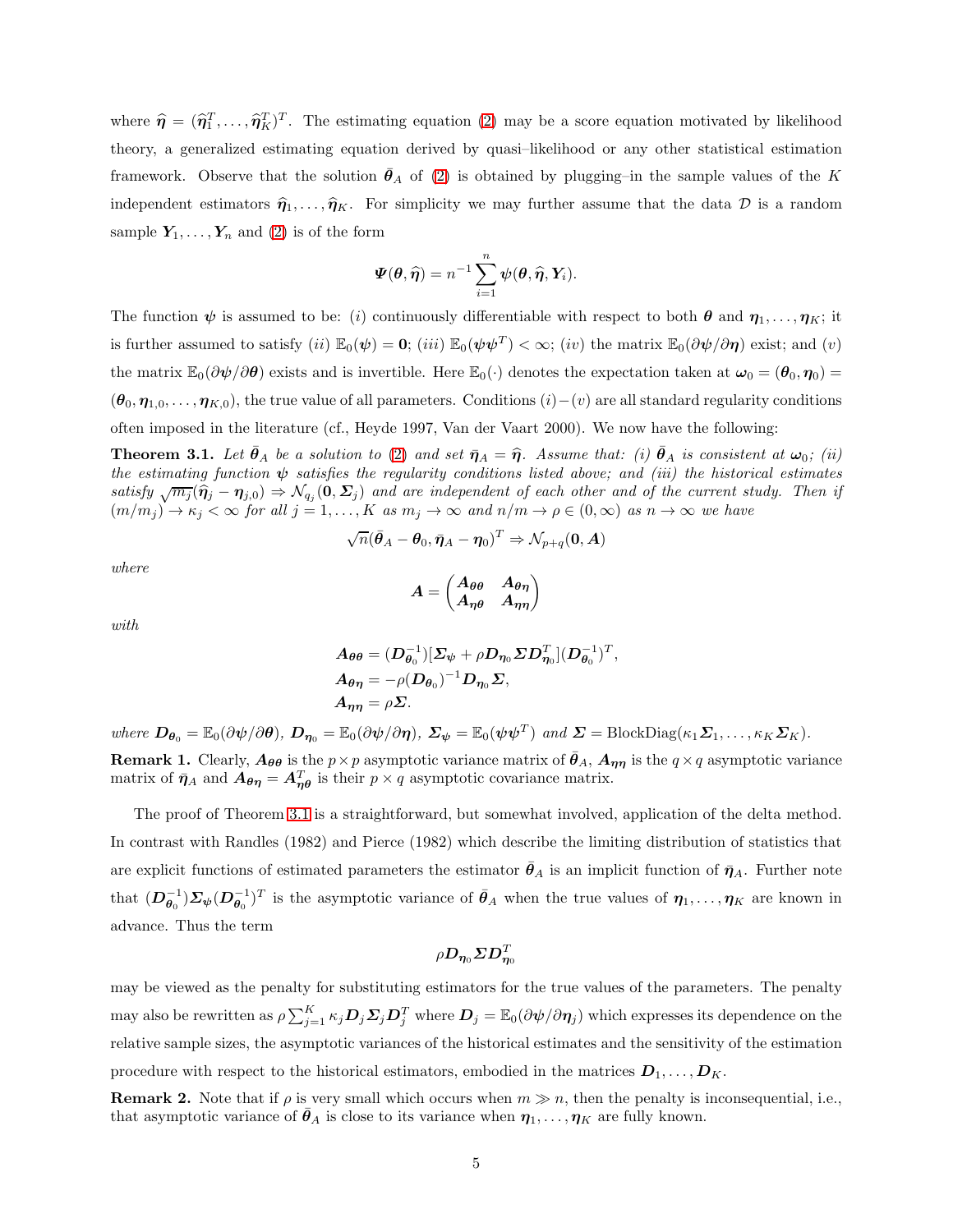#### 3.2. Type II Problems

Next, consider the case where both  $\theta$  and  $\eta$  are estimable using the data D observed in the current study S. In this case  $\omega$  is estimated using a two step procedure. In the first step the data D is used to obtain the pair  $(\tilde{\theta}, \tilde{\eta})^T$  which simultaneously solve

<span id="page-5-4"></span>
$$
\Psi(\theta, \eta) = 0 \quad \text{and} \quad \Gamma(\theta, \eta) = 0. \tag{3}
$$

The estimating equation  $\Psi$  is the estimating function for  $\theta$  for fixed known value of  $\eta$ , as in Type I Problems, whereas the estimating function  $\Gamma$  is the estimating function for  $\eta$  for fixed value of  $\theta$ ; it will not play any role in our developments with the exception of Remark [6](#page-28-0) appearing in the Appendix. Under standard regularity conditions, cf., the conditions listed just before the statement of Theorem [3.1,](#page-4-0) the estimators  $(\tilde{\theta}, \tilde{\eta})^T$  satisfy

<span id="page-5-1"></span>
$$
\sqrt{n}(\tilde{\boldsymbol{\theta}} - \boldsymbol{\theta}_0, \tilde{\boldsymbol{\eta}} - \boldsymbol{\eta}_0)^T \Rightarrow \mathcal{N}_{p+q}(\mathbf{0}, \boldsymbol{\Upsilon})
$$
\n(4)

where  $\Upsilon$  is assumed to be a non–singular variance matrix which can be consistently estimated from the data by, say  $\tilde{\Upsilon}$ , the standard sandwich estimator (Van der Vaart, 2000). For convenience we may partition  $\Upsilon$  as

$$
\Upsilon = \begin{pmatrix} \Upsilon_{\theta\theta} & \Upsilon_{\theta\eta} \\ \Upsilon_{\eta\theta} & \Upsilon_{\eta\eta} \end{pmatrix}
$$
 (5)

where  $\gamma_{\theta\theta}$  and  $\gamma_{\eta\eta}$  denote the marginal asymptotic variances of  $\tilde{\theta}$  and  $\tilde{\eta}$ , respectively, and  $\gamma_{\theta\eta}$  is their asymptotic covariance. Naturally, a similar partition holds for  $\tilde{\Upsilon}$ . Furthermore, as in Section [3.1,](#page-3-2) at our disposal are K independent historical estimators of  $\eta_1, \ldots, \eta_K$  obtained using studies of sizes  $m_1, \ldots, m_K$ which satisfy  $\sqrt{m_j}(\hat{\eta}_j - \eta_{j,0}) \Rightarrow \mathcal{N}_{q_j}(0, \Sigma_j)$ , where, again, it is assumed that  $\Sigma_j$  are non–singular and can be consistently estimated for all  $j = 1, \ldots, K$ . Thus

<span id="page-5-2"></span>
$$
\sqrt{m}(\widehat{\boldsymbol{\eta}} - \boldsymbol{\eta}_0) \Rightarrow \mathcal{N}_q(\mathbf{0}, \boldsymbol{\Sigma})
$$
\n(6)

where  $\Sigma$  is given in the statement of Theorem [3.1.](#page-4-0) Let  $\hat{\Sigma}$  be a consistent estimator of  $\Sigma$ .

The historic and current estimators of  $\eta$  can be aggregated, or combined, in many ways. Lemma [2,](#page-26-0) appearing in the Appendix, suggests using the estimator

<span id="page-5-0"></span>
$$
\bar{\boldsymbol{\eta}} = (n\tilde{\boldsymbol{\Upsilon}}_{\boldsymbol{\eta\eta}}^{-1} + m\hat{\boldsymbol{\Sigma}}^{-1})^{-1} (n\tilde{\boldsymbol{\Upsilon}}_{\boldsymbol{\eta\eta}}^{-1}\tilde{\boldsymbol{\eta}} + m\hat{\boldsymbol{\Sigma}}^{-1}\hat{\boldsymbol{\eta}}) \tag{7}
$$

which is the MLE under normality assuming that the matrices  $\Upsilon_{\eta\eta}$  and  $\Sigma$  are known. Note that

$$
\bar{\boldsymbol{\eta}} = \boldsymbol{W}_1 \tilde{\boldsymbol{\eta}} + \boldsymbol{W}_2 \widehat{\boldsymbol{\eta}} + o_p(1)
$$

where the weights  $W_1$  and  $W_2$  are the symmetric matrices

<span id="page-5-3"></span>
$$
\mathbf{W}_1 = (\gamma \mathbf{\Upsilon}_{\eta \eta}^{-1} + (1 - \gamma) \mathbf{\Sigma}^{-1})^{-1} \gamma \mathbf{\Upsilon}_{\eta \eta}^{-1} \text{ and } \mathbf{W}_2 = (\gamma \mathbf{\Upsilon}_{\eta \eta}^{-1} + (1 - \gamma) \mathbf{\Sigma}^{-1})^{-1} (1 - \gamma) \mathbf{\Sigma}^{-1} \tag{8}
$$

which satisfy  $I = W_1 + W_2$  with  $\gamma = \lim_n(n/(n+m))$ . Thus [\(7\)](#page-5-0) differs from the best linear unbiased estimator by at most an  $o_p(1)$  term.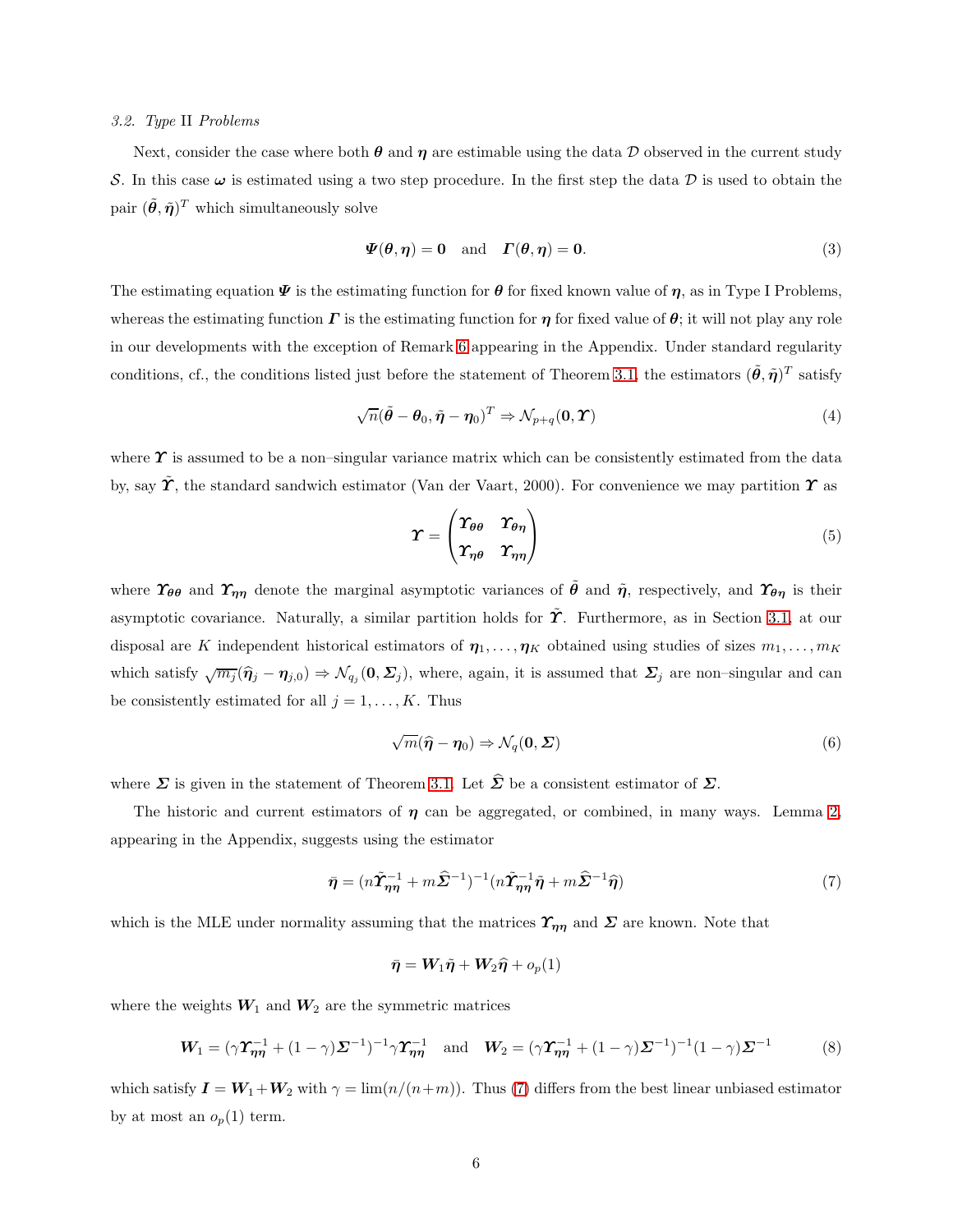In the second step we find  $\bar{\theta}_B$  by solving

<span id="page-6-2"></span>
$$
\mathbf{\Psi}(\boldsymbol{\theta},\bar{\boldsymbol{\eta}})=0.\tag{9}
$$

where  $\bar{\eta}$  is given by [\(7\)](#page-5-0). We now have:

<span id="page-6-0"></span>**Theorem 3.2.** Let  $\bar{\theta}_B$  be a solution to [\(9\)](#page-6-2) where  $\bar{\eta}_B = \bar{\eta}$  is given in [\(7\)](#page-5-0). Assume that the regularity conditions of Theorem [3.1](#page-4-0) hold. Then

$$
\sqrt{n}(\bar{\theta}_B - \theta_0, \bar{\eta}_B - \eta_0) \Rightarrow \mathcal{N}_{p+q}(\mathbf{0}, \mathbf{B})
$$
\n(10)

where

$$
B=\begin{pmatrix} B_{\theta\theta} & B_{\theta\eta} \\ B_{\eta\theta} & B_{\eta\eta} \end{pmatrix}
$$

with

$$
B_{\theta\theta} = (D_{\theta_0}^{-1})[\Sigma_{\psi} + D_{\eta_0}(\Upsilon_{\eta\eta}^{-1} + (\rho \Sigma)^{-1})^{-1}D_{\eta_0}^T](D_{\theta_0}^{-1})^T,
$$
  
\n
$$
B_{\theta\eta} = -D_{\theta_0}^{-1}D_{\eta_0}(\Upsilon_{\eta\eta}^{-1} + (\rho \Sigma)^{-1})^{-1},
$$
  
\n
$$
B_{\eta\eta} = (\Upsilon_{\eta\eta}^{-1} + (\rho \Sigma)^{-1})^{-1}.
$$

Although the mechanics are slightly more involved the proof of Theorem [3.2](#page-6-0) builds on the proof of Theorem [3.1.](#page-4-0) Moreover, the structure of the asymptotic variance matrices  $\boldsymbol{A}$  and  $\boldsymbol{B}$  are analogous with the exception that the variance matrix  $\rho \Sigma$  appearing in A is replaced with  $(\Upsilon_{\eta\eta}^{-1} + (\rho \Sigma)^{-1})^{-1}$  in B.

**Remark 3.** Observe that  $(\Upsilon_{\eta\eta}^{-1} + (\rho \Sigma)^{-1})^{-1} \to 0$  as  $\rho \to 0$  so the conclusions of Remark [2](#page-4-1) hold here as well.

It is clear that whenever the model for D identifies  $\omega$  both  $(\theta_B, \bar{\eta}_B)$  and  $(\theta_A, \bar{\eta}_A)$  can be computed. Next, using the concept of the Loewner order we show the former is superior to the latter. Recall that the matrix  $V_1$  is said to be smaller in the Loewner order compared with the matrix  $V_2$  if  $V_2 - V_1$  is non–negative definite (Pukelsheim, 2006). This relationship is denoted by  $V_1 \preceq V_2$ . Suppose now that  $V_1$  and  $V_2$  are the variances of two (asymptotically) unbiased estimators. Then  $V_1 \le V_2$  implies that the estimator associated with  $V_1$  is more efficient than the estimator associated with  $V_2$ . This means, for example, that the confidence ellipsoid associated with  $V_1$  lies within the confidence ellipsoid associated with  $V_2$ .

<span id="page-6-1"></span>**Theorem 3.3.** Whenever the data  $D$  identifies  $\omega$  we have

$$
B \preceq A. \tag{11}
$$

Moreover, for any function  $\Phi$  we have  $V_{B}^{\Phi} \preceq V_{A}^{\Phi}$  where  $V_{A}^{\Phi}$  and  $V_{B}^{\Phi}$  are the asymptotic variances of  $\boldsymbol{\Phi}(\bar{\boldsymbol{\theta}}_A, \bar{\boldsymbol{\eta}}_A)$  and  $\boldsymbol{\Phi}(\bar{\boldsymbol{\theta}}_B, \bar{\boldsymbol{\eta}}_B)$  respectively.

Theorem [3.3](#page-6-1) indicates that, if possible, it is always asymptotically beneficial to estimate both  $\theta$  and  $\eta$ using the data D collected in the study S. Moreover, Theorem [3.3](#page-6-1) holds also when only a sub–vector of  $\eta$  is identified by the data  $\mathcal{D}$ .

Another variant of Type II Problems occurs when the data  $\mathcal D$  is not available, but nevertheless the estimators  $(\tilde{\theta}, \tilde{\eta})$  from the current study as well as their estimated variance, i.e.,  $\tilde{\boldsymbol{\gamma}}$  is given. The objective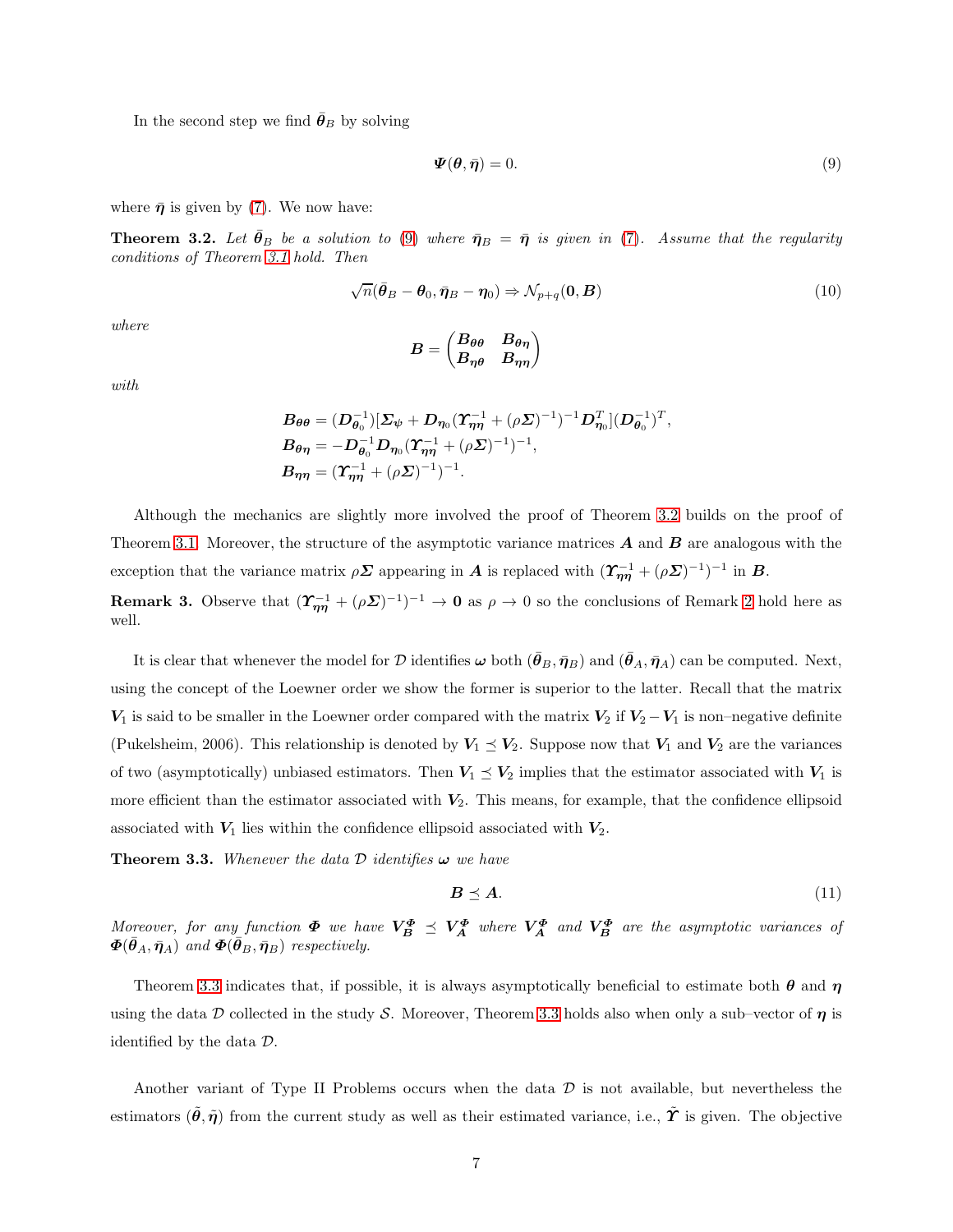is then to combine the the current estimators  $(4)$  with the historical estimators  $(6)$ . To this end we propose estimating  $\theta$  by

<span id="page-7-1"></span>
$$
\bar{\boldsymbol{\theta}}_C = \tilde{\boldsymbol{\theta}} - \tilde{\boldsymbol{\Upsilon}}_{\boldsymbol{\theta}\boldsymbol{\eta}} \tilde{\boldsymbol{\Upsilon}}_{\boldsymbol{\eta}\boldsymbol{\eta}}^{-1} (\tilde{\boldsymbol{\eta}} - \bar{\boldsymbol{\eta}}_C) \tag{12}
$$

where  $\bar{\pmb{\eta}}_C = \bar{\pmb{\eta}}$  is given by [\(7\)](#page-5-0). The estimators (7) as well as [\(12\)](#page-7-1) are motivated by Lemma [2](#page-26-0) and Remark [5](#page-26-1) appearing in the Appendix.

<span id="page-7-0"></span>**Theorem 3.4.** Let  $(\bar{\theta}_C, \bar{\eta}_C)^T$  be defined by [\(7\)](#page-5-0) and [\(12\)](#page-7-1). Suppose further that [\(4\)](#page-5-1) and [\(6\)](#page-5-2) hold and both  $\gamma$ and  $\Sigma$  can be consistently estimated. Then as  $n \to \infty$  we have

$$
\sqrt{n}(\bar{\boldsymbol{\theta}}_C - \boldsymbol{\theta}_0, \bar{\boldsymbol{\eta}}_C - \boldsymbol{\eta}_0)^T \Rightarrow \mathcal{N}_{p+q}(\boldsymbol{0}, \boldsymbol{C})
$$

where  $\boldsymbol{C} = \boldsymbol{M} \boldsymbol{V} \boldsymbol{M}^T$  with

<span id="page-7-3"></span>
$$
\boldsymbol{V} = \begin{pmatrix} \boldsymbol{\Upsilon} & \mathbf{0} \\ \mathbf{0} & \rho \boldsymbol{\Sigma} \end{pmatrix} \quad and \quad \boldsymbol{M} = \begin{pmatrix} \boldsymbol{I} & -\boldsymbol{R}\boldsymbol{W}_{2} & \boldsymbol{R}\boldsymbol{W}_{2} \\ \mathbf{0} & \boldsymbol{W}_{1} & \boldsymbol{W}_{2} \end{pmatrix} . \tag{13}
$$

The matrices  $W_1$  and  $W_2$  are defined in [\(8\)](#page-5-3) and  $\mathbf{R} = \Upsilon_{\theta\eta} \Upsilon_{\eta\eta}^{-1}$ . Moreover, we have:

$$
C_{\theta\theta} = \Upsilon_{\theta\theta} - \Upsilon_{\theta\eta} \Upsilon_{\eta\eta}^{-1} W_2 \Upsilon_{\theta\eta}^T,
$$
  
\n
$$
C_{\theta\eta} = \Upsilon_{\theta\eta} W_1
$$
  
\n
$$
C_{\eta\eta} = (\Upsilon_{\eta\eta}^{-1} + (\rho \Sigma)^{-1})^{-1}.
$$

Theorem [3.4](#page-7-0) describes the large sample behaviour of the estimators [\(7\)](#page-5-0) and [\(12\)](#page-7-1). Further insight is facilitated by considering the simplest possible situation, i.e., when  $(\theta, \eta) \in \mathbb{R}^2$ , in which case  $\sqrt{m}(\hat{\eta}-\eta_0) \Rightarrow$  $\mathcal{N}(0, \sigma^2)$  for the historical data, whereas for the current study  $\sqrt{n}(\tilde{\theta} - \theta_0, \tilde{\eta} - \eta_0)^T \Rightarrow \mathcal{N}(0, \mathbf{\Upsilon})$  where

$$
\boldsymbol{\varUpsilon} = \begin{pmatrix} v_{\theta\theta}^2 & v_{\theta\eta} \\ v_{\theta\eta} & v_{\eta\eta}^2 \end{pmatrix}.
$$

It is not hard to see that [\(12\)](#page-7-1) reduces to  $\bar{\theta} = \tilde{\theta} - (\tilde{v}_{\theta\eta}/\tilde{v}_{\eta\eta}^2)(\tilde{\eta} - \bar{\eta})$  where  $\bar{\eta} = w_1^* \tilde{\eta} + w_2^* \hat{\eta}$  with

$$
w_1^* = \frac{n/\tilde{v}_{\eta\eta}^2}{n/\tilde{v}_{\eta\eta}^2 + m/\hat{\sigma}^2}
$$
 and 
$$
w_2^* = \frac{m/\hat{\sigma}^2}{n/\tilde{v}_{\eta\eta}^2 + m/\hat{\sigma}^2}.
$$

Furthermore  $C_{\theta\theta}$  simplifies to

<span id="page-7-2"></span>
$$
v_{\theta\theta}^2 - \frac{v_{\theta\eta}^2}{v_{\eta\eta}^2} w_2 = v_{\theta\theta}^2 (1 - w_2 r^2),\tag{14}
$$

where  $r = v_{\theta\eta}/(v_{\theta\theta}v_{\eta\eta})$  is the asymptotic correlation between  $\tilde{\theta}$  and  $\tilde{\eta}$  and

$$
w_2 = \frac{(1-\gamma)/\sigma^2}{\gamma/\upsilon_{\eta\eta}^2 + (1-\gamma)/\sigma^2}
$$

is the limiting value of  $w_2^*$  as  $n/(n+m) \to \gamma$ . It follows that the asymptotic relative efficiency of  $\bar{\theta}$  to  $\tilde{\theta}$  is  $1 - w_2 r^2$ , which is at most unity (when  $v_{\theta \eta} = 0$ ) and no less than  $1 - r^2$  (when  $\gamma$  is close to 0). Clearly, the historical estimates are useful only if the covariance  $v_{\theta\eta}$  is non-zero and highly useful whenever  $w_2$  is close to unity. A similar but more involved analysis applies when the parameters are multidimensional.

We emphasize that the structure of the estimators  $\bar{\eta}_C$  and  $\bar{\theta}_C$  as well as the form of C are related to, but much more general, than results obtained in the literature on both double sampling and monotone missing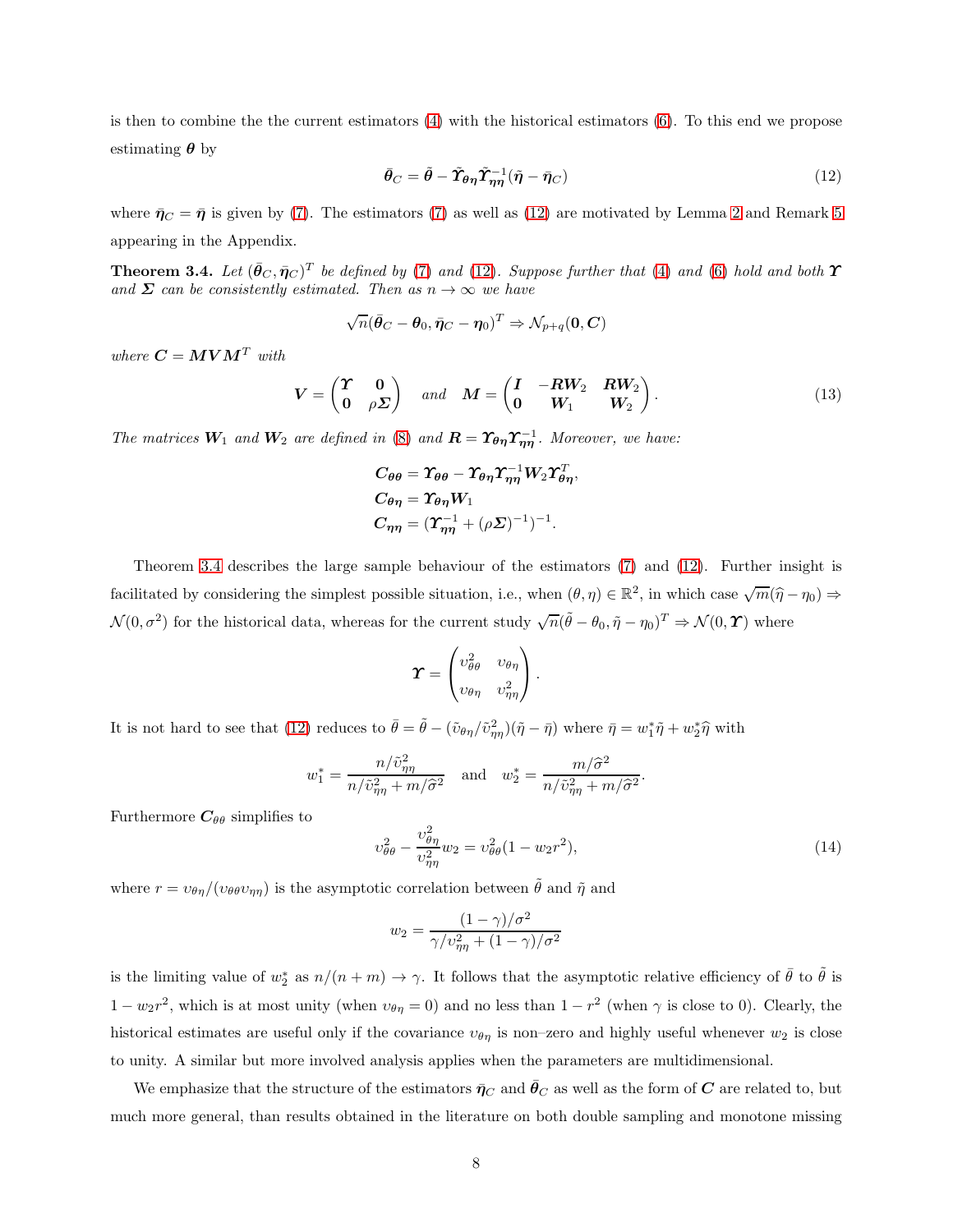normal data (Andersen 1957, Morrison 1971, Kanda and Fujikoshi 1998). Double sampling is a widely used technique in survey sampling, where the estimator is also known as the generalized regression estimator (Thompson, 1997), as well as in other applications, cf. Davidov and Haitovsky (2000), Chen and Chen (2000) and the references therein. We also note that equation [\(14\)](#page-7-2) is a generalization of the formulas obtained for the usual double sampling estimator (e.g., Tamhane 1978) where  $w_2 = m/(n+m)$ . The following Theorem substantially generalizes on results obtained in the literature on both the double sampling and monotone missing data.

#### <span id="page-8-0"></span>Theorem 3.5. We have

$$
C \preceq \Upsilon \tag{15}
$$

Moreover, for any function  $\Phi$  we have  $V_C^{\Phi} \preceq V_T^{\Phi}$  where  $V_C^{\Phi}$  and  $V_T^{\Phi}$  are the asymptotic variances of  $\Phi(\bar{\boldsymbol{\theta}}_C, \bar{\boldsymbol{\eta}}_C)$  and  $\Phi(\tilde{\boldsymbol{\theta}}, \tilde{\boldsymbol{\eta}})$  respectively.

In words, the estimator  $(\theta_C, \bar{\eta}_C)$ , incorporating the historical estimates and derived by combining  $(\theta, \tilde{\eta})$ and  $\hat{\eta}$ , is more precise than  $(\tilde{\theta}, \tilde{\eta})$ , the estimator based only on the current study.

**Remark 4.** It is also important to emphasize that in finite, typically small samples, the estimator  $C_{\theta\theta}$ may be in fact inferior to  $\Upsilon_{\theta\theta}$ . This typically occurs when the "regression matrix"  $R$ , see the statement of Theorem [3.4,](#page-7-0) is poorly estimated. This feature has been also recognized in the double sampling literature (Tamhane 1978).

A little algebra shows that

$$
C_{\theta\theta} = \Upsilon_{\theta\theta} - \Upsilon_{\theta\eta} \Upsilon_{\eta\eta}^{-1} (\Upsilon_{\eta\eta}^{-1} + (\rho \Sigma)^{-1})^{-1} (\rho \Sigma)^{-1} \Upsilon_{\theta\eta}^T,
$$
  
\n
$$
C_{\theta\eta} = \Upsilon_{\theta\eta} \Upsilon_{\eta\eta}^{-1} (\Upsilon_{\eta\eta}^{-1} + (\rho \Sigma)^{-1})^{-1}
$$
  
\n
$$
C_{\eta\eta} = (\Upsilon_{\eta\eta}^{-1} + (\rho \Sigma)^{-1})^{-1}.
$$

so we can remove the dependence of C on the matrices  $W_1$  and  $W_2$ .

Clearly, whenever the data D is available both  $(\bar{\theta}_B, \bar{\eta}_B)$  and  $(\bar{\theta}_C, \bar{\eta}_C)$  can be calculated where  $\bar{\eta}_B = \bar{\eta}_C$ are given in [\(7\)](#page-5-0). Recall that  $\bar{\theta}_B$  solves  $\Psi(\theta, \bar{\eta}) = 0$  where  $\Psi(\theta, \eta) = n^{-1} \sum_{i=1}^n \psi(\theta, \eta, Y_i)$ . Similarly, we can view  $\bar{\theta}_C$  as a solution to (some) estimating equation  $\Lambda(\theta, \bar{\eta}) = 0$  where  $\Lambda(\theta, \eta) = n^{-1} \sum_{i=1}^n \lambda(\theta, \eta, Y_i)$ . The form of  $\Lambda$  can be easily deduced from Lemma [2](#page-26-0) and that of  $\lambda$  by plugging in the influence functions for  $\theta$  and  $\tilde{\eta}$  into  $\Lambda$ . In fact, the precise form of the influence function of  $\theta_C$  is readily derived, for more details see Remark [6](#page-28-0) appearing in the Appendix. It is worth noting that  $\Psi$  operates on the full data  $\mathcal D$ whereas  $\Lambda$  operates on functions thereof namely the estimators  $(\hat{\theta}, \tilde{\eta})$  and  $\hat{\eta}$ . Thus  $(\tilde{\theta}_C, \tilde{\eta}_C)$  can be viewed as functions of a coarsening of the data D and therefore is expected to be less efficient than  $(\bar{\theta}_B, \bar{\eta}_B)$ . This indeed is the case under mild regularity conditions. A formal statement requires the introduction of some additional notation. Let  $h = h(\theta, \eta, Y)$  denote any estimating function and denote  $D_{\theta_0}(h) = \mathbb{E}_0(\partial h/\partial \theta)$ and  $D_{\eta_0}(h) = \mathbb{E}_0(\partial h/\partial \theta)$ . Note that earlier we referred to  $D_{\theta_0}(\psi)$  and  $D_{\eta_0}(\psi)$  simply as  $D_{\theta_0}$  and  $D_{\eta_0}$ . Now:

<span id="page-8-1"></span>**Theorem 3.6.** Suppose that the both  $\bar{\omega}_B$  and  $\bar{\omega}_C$  can be obtained. If

<span id="page-8-2"></span>
$$
D_{\boldsymbol{\theta}_0}(\boldsymbol{\psi})^{-1} D_{\boldsymbol{\eta}_0}(\boldsymbol{\psi}) \le D_{\boldsymbol{\theta}_0}(\boldsymbol{\lambda})^{-1} D_{\boldsymbol{\eta}_0}(\boldsymbol{\lambda})
$$
\n(16)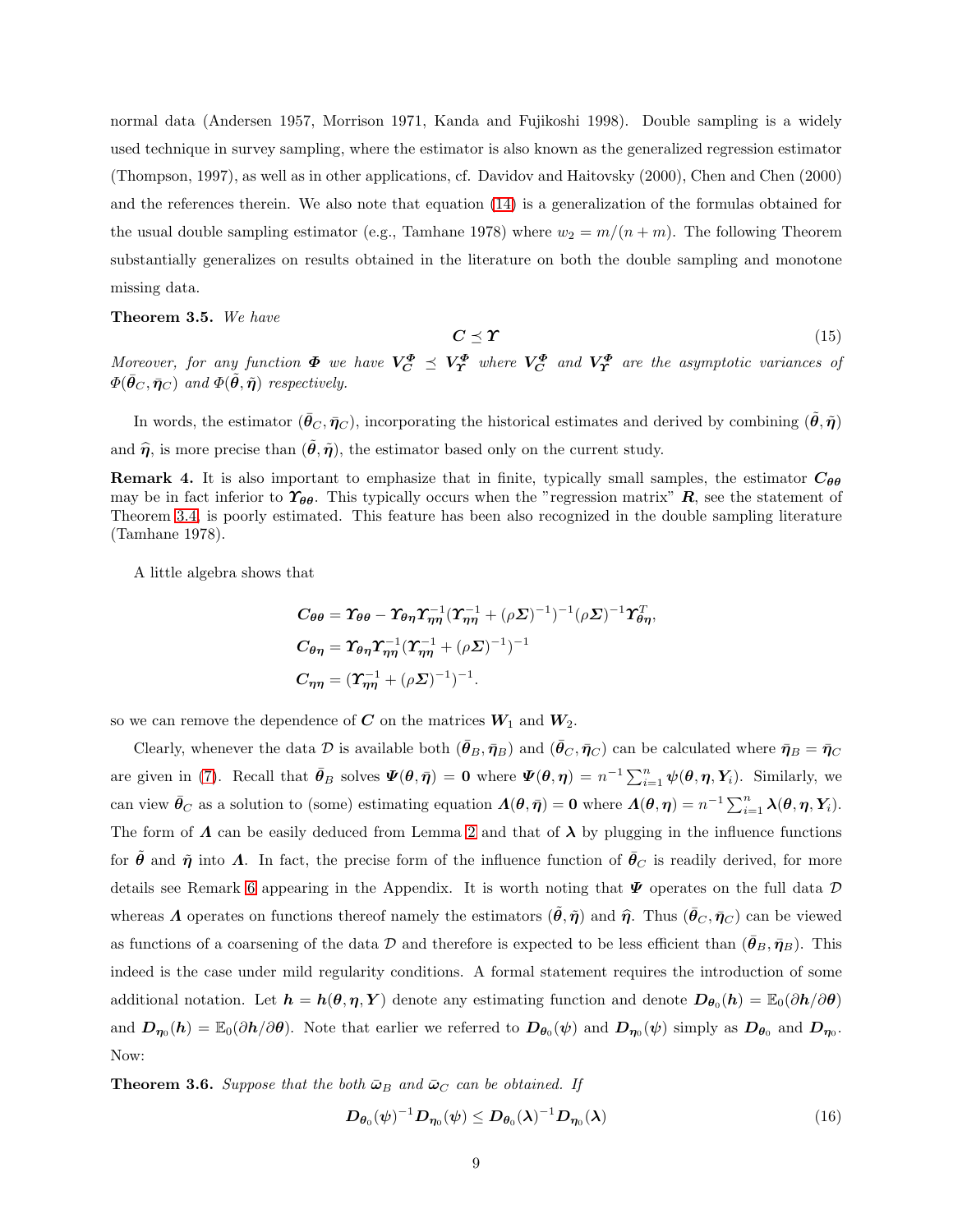component–wise and

<span id="page-9-2"></span>
$$
(\boldsymbol{D}_{\boldsymbol{\theta}_0}(\boldsymbol{\psi})^{-1}) \mathbb{E}_0(\boldsymbol{\psi}\boldsymbol{\psi}^T) (\boldsymbol{D}_{\boldsymbol{\theta}_0}(\boldsymbol{\psi})^{-1})^T \preceq (\boldsymbol{D}_{\boldsymbol{\theta}_0}(\boldsymbol{\lambda})^{-1}) \mathbb{E}_0(\boldsymbol{\lambda}\boldsymbol{\lambda}^T) (\boldsymbol{D}_{\boldsymbol{\theta}_0}(\boldsymbol{\lambda})^{-1})^T
$$
(17)

in the Loewner order, then

$$
B \preceq C. \tag{18}
$$

Moreover, for any function  $\Phi$  we have  $V_{B}^{\Phi} \preceq V_{C}^{\Phi}$  where  $V_{B}^{\Phi}$  and  $V_{C}^{\Phi}$  are the asymptotic variances of  $\boldsymbol{\Phi}(\bar{\boldsymbol{\theta}}_B, \bar{\boldsymbol{\eta}}_B)$  and  $\boldsymbol{\Phi}(\bar{\boldsymbol{\theta}}_C, \bar{\boldsymbol{\eta}}_C)$  respectively.

Condition [\(17\)](#page-9-2) holds when the estimating equation  $\Psi(\theta, \eta_0) = 0$  results in more efficient estimators for θ than those resulting from  $Λ(θ, η<sub>0</sub>) = 0$  when  $η = η<sub>0</sub>$  is set to its true value. This condition holds for any sensibly choice of  $\mathbf{\Psi}$ . In particular it holds for the score equations associated with maximum likelihood estimation. Condition [\(16\)](#page-8-2) roughly means that  $\Psi$  is less sensitive to small perturbations in both  $\theta$  and  $\eta$ compared with Λ. Conditions [\(16\)](#page-8-2) are [\(17\)](#page-9-2) are not necessary. For example, the conclusion of Theorem [3.6](#page-8-1) may hold if  $\psi$  is more sensitive to small perturbations but at the same time much more efficient. We believe that the aforementioned conditions hold broadly and the estimators  $(\theta_C, \bar{\eta}_C)$ , described in Theorem [3.4,](#page-7-0) is generally less efficient than  $(\bar{\theta}_B, \bar{\eta}_B)$ , described in Theorem [3.2.](#page-6-0) For an additional discussion see Remark [6](#page-28-0) in the Appendix.

There are, however, situations in which  $\mathbf{B} = \mathbf{C}$  and situations where  $\bar{\boldsymbol{\omega}}_B = \bar{\boldsymbol{\omega}}_C$  for any data  $\mathcal{D}$ . As we shall see in the next section this is the case in normal linear models in which the estimators  $(\hat{\theta}, \hat{\eta})$  and  $\hat{\eta}$  are actually sufficient statistics. Finally, it is worth noting that if  $\mathcal{T}_{\theta\eta} = 0$  then the estimator  $(\bar{\theta}_C, \bar{\eta}_C)$  does not improve  $\hat{\theta}$  whereas there is always an improvement when the full data  $\hat{\mathcal{D}}$  is available.

# <span id="page-9-0"></span>4. Illustrations, applications and numerical results

In this section two applications are discussed in detail. In Section [4.1](#page-9-1) the two–way ANOVA problem introduced in Section [2](#page-2-0) is investigated. In particular, various design options for the current study  $S$  are evaluated. It is worth noting that although the abovementioned ANOVA problem is among the simplest possible, its analysis is far from trivial. Next, in Section [4.2](#page-13-0) we discuss the use of historical estimates in the design of drug interaction studies in the context of Bliss independence. A simple algorithm for the design of such studies is proposed.

# <span id="page-9-1"></span>4.1. Two way ANOVA

Recall the ANOVA model of Section [2](#page-2-0) where the studies  $S_1$  and  $S_2$  were designed to estimate  $\eta_1$  =  $(\eta_0, \eta_1)^T$  and  $\eta_2 = (\eta_0, \eta_2)^T$ , respectively. Note that the parameter  $\eta_0$  is estimated in both studies so  $\eta_1$ and  $\eta_2$  are not distinct. Therefore employing any of the aforementioned findings requires the aggregation of the historical estimates as if they came from a single experiment. The historical studies result in the estimates  $(\widehat{\eta}_0(\mathcal{S}_1), \widehat{\eta}_1(\mathcal{S}_1))$  and  $(\widehat{\eta}_0(\mathcal{S}_2), \widehat{\eta}_2(\mathcal{S}_2))$  as well as their standard errors, we can easily back calculate the potentially unobserved sufficient statistics and sample sizes in the studies  $S_1$  and  $S_2$  and estimate  $(\eta_0, \eta_1, \eta_2)$ by:

$$
\widehat{\eta}_1 = \bar{Y}_1(\mathcal{S}_1) - \widehat{\eta}_0, \quad \widehat{\eta}_2 = \bar{Y}_2(\mathcal{S}_2) - \widehat{\eta}_0, \quad \text{and} \quad \widehat{\eta}_0 = \frac{m_{1,0}\bar{Y}_0(\mathcal{S}_1) + m_{2,0}\bar{Y}_0(\mathcal{S}_2)}{m_{1,0} + m_{2,0}},
$$
\n(19)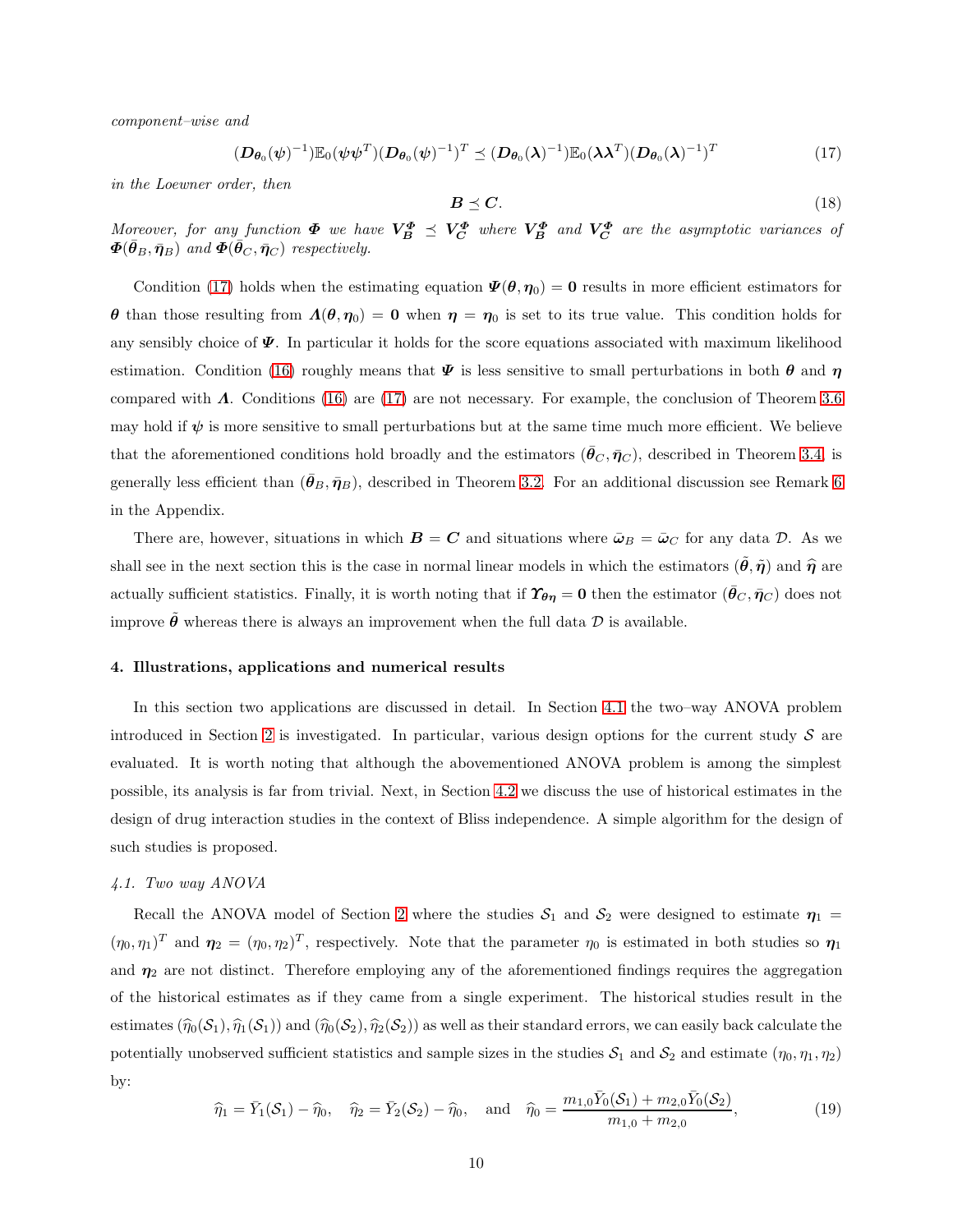where the quantity  $\bar{Y}_j(\mathcal{S}_i)$  is the average response on treatment  $j \in \{0,1,2\}$  in study  $i \in \{1,2\}$ . Similarly  $m_{i,j}$  is the size of of treatment group j in study i. It follows, under the usual conditions, that

$$
\sqrt{m}(\widehat{\eta_0}-\eta_0,\widehat{\eta_1}-\eta_1,\widehat{\eta_2}-\eta_2)^T \Rightarrow \mathcal{N}(\mathbf{0},\boldsymbol{\Sigma}),
$$

for some matrix  $\Sigma$ . Furthermore, if [\(1\)](#page-3-3) is homoscedastic model with variance  $\sigma^2$  and  $m_{1,0} = m_{1,1} = m_{2,0} =$  $m_{2,2}$ , i.e., the studies  $S_1$  and  $S_2$  are balanced and of the same size, then it is easy to see that

$$
\mathbf{\Sigma} = \sigma^2 \begin{pmatrix} 2 & -2 & -2 \\ -2 & 6 & 2 \\ -2 & 2 & 6 \end{pmatrix}.
$$

We will now investigate various designs for a new study S. If the primary focus of S is inference on  $\theta$  then it may, in some circumstances, be advantageous to allocate all  $n$  observations to the treatment arm receiving both treatments one and two, i.e.,  $T_1 = T_2 = 1$  for all observations. This is clearly a Type I problem since  $\omega$ is not identifiable from D but given  $\eta$  the parameter  $\theta$  is estimable. Note that an unbiased estimate for  $\theta$  is

<span id="page-10-0"></span>
$$
\bar{\theta}_A = \bar{Y}_{12}(\mathcal{S}) - (\widehat{\eta}_0 + \widehat{\eta}_1 + \widehat{\eta}_2) \tag{20}
$$

and it is not hard to see that [\(20\)](#page-10-0) solves [\(2\)](#page-3-1) when  $\psi(\theta, \eta_0, \eta_1, \eta_2, Y_i) = Y_i - \eta_0 - \eta_1 - \eta_2 - \theta$ . Thus,  $\Sigma_{\psi} = \sigma^2$ ,  $D_{\theta_0} = 1$  and  $D_{\eta_0} = -(1, 1, 1)$  and it follows that  $A_{\theta\theta}$ , the asymptotic variance of [\(20\)](#page-10-0) as described in Theorem [3.1,](#page-4-0) reduces to

$$
\sigma^2 \times (1 + 10\rho) \quad \text{where} \quad \rho = \lim \frac{n}{m}.
$$

The second term appearing in the parentheses in the above display is an inflation factor, i.e., the price to pay for substituting estimators for the unknown value of  $(\eta_0, \eta_1, \eta_2)$ . Note that when  $n/m \to 0$  as both  $m \to \infty$  and  $n \to \infty$  the asymptotic variance of  $\bar{\theta}_A$  approaches  $\sigma^2$ . In practice this requires a large current study and even larger historical data. Incidentally, since  $\bar{\theta}_A$  is a linear function of  $\bar{Y}_{12}(\mathcal{S})$  and  $(\hat{\eta}_0, \hat{\eta}_1, \hat{\eta}_2)$  it is not hard to see that its exact variance is  $\sigma^2(1/n + 10/m)$  which coincides with the asymptotic form.

Alternatively, suppose that the study  $S$  allocates  $n/4$  observations to all treatment combinations. In this case the data D identifies  $\boldsymbol{\omega} = (\theta, \eta_0, \eta_1, \eta_2)^T$ , so this is a Type II problem. The usual estimators for this design are  $\tilde{\eta}_0 = \bar{Y}_0(\mathcal{S}), \tilde{\eta}_1 = \bar{Y}_1(\mathcal{S}) - \bar{Y}_0(\mathcal{S}), \tilde{\eta}_2 = \bar{Y}_2(\mathcal{S}) - \bar{Y}_0(\mathcal{S})$  and

$$
\tilde{\theta} = \bar{Y}_{12}(\mathcal{S}) - (\bar{Y}_1(\mathcal{S}) + \bar{Y}_2(\mathcal{S})) + \bar{Y}_0(\mathcal{S})
$$

and thus the limiting variance of  $(\tilde{\theta}, \tilde{\boldsymbol{\eta}})^T$  is

$$
\boldsymbol{\Upsilon} = \sigma^2 \begin{pmatrix} 16 & 4 & -8 & -8 \\ 4 & 4 & -4 & -4 \\ -8 & -4 & 8 & 4 \\ -8 & -4 & 4 & 8 \end{pmatrix}.
$$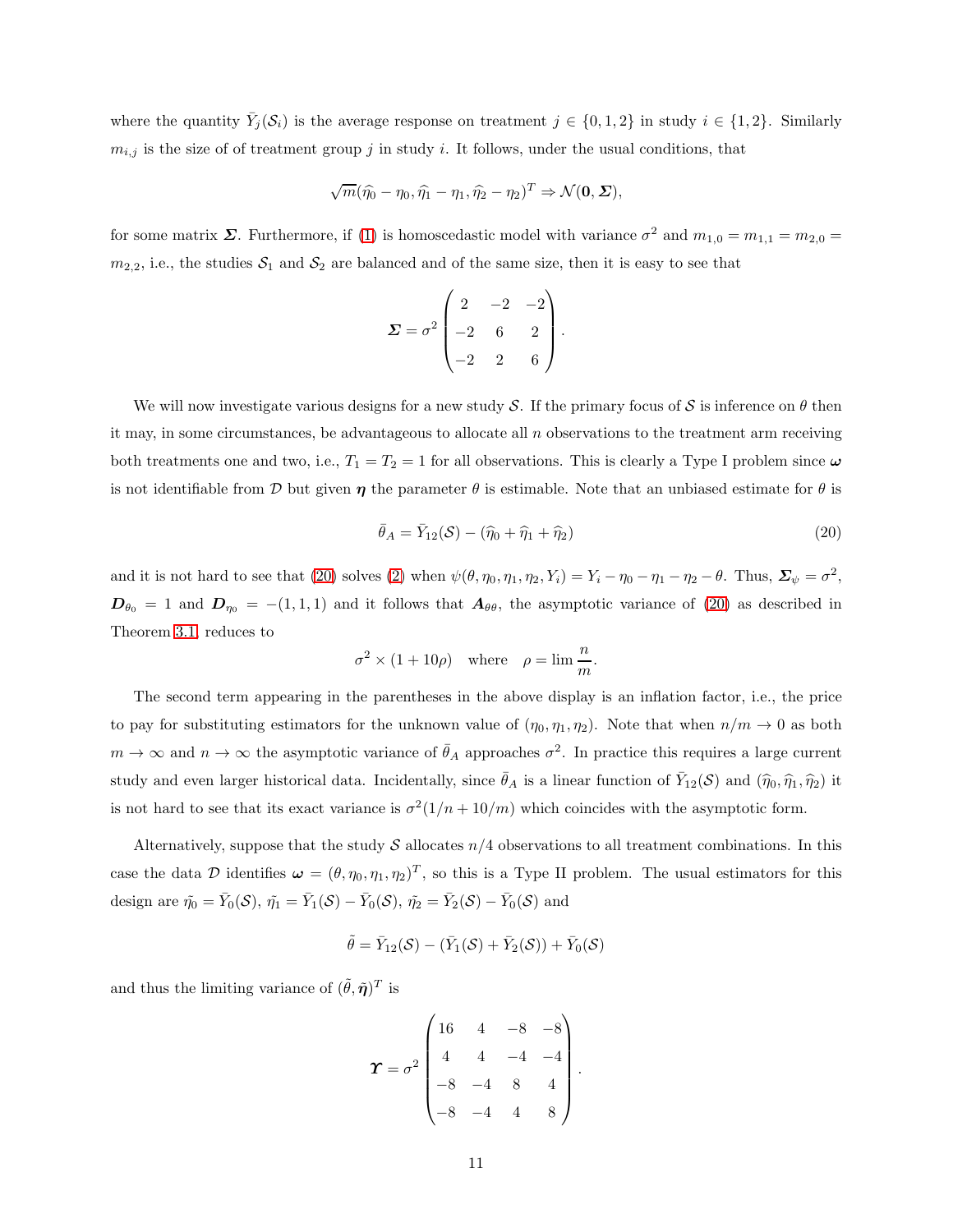Next we aggregate the historical and current estimators for  $\eta$ . As in Section [3](#page-3-0) we estimate  $\eta$  by  $\bar{\eta}$  =  $W_1\tilde{\eta} + W_2\hat{\eta}$  where

$$
\mathbf{W}_{1}^{*} = (n\mathbf{\Upsilon}_{\boldsymbol{\eta\eta}}^{-1} + m\mathbf{\Sigma}^{-1})^{-1}n\mathbf{\Upsilon}_{\boldsymbol{\eta\eta}}^{-1} \text{ and } \mathbf{W}_{2}^{*} = (n\mathbf{\Upsilon}_{\boldsymbol{\eta\eta}}^{-1} + m\mathbf{\Sigma}^{-1})^{-1}m\mathbf{\Sigma}^{-1}.
$$

Note that the weight matrices are functions of the variances  $\Upsilon_{\eta\eta}$  and  $\Sigma$  as well as the ratio  $n/(n+m)$ . Since  $\mathcal D$  is fully available to us then we can estimate  $\theta$  by

<span id="page-11-0"></span>
$$
\bar{\theta}_B = \bar{Y}_{12}(\mathcal{S}) - (\bar{\eta}_0 + \bar{\eta}_1 + \bar{\eta}_2). \tag{21}
$$

Note that the estimators [\(20\)](#page-10-0) and [\(21\)](#page-11-0) are of the same functional form. Further note that the statistic  $\bar{Y}_{12}$ in [\(21\)](#page-11-0) is a function of the  $n_{12}$  observations  $Y_1, \ldots, Y_{n_{12}}$  receiving the treatment combination  $T_1 = T_2 = 1$ . A straightforward calculation shows that  $B_{\theta\theta}$  is given by

$$
\sigma^2 \times (\xi_{11}^{-1} + \mathbf{1}^T (\pmb{\Upsilon}_{\pmb{\eta}\pmb{\eta}}^{-1} + (\rho \pmb{\Sigma})^{-1})^{-1} \mathbf{1}) \quad \text{where} \quad \rho = \lim \frac{n}{m},
$$

where  $\xi_{11}$  is the fraction of the observations which are assigned to receive both treatments. In situations where the full data is not available to us but  $(\tilde{\theta}, \tilde{\eta}_0, \tilde{\eta}_1, \tilde{\eta}_2)$  are known we may estimate  $\theta$  by  $\bar{\theta}_C = \tilde{\theta} - \Upsilon_{\theta\eta} \Upsilon_{\eta\eta}^{-1} (\tilde{\eta} - \bar{\eta})$ . It can be verified that in this application, in which a normal linear model is involved and all estimators are functions of sufficient statistics, the estimators  $\bar{\theta}_B$  and  $\bar{\theta}_C$  coincide. Therefore  $\bar{\theta}_C$  is not discussed any further.

Table [1](#page-21-0) provides a comparison of the asymptotic variances of  $(20)$  and  $(21)$  for a range of values of m and n.

# Table [1](#page-21-0) Comes Here.

Table [1](#page-21-0) displays asymptotic variances; the variances themselves are found by dividing any entry in the table by the size of the current study in the relevant row. Observe that both  $A_{\theta\theta}$  and  $B_{\theta\theta}$  decrease as a function of m for any fixed value of n and increase in n for any fixed m. For example when  $n = m = 100$  $A_{\theta\theta} = 11$  and  $B_{\theta\theta} = 9.3$  whereas when  $m = 100$  and  $n = 5000$  then  $A_{\theta\theta} = 501$  and  $B_{\theta\theta} = 15.69$  and when  $m = 5000$  and  $n = 100$  $n = 100$  $n = 100$  then  $A_{\theta\theta} = 1.2$  and  $B_{\theta\theta} = 4.2$ . Thus going down the first column of Table 1 the asymptotic variance  $A_{\theta\theta}$  is increases by a factor of approximately 45 whereas that of  $B_{\theta\theta}$  by the much more modest 1.4. Similarly going across the first row the asymptotic variances of  $A_{\theta\theta}$  and  $B_{\theta\theta}$  are reduced by a factor of 9.2 and 2.2 respectively. Each pair  $(n, m)$  provides a direct comparison between the two designs (design A, say, which assigns all experimental units in the current study to receive both treatments and design  $B$ , say, which is a balanced design). Clearly, design  $A$  seems preferable in situations where  $m$  is much larger that  $n$ , otherwise design  $B$  is to be preferred.

We now look a bit deeper into the question of optimal design. Suppose, that as before the historical sample of size m where  $m_{1,0} = m_{1,1} = m_{2,0} = m_{2,2}$ . The objective is to design a study S of size n which would minimize the variance of the estimate of  $\theta$ . Let  $\xi_{ij}$  denote the proportion of observation who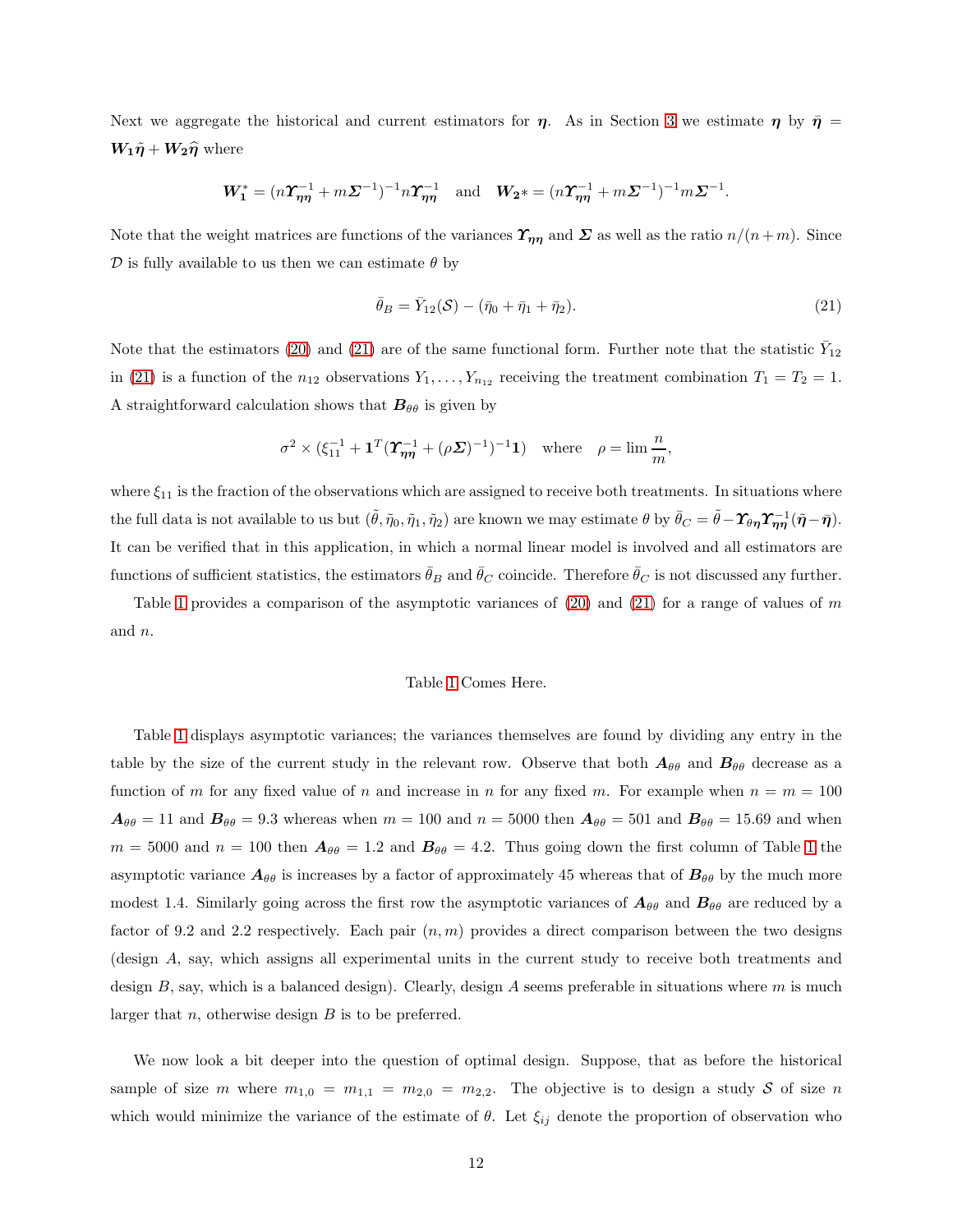received treatment combination  $i \times j$  where i and j are in  $\{0, 1\}$ . Thus the design vector is nothing but  $\boldsymbol{\xi} = (\xi_{00}, \xi_{10}, \xi_{01}, \xi_{11})$ . For simplicity we will assume an approximate design which implies that  $\boldsymbol{\xi}$  lies in the unit simplex. Moreover, estimating  $\theta$  requires that  $\xi_{11} > 0$ . Note that Table [1](#page-21-0) considers only designs with  $\xi = (0, 0, 0, 1)$  and  $\xi = (1/4, 1/4, 1/4, 1/4)$ . It is not hard to see that in this relatively simple setting the optimal design (in the interior of the simplex) is attained when  $\xi_{11}^{-1} + \mathbf{1}^T (\Upsilon_{\eta\eta}^{-1} + (\rho \Sigma)^{-1})^{-1} \mathbf{1}$  is minimized where

$$
\boldsymbol{\Upsilon} = \sigma^2 \begin{pmatrix} \frac{1}{\xi_{00}} + \frac{1}{\xi_{10}} + \frac{1}{\xi_{01}} + \frac{1}{\xi_{11}} & \frac{1}{\xi_{00}} & -(\frac{1}{\xi_{00}} + \frac{1}{\xi_{10}}) & -(\frac{1}{\xi_{00}} + \frac{1}{\xi_{01}}) \\ \frac{1}{\xi_{00}} & \frac{1}{\xi_{00}} & -\frac{1}{\xi_{00}} & -\frac{1}{\xi_{00}} \\ -(\frac{1}{\xi_{00}} + \frac{1}{\xi_{10}}) & -\frac{1}{\xi_{00}} & (\frac{1}{\xi_{00}} + \frac{1}{\xi_{10}}) & \frac{1}{\xi_{00}} \\ -(\frac{1}{\xi_{00}} + \frac{1}{\xi_{01}}) & -\frac{1}{\xi_{00}} & \frac{1}{\xi_{00}} & \frac{1}{\xi_{00}} + \frac{1}{\xi_{10}} \end{pmatrix}.
$$

Symmetry consideration imply that under optimality  $\xi_{01} = \xi_{10}$  and since  $\xi_{00} = 1-2\xi_{10}-\xi_{11}$  the minimization involves only a two dimensional search. Table [2](#page-21-1) provides the optimal design, i.e., the vector  $\xi$  for estimating θ for various values of the ratio ρ = n/m found by a grid search with step 0.001 and the restriction that  $\xi_{00} \geq 0.02$ . This restriction is necessary; otherwise the matrix  $\Upsilon$  can not be inverted.

# Table [2](#page-21-1) Comes Here.

The designs appearing in Table [2](#page-21-1) are generally superior to those in Table [1.](#page-21-0) For example when  $\rho = 1$  we find that the asymptotic variances in Table [1](#page-21-0) are 11.0 and 9.3 whereas the corresponding optimal asymptotic variance given in Table [2](#page-21-1) is 8.00. Further note that for large  $\rho$ , i.e., when n is larger than m, we find that  $\xi_{01} = \xi_{10} = 1/4$  and that the difference between  $\xi_{11}$  and  $\xi_{00}$  decreases in  $\rho$ . We believe that the balanced design is optimal when  $\rho \to \infty$ . Also note that when  $\rho$  is smaller than a 1/4, i.e., when n is relatively small to m, then  $\xi_{00} = 0.02$ , and  $\xi_{01} = \xi_{10} = 0.01$  which are the smallest possible values allowed by our algorithm. This suggest that further minor improvements are possible by setting  $\xi_{00} = 0$  and/or  $\xi_{01} = \xi_{10} = 0$ . Clearly when  $\xi_{01} = \xi_{10} = \xi_{00}$  we have a Type I Problem.

Therefore we next consider the situation that  $\xi_{00} = 0$  and  $\xi_{01} = \xi_{10} > 0$ , in which case the current study comprises of three groups and thus three group means:  $\bar{Y}_1(\mathcal{S})$ ,  $\bar{Y}_2(\mathcal{S})$  and  $\bar{Y}_{12}(\mathcal{S})$ . It is important to note that with these data alone we can not estimate  $\omega$ . Nevertheless, the pair  $(\bar{Y}_1(\mathcal{S}), \bar{Y}_2(\mathcal{S}))^T$  whose mean is  $(\eta_0 + \eta_1, \eta_0 + \eta_2)$  can be aggregated with with  $\hat{\eta}$  the historical estimate of  $\eta$ . By an appropriate modification of Lemma [2](#page-26-0) it can be shown that  $\eta$  can be estimated by

<span id="page-12-0"></span>
$$
\boldsymbol{\eta}^{\dagger} = (n\boldsymbol{A}^T\boldsymbol{V}^{-1}\boldsymbol{A} + m\boldsymbol{\Sigma}^{-1})^{-1}(n\boldsymbol{A}^T\boldsymbol{V}^{-1}\boldsymbol{S} + m\boldsymbol{\Sigma}^{-1}\boldsymbol{\hat{\eta}})
$$
(22)

where  $\mathbf{S} = (\bar{Y}_1(\mathcal{S}), \bar{Y}_2(\mathcal{S}))^T$ ,  $\mathbf{V} = \sigma^2 \text{diag}(\xi_{01}^{-1}, \xi_{10}^{-1})$  is its asymptotic variance and

$$
\boldsymbol{A} = \begin{pmatrix} 1 & 1 & 0 \\ 1 & 0 & 1 \end{pmatrix}.
$$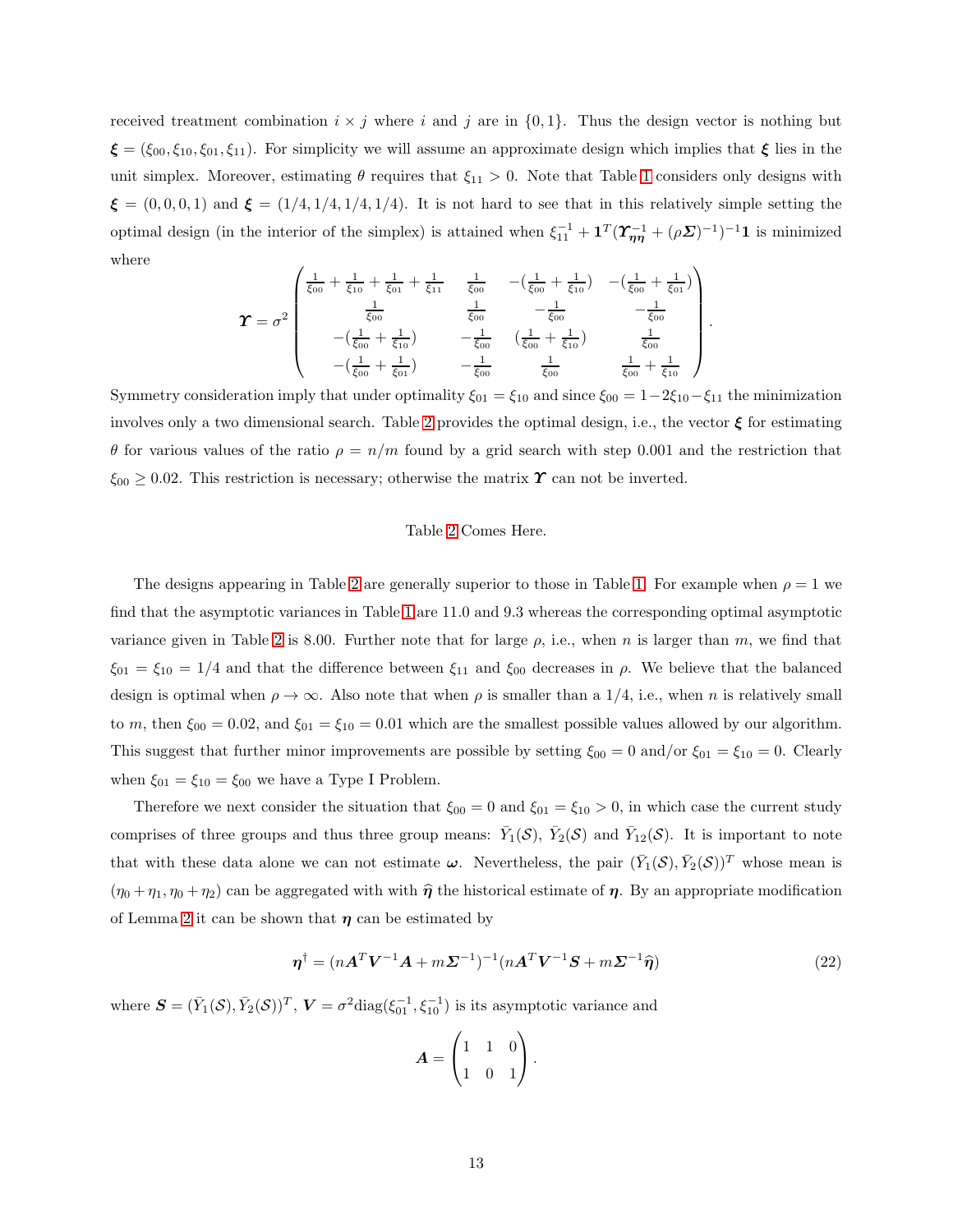is the matrix which satisfies  $\mathbb{E}(S) = A\eta$ . Note that [\(22\)](#page-12-0) is of the same form as [\(7\)](#page-5-0) but with  $A^T V^{-1} A$ instead of  $\pmb{\Upsilon}_{\pmb{\eta}\pmb{\eta}}$ . Now, let  $\bar{\theta}_D$  denote the solution to  $\pmb{\Psi}(\theta, \pmb{\eta}^\dagger) = 0$  which is nothing but

$$
\bar{\theta}_D = \bar{Y}_{12}(\mathcal{S}) - (\eta_0^{\dagger} + \eta_1^{\dagger} + \eta_2^{\dagger})
$$
\n(23)

A straightforward calculation shows that the asymptotic variance of  $\theta_D$  is given by

$$
\sigma^2 \times (\xi_{11}^{-1} + \mathbf{1}^T (\mathbf{A}^T \mathbf{V}^{-1} \mathbf{A} + (\rho \mathbf{\Sigma})^{-1})^{-1} \mathbf{1}) \text{ where } \rho = \lim \frac{n}{m}.
$$

The formula above is useful in finding the optimal design for small values of  $\rho$  when  $\xi_{00} = 0$ . For example when  $\rho = 1/8$  then the design  $\xi = (0, 0.0005, 0.0005, 0.9990)$  results in a variance of 2.25 (actually 2.250751) which is slightly smaller than 2.27 the reported variance in the first row of Table [2.](#page-21-1) Finally we note that when  $\rho = 1/8$  then  $A_{\theta\theta}$  equals (precisely) 2.25 which means that in this application a design for Type I would be the most effective.

#### <span id="page-13-0"></span>4.2. Using historical estimates in drug interaction studies

This subsection deals with the optimal design of drug interaction studies. Consider two drugs  $D_1$  and  $D_2$  with no–effect probabilities  $\eta_1$  and  $\eta_2$ , respectively and let  $\theta$  denote the no–effect probability when both drugs are administered together. The drugs are called Bliss independent, see, Bliss (1939), Liu et al. (2018), if

<span id="page-13-1"></span>
$$
\theta = \eta_1 \eta_2. \tag{24}
$$

If [\(24\)](#page-13-1) does not hold and  $\theta < \eta_1 \eta_2$  there is synergy among the drugs, otherwise there is antagonism. The concept of Bliss independence has seen a recent resurgence of interest as the need to asses the benefit of combination therapies and drug–drug interactions has increased. Some current references are Pallmann and Schaarschmidt (2016), Palmer and Sorger (2017), Russ and Kishony (2018), Qin et al. (2018) and Niu et al (2019). Drug interaction studies are often carried out as single–dose experiment, e.g., Ansari et al. (2008), where the interaction is assessed by considering a single dose of each of the two drugs. A more elaborate design, which we will not consider here, assesses multiple drugs and doses using response surface methodology as in Lee (2010).

Naturally, the quantity of interest in drug interaction studies is

<span id="page-13-2"></span>
$$
\Phi(\theta, \eta) = \log(\theta) - \log(\eta_1) - \log(\eta_2). \tag{25}
$$

The formulation in [\(25\)](#page-13-2) links the problem discussed here to the ANOVA setup considered earlier. In many applications of single dose interaction tests, whether using historical data or not, an explicit or implicit asymptotic argument is used, and the theoretical results for the asymptotic case presented above are relevant. For example, Demidenko and Miller (2019) describes a Daphnia acute test with two stressors, single doses of CuSO4 and of NiCl, where the numbers of surviving organisms in water were counted after 48 hours. The observations reported were the surviving fractions of organisms only, without reporting their original numbers thus, essentially, assuming their original numbers were very high, i.e., applying an asymptotic argument. But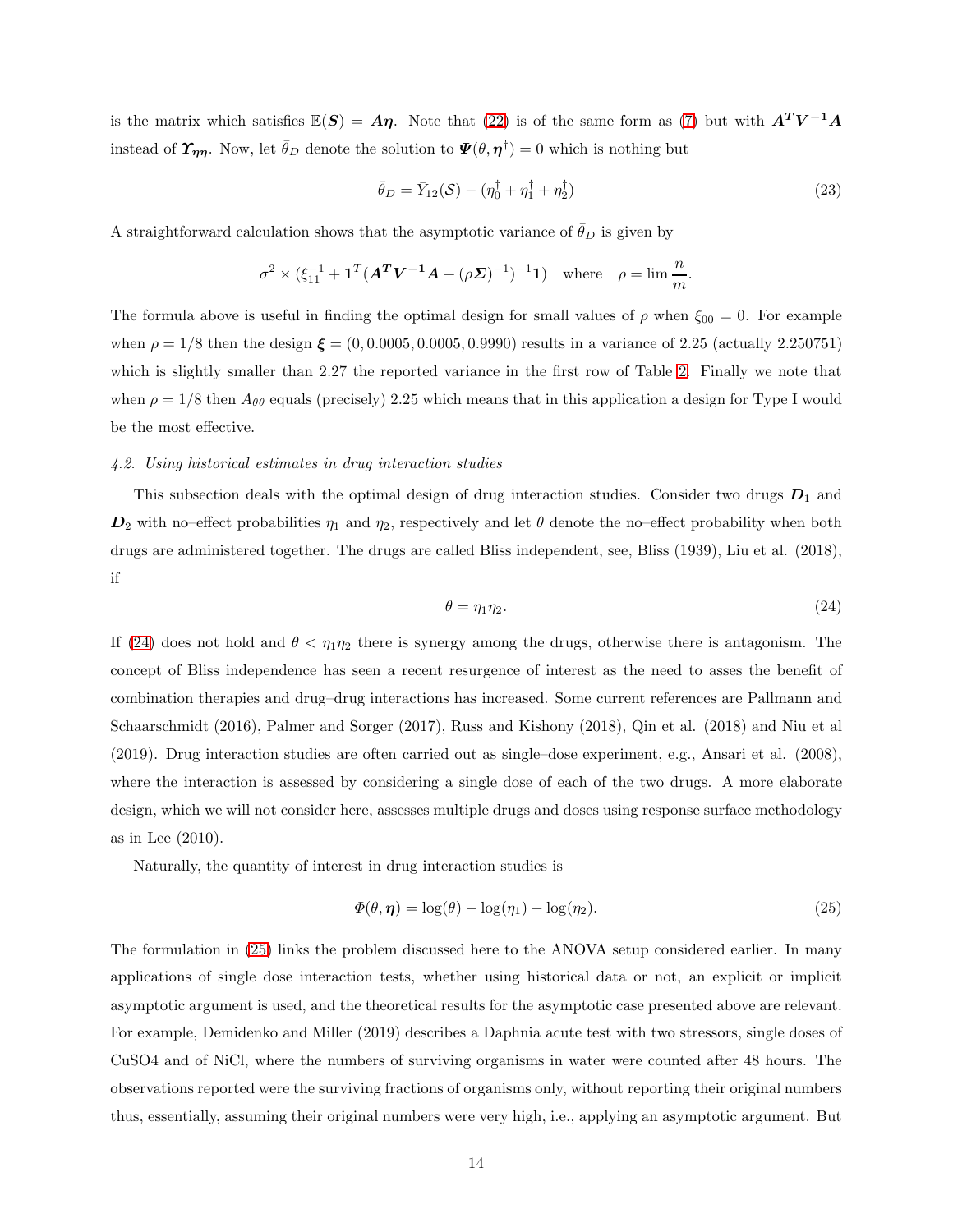as pointed out by Pallmann and Schaarschmidt (2016), in single-dose experiments, correct statistical analysis should rely on the observed frequencies, and not on the observed rates of success or failure. Therefore the sample sizes used in each arm of the experiment are of crucial importance and in this subsection we provide finite sample results.

For simplicity suppose that there exists historical estimates of  $\eta_1$  and  $\eta_1$  based on independent binomial experiments with sizes  $m_1$  and  $m_2$ . Suppose further that current study allows for the recruitment of n experimental units,  $n_1$  of which will receive  $D_1$ ,  $n_2$  will receive  $D_2$  and  $n_{12}$  will receive both drugs. Obviously

<span id="page-14-0"></span>
$$
n = n_1 + n_2 + n_{12} \tag{26}
$$

and  $\theta$  can not be estimated unless  $n_{12} > 0$ . However it is possible that  $n_1 = n_2 = 0$ . The goal is to allocate the experimental units optimally, which is equivalent to the problem of optimally allocating  $n + m_1 + m_2$ observations in an experiment in which the single dose arms are no smaller than  $m_1$  and  $m_2$ , respectively. The optimal design problem can be approximated as the minimization of the large sample variance of of [\(25\)](#page-13-2)

<span id="page-14-1"></span>
$$
\frac{1}{n_{12}}\frac{1-\theta}{\theta} + \frac{1}{n_1 + m_1}\frac{1-\eta_1}{\eta_1} + \frac{1}{n_2 + m_2}\frac{1-\eta_2}{\eta_2},\tag{27}
$$

subject to the constraint [\(26\)](#page-14-0).

In contrast with the design problem encountered in Section [4.1](#page-9-1) the design criterion depends on the unknown parameters, i.e., the probabilities  $\theta$  and  $\eta$ . We propose allocating observations as if  $\eta_1 = \hat{\eta}_1$ ,  $\eta_2 = \hat{\eta}_2$  and  $\theta = \hat{\eta}_1 \hat{\eta}_2$  is equal to its estimated value under the hypothesis of Bliss independence.

One simple approach to the minimization of [\(27\)](#page-14-1) is the following greedy iterative procedure, which sequentially allocates observations into the condition where the variance is reduced most.

#### ALGORITHM

 $n_{12} \leftarrow 1, n_1 \leftarrow 0, n_2 \leftarrow 0$ if  $n = n_1 + n_2 + n_{12}$  then stop

else

$$
R_{12}(n_{12}) \leftarrow \frac{1}{n_{12}} \frac{1 - \hat{\eta}_1 \hat{\eta}_2}{\hat{\eta}_1 \hat{\eta}_2}
$$
  
\n
$$
R_1(n_1) \leftarrow \frac{1}{n_1 + m_1} \frac{1 - \hat{\eta}_1}{\hat{\eta}_1}
$$
  
\n
$$
R_2(n_2) \leftarrow \frac{1}{n_2 + m_2} \frac{1 - \hat{\eta}_2}{\hat{\eta}_2}
$$
  
\n
$$
C \leftarrow min\{R_{12}(n_{12} + 1) - R_{12}(n_{12}), R_1(n_1 + 1) - R_1(n_1), R_2(n_2 + 1) - R_2(n_2)\}
$$
  
\nif  $C = R_{12}(n_{12} + 1) - R_{12}(n_{12})$  then  
\n
$$
n_{12} \leftarrow n_{12} + 1
$$
  
\nend if  
\nif  $C = R_1(n_1 + 1) - R_1(n_1)$  then  
\n
$$
n_1 \leftarrow n_1 + 1
$$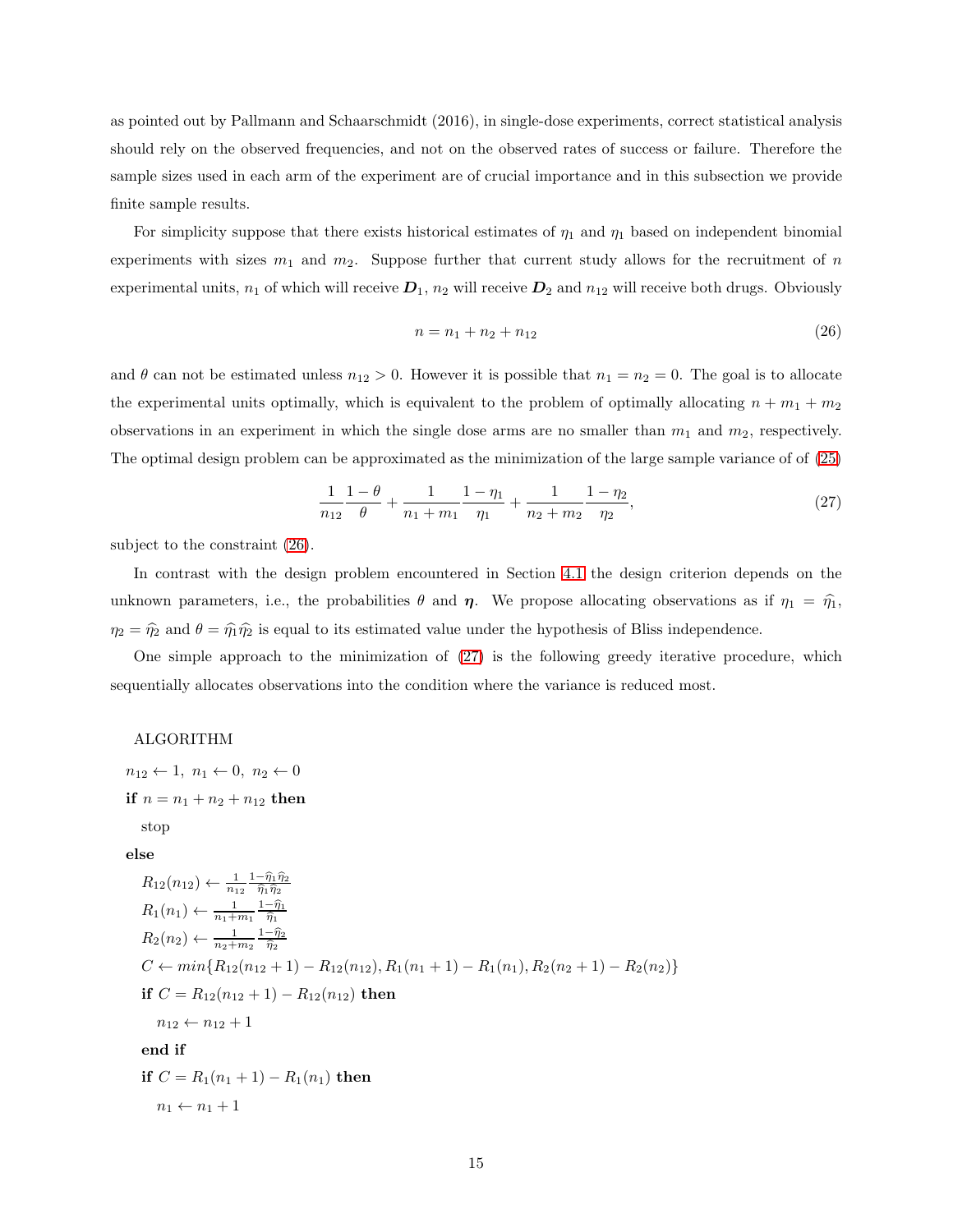end if if  $C = R_2(n_2 + 1) - R_2(n_2)$  then  $n_2 \leftarrow n_2 + 1$ end if end if

For example, if  $m_1 = 30$ ,  $m_1 = 50$ ,  $\hat{\eta}_1 = 0.7$  and  $\hat{\eta}_2 = 0.8$ , the first 55 observations would be put in the arm where both treatments administered, before the 56th observation would be used to improve the estimate of  $\hat{\eta}_1$ . Table [3](#page-22-0) contains a tabulation of the optimal allocation of  $(n_{12}, n_1, n_2)$ . For selected combinations of the values of  $m_1$ ,  $m_2$ ,  $\eta_1$ ,  $\eta_2$  the table gives the minimal value of n, denoted as  $n_{\text{min}}$ , for which replications of the historic observations is needed, and then the optimal allocation for  $n_{\min}$ . As one would expect, when θ is closer to 0.5 than  $η_1$  or  $η_2$ , a larger sample size  $n_{12}$  is allocated in the optimal design to estimating  $θ$ , than  $m_1$  or  $m_2$ . In the opposite case,  $n_{12}$  is smaller than  $m_1$  or  $m_2$ .

Table [3](#page-22-0) Comes Here.

#### <span id="page-15-0"></span>5. Summary and discussion

Historical findings often inspire current research whether or not they formally incorporate historical data or estimates. Even when historical data or estimates are explicitly incorporated in the analysis, which is quite common in practice, the variability of these estimates is rarely properly accounted for in the analysis. Relying on historical estimates is particularly important when they are essential for model fitting but impossible, or very expensive, to obtain in the context of a current study. A partial list of examples, drawn from the scientific literature, was furnished earlier; many more exist. However, it is very difficult to find published research where the details are given to the extent which would make the replication of the analysis possible. This limits one's ability to apply the results of this paper to published research. However, the results presented here will inform future researchers of the scope and use of historical estimates and provide a tool kit for doing so. We also hope that our investigation may have an effect on publication standards.

Different disciplines exhibit different modes of using historical data. Social scientists often incorporate estimates from surveys in the process of model fitting, whereas biologists and engineers may use parameters estimated in experiments which are very different than their own. One way, of course, of incorporating historical estimates is using prior distributions within the Bayesian framework. For recent examples see Hoff (2019) and Bryan and Hoff (2020). Our approach, however, is frequentist, as are most of the applications in the literature. In particular, we show how to incorporate historical estimates in scenarios which we classify at Type I Problems, where the historical parameters are not reestimated, and Type II Problems, where they are. Two variants of Type II problems are described. See Theorems [3.1,](#page-4-0) [3.2](#page-6-0) and [3.4.](#page-7-0) We also show that if,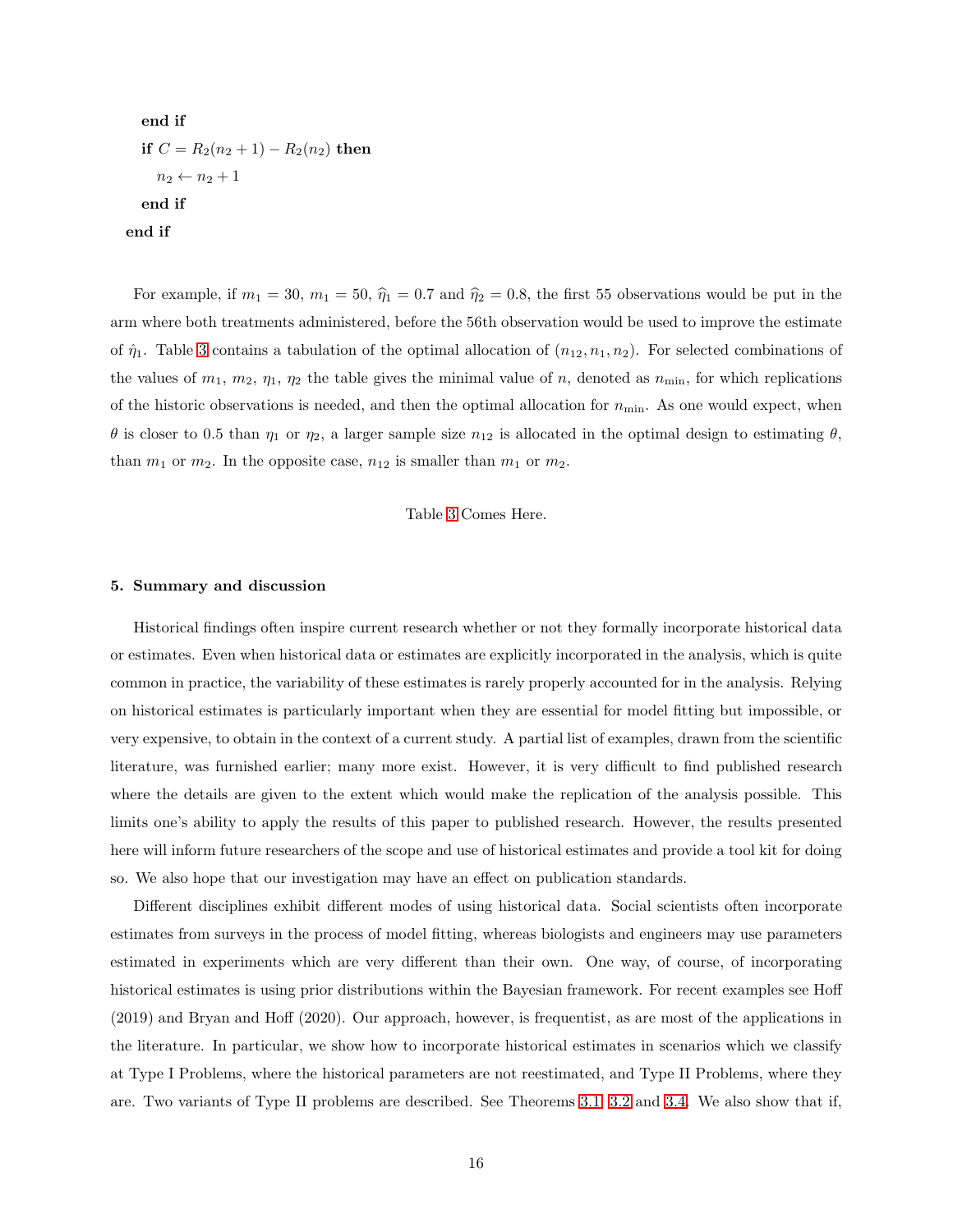given the data  $\mathcal{D}$ , it is possible to reestimate the historical parameters then it is beneficial to do so at least for large sample sizes (Theorem [3.3\)](#page-6-1). Other preference relations, in fact a hierarchy, among the estimators and any function thereof, were also established, cf. Theorems [3.5,](#page-8-0) [3.6.](#page-8-1) It was also demonstrated that the availability of historical data should be taken into account when an optimal experiment is designed. In particular, relevant methods for a two–way ANOVA and for testing drug interaction were discussed.

In our analysis we have assumed that the the data  $\mathcal D$  is a random sample and that the estimating equation [\(2\)](#page-3-1) is of an additive form. These assumptions have been used merely to simplify the exposition and are easily modified to dependent data and various other estimating functions. It is clear that Type I and II Problems describe a broad range of possibilities, nevertheless they are insufficient for describing the rich collection of problems in which historical estimates may play a role. For example, our formulation assumes that the historical parameters  $\eta_1, \ldots, \eta_K$  are distinct. However, in many situations this is not so. In fact, some of the historical studies may be full or partial replicates of each other. In cases when the current study is a partial replicate of a historical study, simple plug-in methods or reestimation methods may be used. One has to be careful, though, about the choice of the estimates. We are aware of situations where a simple plug–in estimator performs better than a less than optimal reestimating method. Throughout, we have assumed interchangeability. Clearly there are many experimental settings, especially in the sciences, where this assumption is realistic. In other situations, say clinical trials, heterogeneity rather than interchangeability is the rule. In such cases some modification of the methods proposed, using random effect models, may be possible. See Rukhin (2007) and the references therein.

Finally, it is also worth mentioning that the problem of accounting for historical estimates is naturally related, for obvious reasons, to sequential analysis, where data is collected over time, to meta–analysis, where the effort is to combine information from different sources and double sampling, and especially non– nested double sampling (Hidiroglou, 2001), which attempts to provide better inferences by augmenting and predicting unobserved quantities from existing data sets. The literature on combining surveys (Kim and Rao, 2012) is also relevant. Further understanding can be possibly attained by incorporating ideas from these fields.

## Acknowledgments

Both authors thank COST Action IC1408 for Computationally Intensive Methods for the Robust Analysis of Non–standard Data that supported this research with grants for short visits. In addition the work of Ori Davidov was partially supported by the Israel Science Foundation Grant No. 456/17 and gratefully acknowledged. The authors are indebted to Anna Klimova for drawing their attention to the importance of Bliss independence.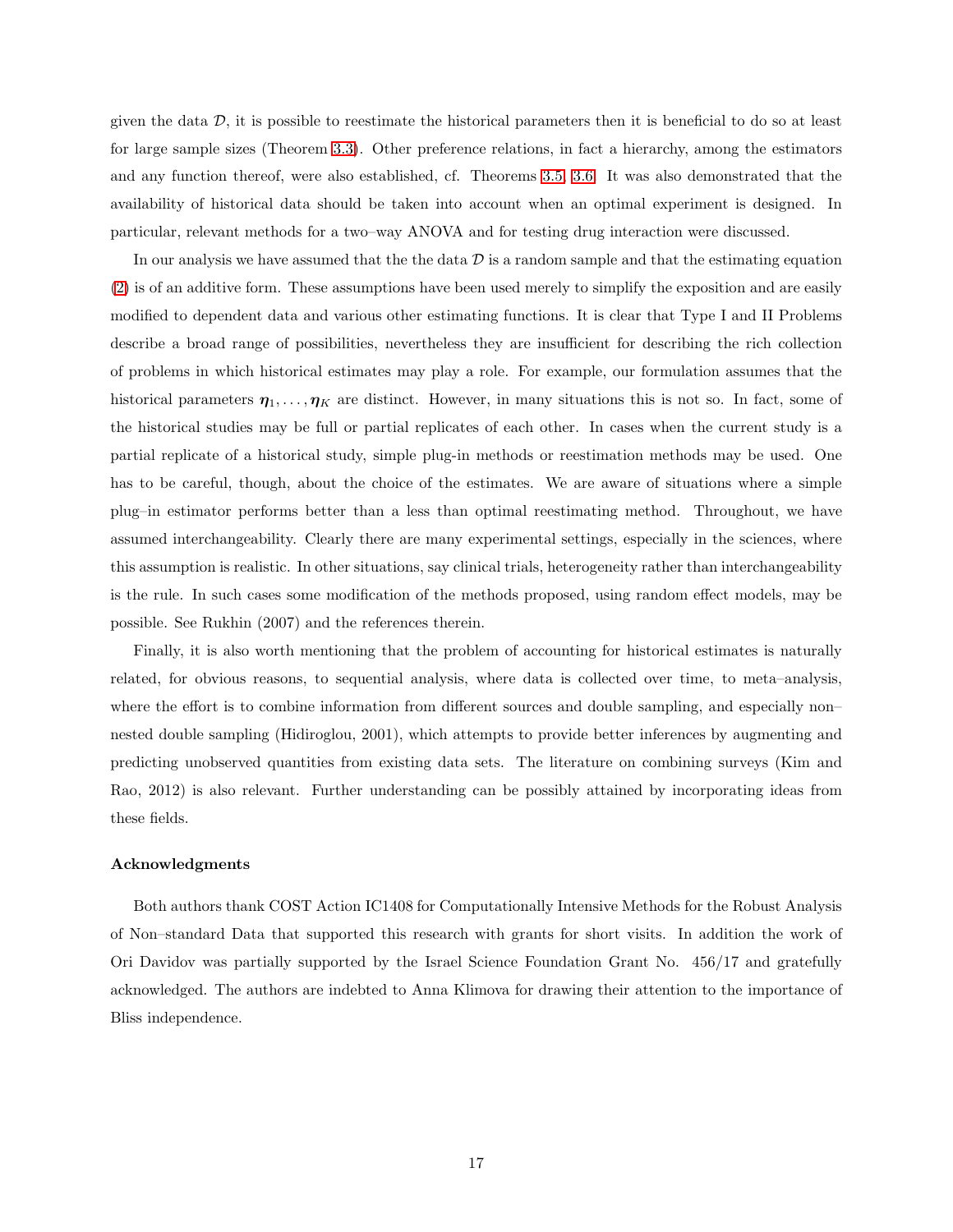# References

#### References

- [1] Anderson TW (1957). Maximum likelihood estimates for a multivariate normal distribution when some observations are missing. Journal of the American Statistical Association, 52: 200-203.
- [2] Ansari, MA, Shah FA, Butt TM (2008). Combined use of entomopathogenic nematodes and Metarhizium anisopliae as a new approach for black vine weevil, Otiorhynchus sulcatus, control. *Entomologia Experi*mentalis et Applicata, 129: 340-347.
- [3] Becker NG (2017). Analysis of Infectious Disease Data. Routledge.
- [4] Bliss CI (1939). The toxicity of poisons applied jointly. Annals of Applied Biology, 26: 585-615.
- [5] Bryan JG, Hoff PD (2020). Smaller p-values in genomics studies using distilled historical information. arXiv preprint [arXiv:2004.07887.](http://arxiv.org/abs/2004.07887)
- [6] Chen YH, Chen H. (2000). A unified approach to regression analysis under double-sampling designs. Journal of the Royal Statistical Society: Series B, 62: 449-460.
- [7] Davidov O, Haitovsky Y (2000). Optimal design for double sampling with continuous outcomes. Journal of Statistical planning and Inference, 86: 253-263.
- [8] Davidov O, Zelen M (2004). Overdiagnosis in early detection programs. Biostatistics, 5: 603-613.
- [9] Douidich M, Ezzrari A, Van der Weide R, Verme P (2016). Estimating quarterly poverty rates using labor force surveys: a primer. The World Bank Economic Review, 30: 475-500.
- [10] Demidenko E, Miller TW (2019). Statistical determination of synergy based on the definition of the Bliss drugs independence. PLoS One, 14(11), e0224137.
- [11] Edmunds WJ, O'Callaghan CJ, Nokes DJ (1997). Who mixes with whom? A method to determine the contact patterns of adults that may lead to the spread of airborne infections. Proceedings of the Royal Society of London, Series B: Biological Sciences, 264: 949–957.
- [12] Food and Drug Administration (2006). Fixed Dose Combinations, Co-Packaged Drug Products, and Single-EntityVersions of Previously Approved Antiretrovirals for the Treatment of HIV. Guidance to Industry . U.S. Department of Health and Human Services, Food and Drug Administration, Center for Drug Evaluation and Research, available at https://www.fda.gov/media/72248/download
- [13] Goeyvaerts N, Hens N, Ogunjimi B, Aerts M, Shkedy Z, Damme PV, Beutels P (2010). Estimating infectious disease parameters from data on social contacts and serological status. Journal of the Royal Statistical Society: Series C, 59: 255-277.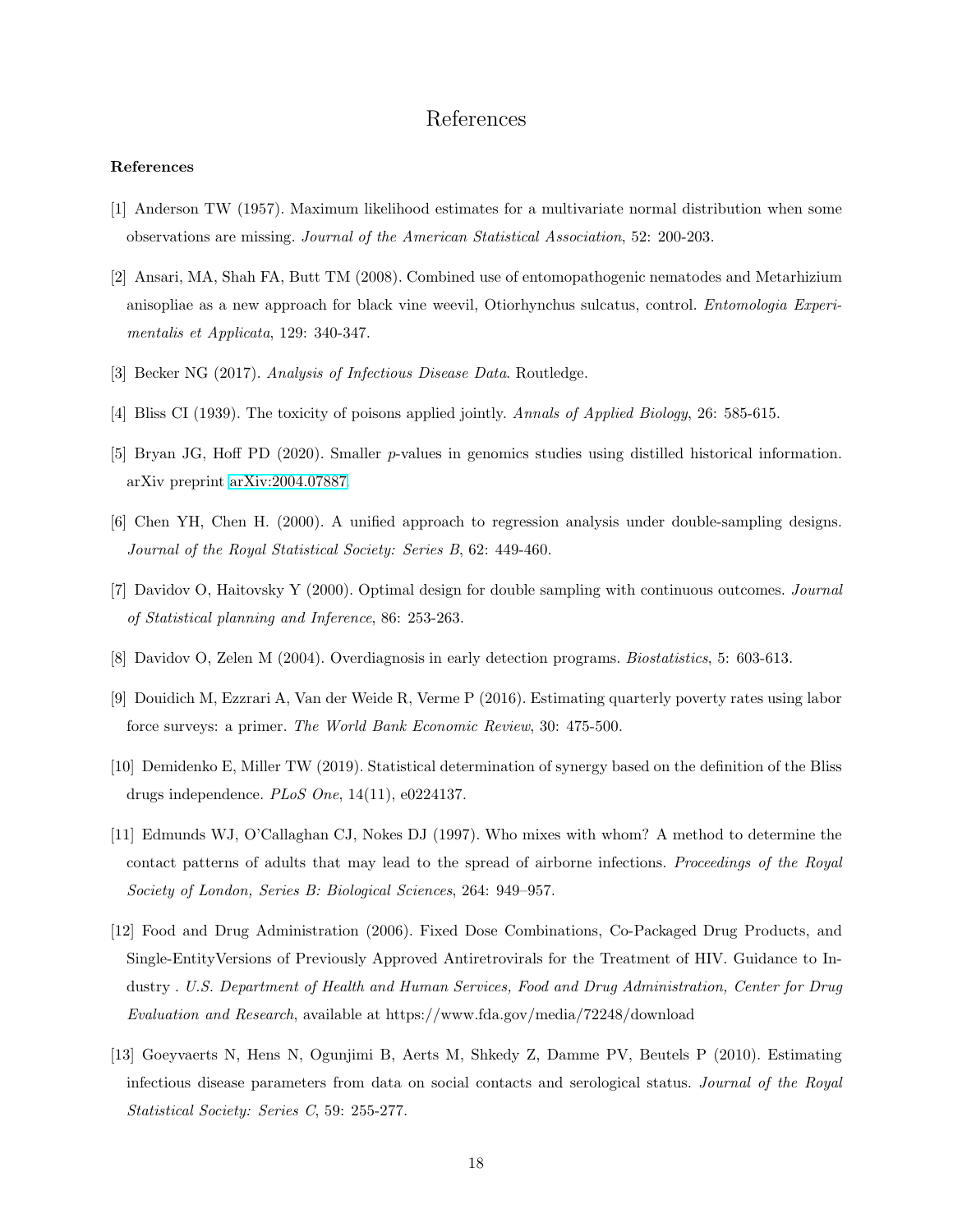- [14] GOV.UK Department of Work and Pensions (2019). Family Resources Survey. UK Department of Work and Pensions available at https://www.gov.uk/government/collections/family-resources-survey–2.
- [15] Heyde CC (2008). Quasi-likelihood and its application: a general approach to optimal parameter estimation. Springer Science & Business Media.
- [16] Hidiroglou MA (2001). Double sampling. Survey Methodology, 27: 143-154.
- [17] Hoff PD (2019). Smaller p-values via indirect information. arXiv preprint [arXiv:1907.12589.](http://arxiv.org/abs/1907.12589)
- [18] Kanda S, Goto K, Shiraishi H, Kubo E, Tanaka A, Utsumi H, ...& Fujiwara Y (2016). Safety and efficacy of nivolumab and standard chemotherapy drug combination in patients with advanced non-small-cell lung cancer: a four arms phase Ib study. Annals of Oncology, mdw416.
- [19] Kanda T Fujikoshi Y (1998). Some basic properties of the MLE's for a multivariate normal distribution with monotone missing data. American Journal of Mathematical and Management Sciences, 18: 161-192.
- [20] Kim JK, Rao JNK (2012). Combining data from two independent surveys: a model assited approach. Biometrika, 99: 85-100.
- [21] Kogan Y, Halevi–Tobias K, Elishmereni M, Vuk-Pavlović S, Agur Z (2012). Reconsidering the paradigm of cancer immunotherapy by computationally aided real-time personalization. Cancer Research, 72: 2218- 2227.
- [22] Kronik N, Kogan Y, Elishmereni M, Halevi–Tobias K, Vuk–Pavlović S, Agur Z (2010). Predicting outcomes of prostate cancer immunotherapy by personalized mathematical models. PloS one, 5: e15482.
- [23] Kozłowska E, Färkkilä A, Vallius T, Carpén O, Kemppainen J, Grénman S, ... & Hautaniemi, S (2018). Mathematical modeling predicts response to chemotherapy and drug combinations in ovarian cancer. Cancer Research, 78: 4036-4044.
- [24] Lee S (2010). Drug interaction: focusing on response surface models. Korean Journal of Anasthesiology, 58:421-434.
- [25] Lee SJ, Zelen M (1998). Scheduling periodic examinations for the early detection of disease: applications to breast cancer. Journal of the American Statistical Association, 93: 1271-1281.
- [26] Liu Q, Yin X, Languino LR, and Altieri DC (2018). Evaluation of drug combination effect using a Bliss independence dose-response surface model. Stat Biopharm Res., 10(2):112-122.
- [27] Moore JC, Stinson LL, Welniak, LJ (2000). Income measurement errors in surveys: a review. Journal of Official Statistics, 16:331-361.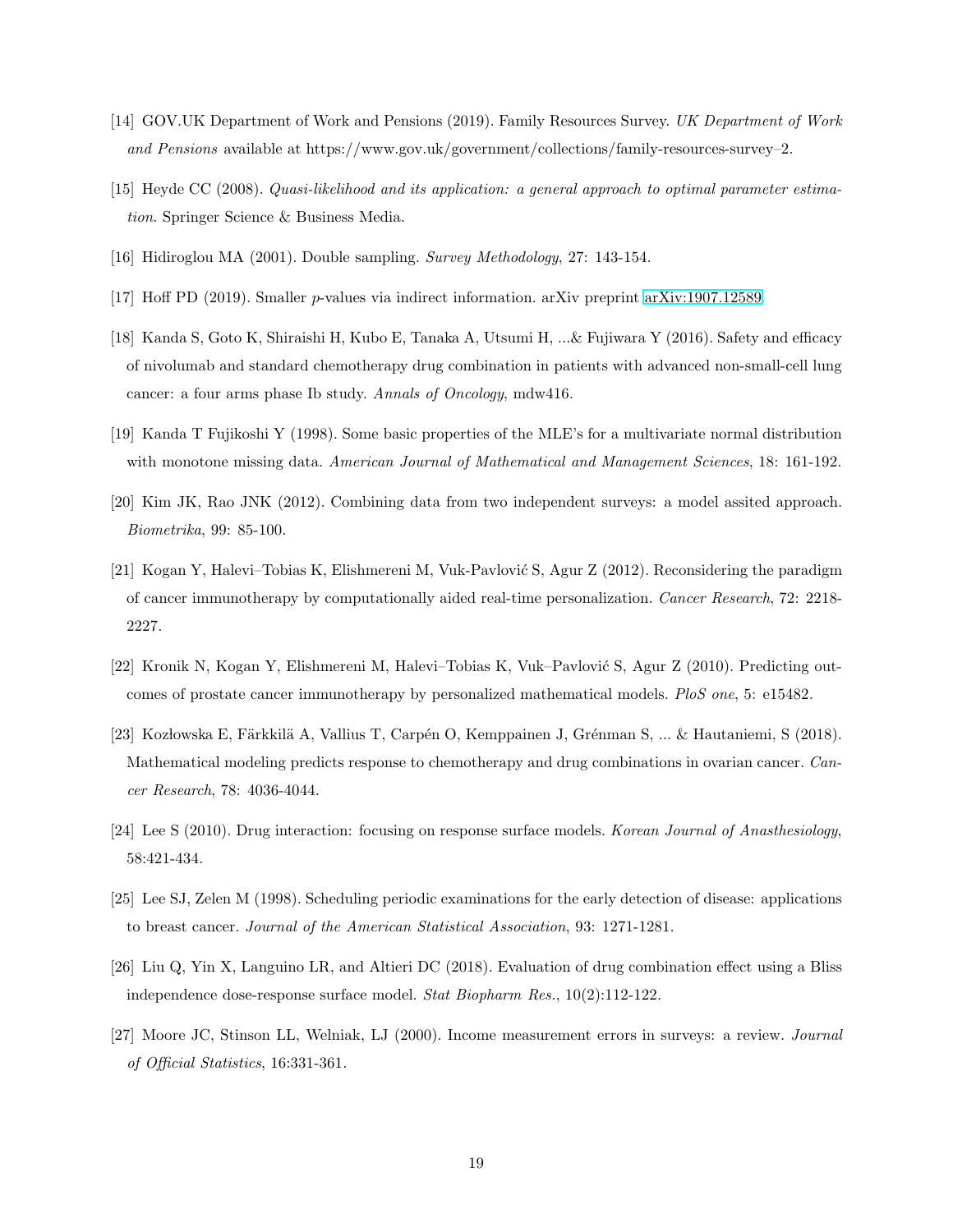- [28] Morrison DF (1971). Expectations and variances of maximum likelihood estimates of the multivariate normal distribution parameters with missing data. Journal of the American Statistical Association, 66: 602-604.
- [29] Mossong J, Hens N, Jit M, Beutels P, Auranen K, Mikolajczyk R, ... & Heijne J (2008). Social contacts and mixing patterns relevant to the spread of infectious diseases.  $PLoS$  medicine, 5(3), e74.
- [30] Neuenschwander B, Capkun-Niggli G, Branson M, Spiegelhalter DJ (2010). Summarizing historical information on controls in clinical trials. Clinical Trials, 7: 5-18.
- [31] Niu, J, Straubinger RM, Mager, DE (2019). Pharmacodynamic Drug–Drug Interactions. Clinical Pharmacology &. Therapeutics, 105: 1395-1406. doi:10.1002/cpt.1434
- [32] Pallmann P, Schaarscmidt F (2016). Common pitfalls when testing additivity of treatment mixtures with  $\chi^2$ . Journal of Applied Entomology, 140: 135-141.
- [33] Palmer AC, Sorger PK (2017). Combination Cancer Therapy Can Confer Benefit via Patient-to-Patient Variability without Drug Additivity or Synergy. Cell, 171: 1678-1691.
- [34] Peddada SD, Dinse GE, Kissling GE (2007). Incorporating historical control data when comparing tumor incidence rates. Journal of the American Statistical Association, 102: 1212-1220.
- [35] Peto R, Pike M, Armitage P, Breslow NE, Cox DR, Howard SV, Mantel N, McPherson K, Peto J, Smith PG (1976). Design and analysis of randomized clinical trials requiring prolonged observation of each patient. British Journal of Cancer, 34: 585-612.
- [36] Piantadosi S (2017). Clinical Trials: a Methodological Perspective. John Wiley & Sons.
- [37] Pierce DA (1982). The asymptotic effect of substituting estimators for parameters in certain types of statistics. The Annals of Statistics, 10: 475-478.
- [38] Pocock, SJ (1976). The combination of randomized and historical controls in clinical trials. Journal of Chronic Diseases, 29: 175-188.
- [39] Pukelsheim F (2006). Optimal design of experiments. Society for Industrial and Applied Mathematics.
- [40] Qin L, Yin, X, Languino LR, Altieri, DC (2018). Evaluation of Drug Combination Effect Using a Bliss Independence Dose–Response Surface ModelStatistics in Biopharmaceutical Research, 10:2, 112-122.
- [41] Raftery AE, Alkema L, Gerland P (2014). Bayesian Population Projections for the United Nations. Statistical Science, 29: 58-68.
- [42] Randles RH (1982). On the asymptotic normality of statistics with estimated parameters. The Annals of Statistics, 1: 462-474.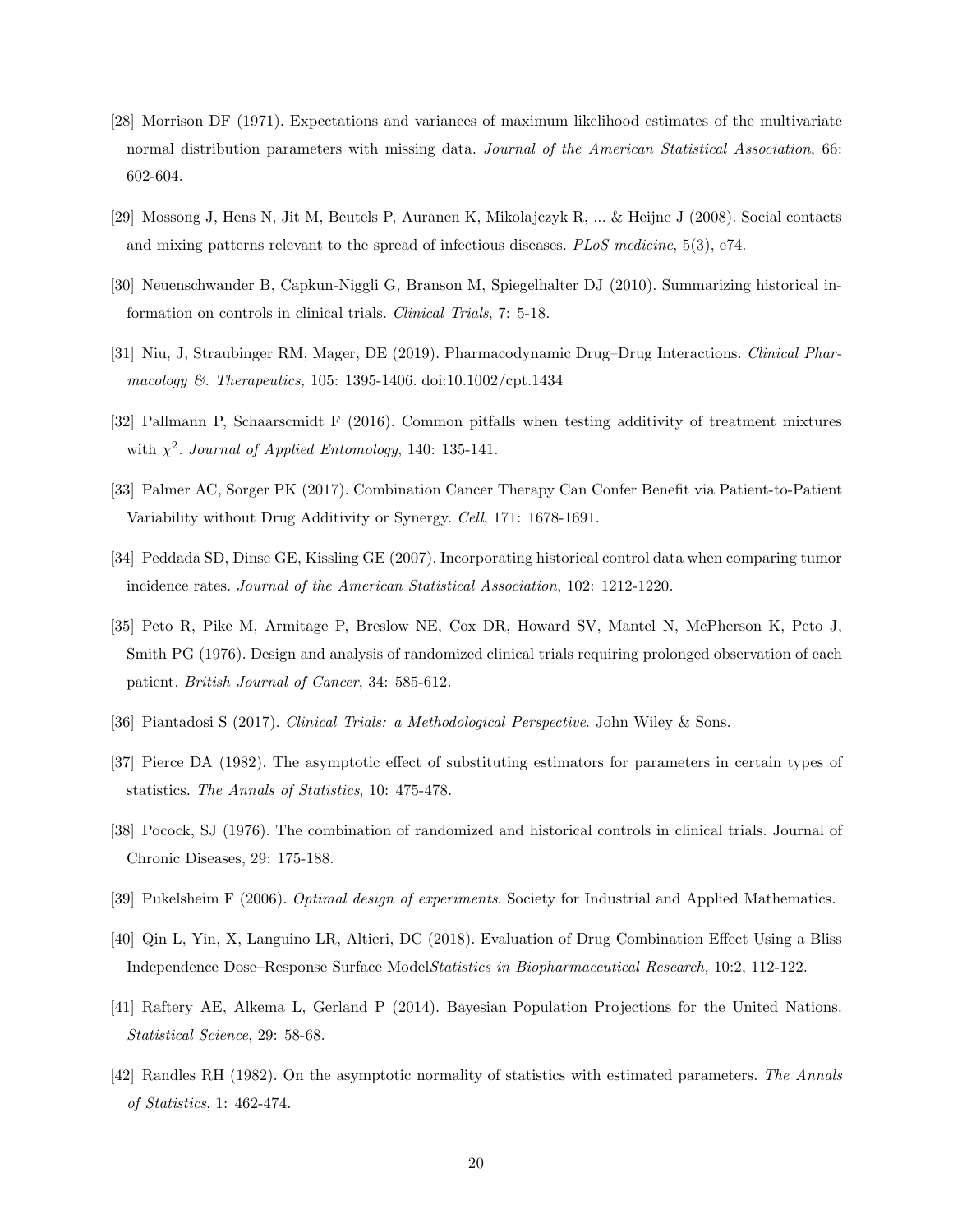- [43] Rukhin AL (2007). Estimating a common vector parameter in interlaboratory studies. Journal of Multivariate Analysis, 98: 435-454.
- [44] Russ D, Kishony R (2018) Additivity of inhibitory effects in multidrug combinations. Nature Microbiology, 3, doi 10.1038/s41564-018-0252-1
- [45] Tamhane AC (1978). Inference based on the regression estimator in double sampling. Biometrika, 65: 419-427.
- [46] Tamma PD, Cosgrove SE, Maragakis LL (2012). Combination therapy for treatment of infections with gram-negative bacteria. Clinical Microbiology Reviews, 25: 450-470.
- [47] Tasseva IV (2019). The Changing Education Distribution and Income Inequality in Great Britain. Euromod Working Paper Series EM 16/19, University of Essex, available at https://www.euromod.ac.uk/sites/default/files/working-papers/em16-19.pdf
- [48] Thompson ME (1997). Theory of Sample Surveys. Chapman & Hall, London.
- [49] United Nations, Department of Economic and Social Affairs, Population Division (2014). World Population Prospects: The 2012 Revision, Methodology of the United Nations Population Estimates and Projections. ESA/P/WP.235.
- [50] Van der Vaart AW (2000). Asymptotic statistics. Cambridge University Press.
- [51] Viele K, Berry S, Neuenschwander B, Amzal B, Chen F, Enas N., ... & Micallef S. (2014). Use of historical control data for assessing treatment effects in clinical trials. Pharmaceutical Statistics, 13: 41-54.
- [52] Wallinga J, Teunis P and Kretzschmar M (2006). Using data on social contacts to estimate age-specific transmission parameters for respiratory-spread infectious agents. American Journal of Epidemiology, 164: 936–944.
- [53] Yaari R, Dattner I, Huppert A (2018). A two-stage approach for estimating the parameters of an agegroup epidemic model from incidence data. Statistical Methods in Medical Research, 27: 1999-2014.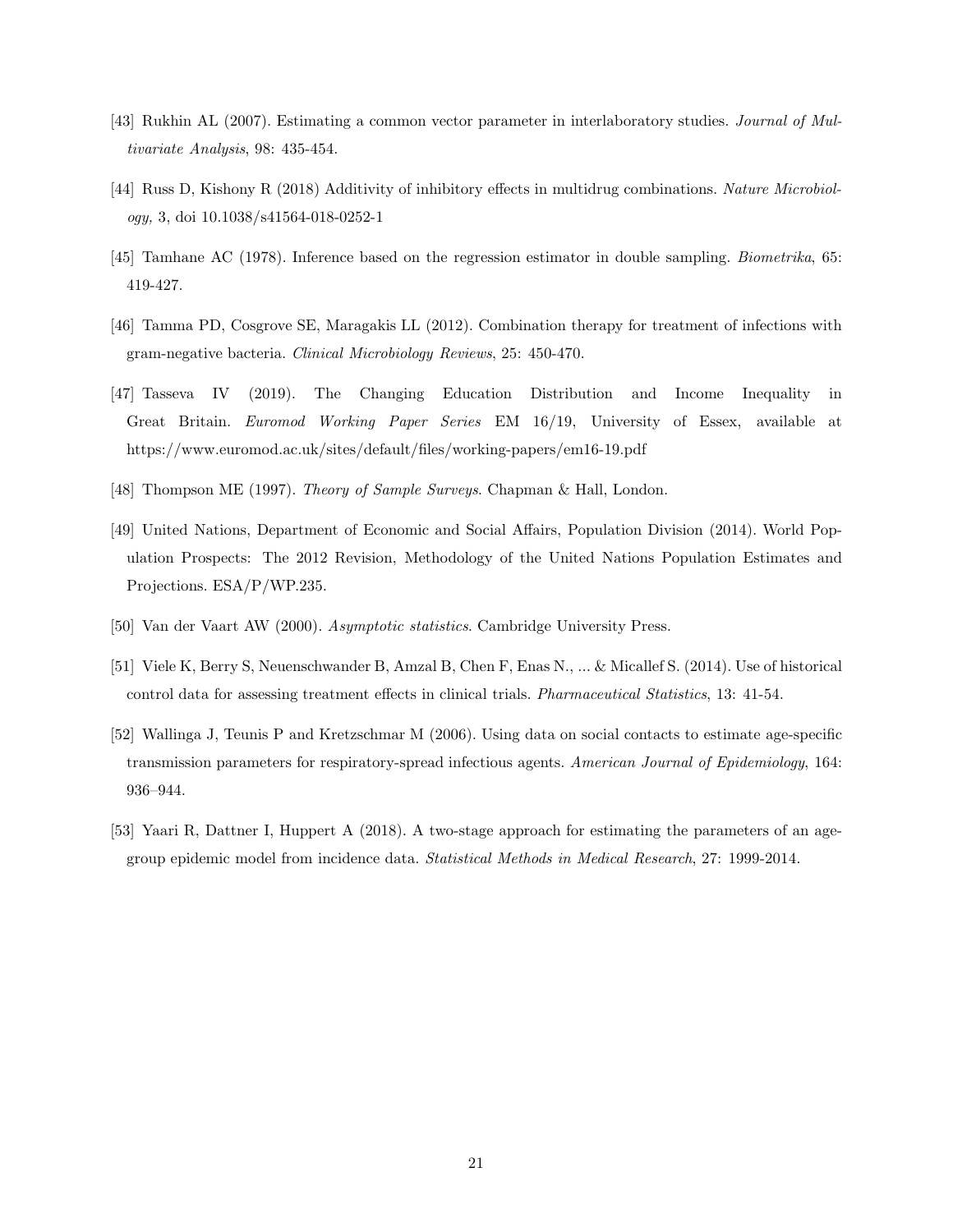# Tables

<span id="page-21-0"></span>

| m      | $100\,$            |                    | 200                |                    | 500                   |                    | 1000               |                       | 2000               |                    | 5000               |                    |
|--------|--------------------|--------------------|--------------------|--------------------|-----------------------|--------------------|--------------------|-----------------------|--------------------|--------------------|--------------------|--------------------|
| $\, n$ | $A_{\theta\theta}$ | $B_{\theta\theta}$ | $A_{\theta\theta}$ | $B_{\theta\theta}$ | $A_{\theta\theta}$    | $B_{\theta\theta}$ | $A_{\theta\theta}$ | $B_{\theta\theta}$    | $A_{\theta\theta}$ | $B_{\theta\theta}$ | $A_{\theta\theta}$ | $B_{\theta\theta}$ |
| 100    | 11.0               | 9.3                | 6.0                | 7.5                | 3.0                   | 5.7                | 2.0                | 4.9                   | $1.5\,$            | 4.5                | 1.2                | 4.2                |
| 200    | 21.0               | 11.33              | 11.0               | 9.33               | 5.0                   | 6.95               | 3.0                | 5.70                  | 2.0                | 4.92               | 1.4                | 4.39               |
| 500    | 51.0               | 13.52              | 26.0               | 11.94              | 11.0                  | 9.33               | 6.0                | 7.47                  | 3.5                | 6.04               | 2.0                | 4.39               |
| 1000   | 101.0              | 14.61              | 51.0               | 13.52              | 21.0                  | 11.3               | 11.0               | 9.33                  | 6.0<br>Ш           | 7.47               | 3.0                | 5.70               |
| 2000   | 201.0              | 15.26              | 101.0              | 14.61              | 41.0                  | $13.07$   21.0     |                    | 11.33                 | 11.0               | 9.33               | 5.0                | 6.95               |
| 5000   | 501.0              | $15.69$   251.0    |                    | 15.4               | 101.0   14.61    51.0 |                    |                    | 13.52<br>$\mathbf{I}$ | 26.0               | 11.94              | ll 11.0            | 9.33               |

<span id="page-21-1"></span>Table 1: Asymptotic variances for  $\theta$  for Type I and Type II Problems (with a balanced design) as function of the sizes of the the historical and current studies

| Sampling Ratio $(\rho)$ | Minimal Variance $B_{\theta\theta}$ | Optimal Design $(\xi)$       |
|-------------------------|-------------------------------------|------------------------------|
| /8                      | 2.27                                | (0.020, 0.001, 0.001, 0.978) |
| 1/4                     | 3.51                                | (0.020, 0.001, 0.001, 0.978) |
| 1/2                     | 5.53                                | (0.020, 0.160, 0.160, 0.660) |
|                         | 8.00                                | (0.020, 0.243, 0.243, 0.494) |
|                         | 10.66                               | (0.125, 0.250, 0.250, 0.375) |
|                         | 12.80                               | (0.187, 0.250, 0.250, 0.313) |
|                         | 14.22                               | (0.219, 0.250, 0.250, 0.281) |

Table 2: Optimal design for Type II problems as a function of the sampling ratio  $\rho$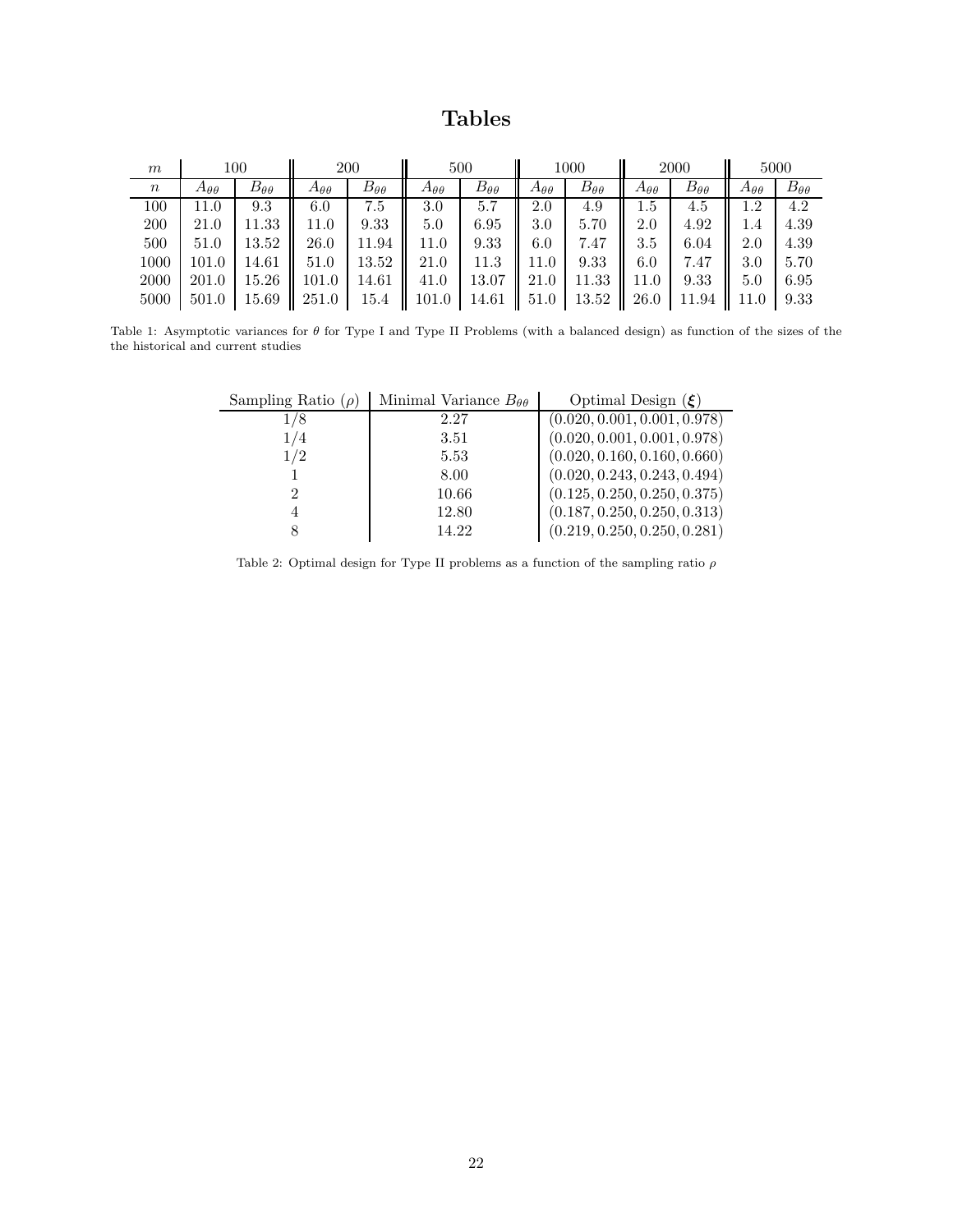<span id="page-22-0"></span>

| $\,m_1$                         | m <sub>2</sub> | $n_{min}$                       | $n_{12}$ | $n_1$          | n <sub>2</sub>   |  | m <sub>1</sub>                  | $\ensuremath{m}_2$ | $n_{\min}$ | $\boldsymbol{n}_{12}$ | $n_1$          | $\sqrt{n_{2}}$   |  |
|---------------------------------|----------------|---------------------------------|----------|----------------|------------------|--|---------------------------------|--------------------|------------|-----------------------|----------------|------------------|--|
|                                 |                |                                 |          |                |                  |  |                                 |                    |            |                       |                |                  |  |
| $(\eta_1,\eta_2)=(0.3,0.3)$     |                |                                 |          |                |                  |  | $(\eta_1, \eta_2) = (0.5, 0.7)$ |                    |            |                       |                |                  |  |
| 10                              | 10             | 23                              | 22       | $\mathbf{1}$   | $\overline{0}$   |  | 10                              | 10                 | 15         | 14                    | $\mathbf{1}$   | $\boldsymbol{0}$ |  |
| 20                              | 10             | 23                              | 22       | $\overline{0}$ | $\mathbf{1}$     |  | 10                              | 20                 | 15         | 14                    | $\mathbf{1}$   | $\overline{0}$   |  |
| 30                              | 10             | 23                              | 22       | $\theta$       | $\overline{1}$   |  | 10                              | 30                 | 15         | 14                    | $\mathbf{1}$   | 0                |  |
|                                 |                |                                 |          |                |                  |  | 20                              | 10                 | 23         | 22                    | $\overline{0}$ | $\mathbf{1}$     |  |
| $(\eta_1, \eta_2) = (0.3, 0.5)$ |                |                                 |          |                |                  |  | 30                              | 10                 | 23         | 22                    | $\overline{0}$ | $\mathbf{1}$     |  |
|                                 |                |                                 |          |                |                  |  |                                 |                    |            |                       |                |                  |  |
| 10                              | 10             | 17                              | 16       | $\mathbf{1}$   | $\boldsymbol{0}$ |  | $(\eta_1, \eta_2) = (0.5, 0.9)$ |                    |            |                       |                |                  |  |
| 20                              | 10             | 26                              | 25       | $\overline{0}$ | $\mathbf{1}$     |  |                                 |                    |            |                       |                |                  |  |
| 30                              | 10             | 27                              | 26       | $\overline{0}$ | $\mathbf{1}$     |  | 10                              | 10                 | 13         | 12                    | $\mathbf{1}$   | $\overline{0}$   |  |
| 10                              | 20             | 17                              | 16       | 1              | $\overline{0}$   |  | 10                              | 20                 | 13         | 12                    | $\mathbf{1}$   | $\overline{0}$   |  |
| 10                              | 30             | 17                              | 16       | $\mathbf{1}$   | $\overline{0}$   |  | 10                              | 30                 | 13         | 12                    | $\mathbf{1}$   | 0                |  |
|                                 |                |                                 |          |                |                  |  | 20                              | 10                 | 24         | 23                    | $\mathbf{1}$   | $\overline{0}$   |  |
|                                 |                | $(\eta_1, \eta_2) = (0.3, 0.7)$ |          |                |                  |  | 30                              | 10                 | 35         | 34                    | $\mathbf{1}$   | $\overline{0}$   |  |
|                                 |                |                                 |          |                |                  |  |                                 |                    |            |                       |                |                  |  |
| 10                              | 10             | 14                              | 13       | $\mathbf{1}$   | $\overline{0}$   |  | $(\eta_1, \eta_2) = (0.7, 0.7)$ |                    |            |                       |                |                  |  |
| 10                              | 20             | 14                              | 13       | $\mathbf{1}$   | $\overline{0}$   |  |                                 |                    |            |                       |                |                  |  |
| 10                              | 30             | 14                              | 13       | $\mathbf{1}$   | $\overline{0}$   |  | 10                              | 10                 | 17         | 16                    | $\mathbf{1}$   | $\boldsymbol{0}$ |  |
| 20                              | 10             | 28                              | 27       | $\mathbf 1$    | $\overline{0}$   |  | 20                              | 10                 | 17         | 16                    | $\overline{0}$ | $\mathbf{1}$     |  |
| 30                              | 10             | 32                              | 31       | $\overline{0}$ | $\mathbf{1}$     |  | 30                              | 10                 | 17         | 16                    | $\overline{0}$ | $\mathbf{1}$     |  |
| $(\eta_1, \eta_2) = (0.3, 0.9)$ |                |                                 |          |                |                  |  | $(\eta_1, \eta_2) = (0.7, 0.9)$ |                    |            |                       |                |                  |  |
|                                 |                |                                 |          |                |                  |  |                                 |                    |            |                       |                |                  |  |
| 10                              | 10             | 12                              | 11       | $\mathbf{1}$   | $\overline{0}$   |  | 10                              | 10                 | 18         | 17                    | $\mathbf{1}$   | $\overline{0}$   |  |
| 10                              | 20             | 12                              | 11       | $\mathbf{1}$   | $\overline{0}$   |  | 20                              | 10                 | 25         | 24                    | $\mathbf{1}$   | $\boldsymbol{0}$ |  |
| 10                              | 30             | 12                              | 11       | $\mathbf{1}$   | $\overline{0}$   |  | 30                              | 10                 | 25         | 24                    | $\overline{0}$ | $\mathbf 1$      |  |
| 20                              | 10             | 23                              | 22       | 1              | $\theta$         |  | 10                              | 20                 | 13         | 12                    | 1              | 0                |  |
| 30                              | 10             | 34                              | 33       | 1              | $\overline{0}$   |  | 10                              | 30                 | 13         | 12                    | $\mathbf 1$    | $\boldsymbol{0}$ |  |

Table 3: The minimal sample size  $n_{min}$ , at which optimal allocation requires to repeat historical observations, for selected values of the and no-success probabilities  $\eta_1$ ,  $\eta_2$  and historical sample sizes  $m_1$ ,  $m_2$  in a test of drug interaction.

# Appendix: Proofs

# Proof of Theorem [3.1:](#page-4-0)

*Proof.* Since  $\bar{\theta}_A$  solves [\(2\)](#page-3-1) we have

<span id="page-22-1"></span>
$$
\Psi(\bar{\theta}_A, \hat{\eta}) = 0. \tag{28}
$$

By assumption  $\psi$  is continuous and differentiable with respect to  $\theta$  and  $\eta_1, \ldots, \eta_K$ . Thus, so is  $\Psi$ . Hence, by the mean value theorem

$$
\boldsymbol{\varPsi}(\bar{\boldsymbol{\theta}}_A,\widehat{\boldsymbol{\eta}})=\boldsymbol{\varPsi}(\boldsymbol{\theta}_0,\widehat{\boldsymbol{\eta}})+\frac{\partial}{\partial\boldsymbol{\theta}}\boldsymbol{\varPsi}(\boldsymbol{\theta}_0,\widehat{\boldsymbol{\eta}})(\bar{\boldsymbol{\theta}}_A-\boldsymbol{\theta}_0)+o(||\bar{\boldsymbol{\theta}}_A-\boldsymbol{\theta}_0||).
$$

Applying the mean value theorem to  $\Psi(\theta_0, \hat{\eta})$  in the display above yields

$$
\boldsymbol{\varPsi}(\boldsymbol{\theta}_0,\widehat{\boldsymbol{\eta}})=\boldsymbol{\varPsi}(\boldsymbol{\theta}_0,\boldsymbol{\eta}_0)+\frac{\partial}{\partial\boldsymbol{\eta}}\boldsymbol{\varPsi}(\boldsymbol{\theta}_0,\boldsymbol{\eta}_0)(\widehat{\boldsymbol{\eta}}_-\boldsymbol{\eta}_0)+o(||\widehat{\boldsymbol{\eta}}-\boldsymbol{\eta}_0||),
$$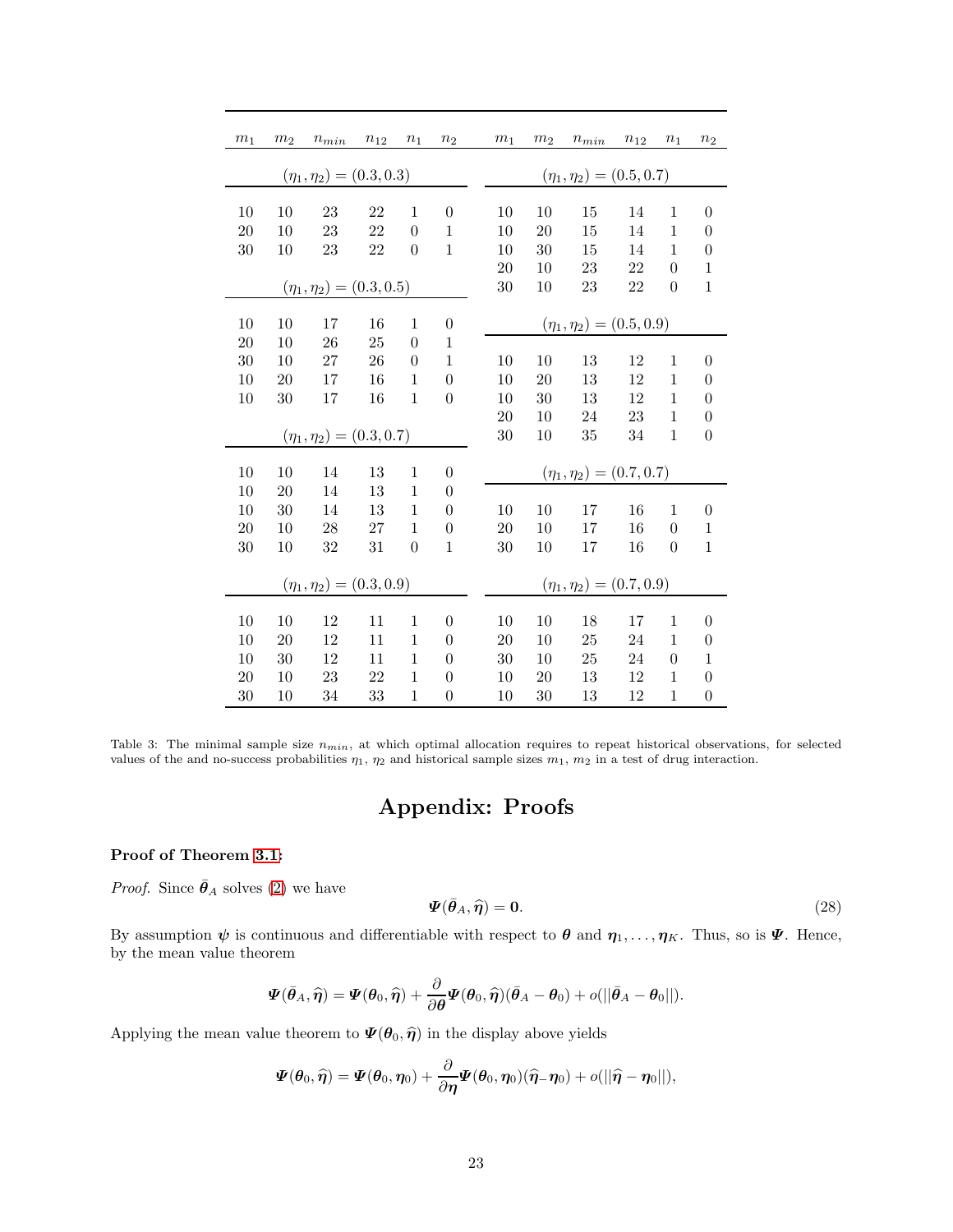so [\(28\)](#page-22-1) can be rewritten as

$$
\boldsymbol{\varPsi}(\boldsymbol{\theta}_0,\boldsymbol{\eta}_0)+\frac{\partial}{\partial\boldsymbol{\eta}}\boldsymbol{\varPsi}(\boldsymbol{\theta}_0,\boldsymbol{\eta}_0)(\widehat{\boldsymbol{\eta}}-\boldsymbol{\eta}_0)+\frac{\partial}{\partial\boldsymbol{\theta}}\boldsymbol{\varPsi}(\boldsymbol{\theta}_0,\widehat{\boldsymbol{\eta}})(\bar{\boldsymbol{\theta}}_A-\boldsymbol{\theta}_0)+\boldsymbol{R}=0
$$

where, assuming consistency  $\mathbf{R} = o(||\bar{\theta}_A - \theta_0||) + o(||\hat{\eta} - \eta_0||) = o_p(1)$ . Now, by the continuous mapping theorem and the law of large numbers we have:

$$
\frac{\partial}{\partial \theta} \Psi(\theta_0, \hat{\eta}) = \frac{1}{n} \sum_{i=1}^n \frac{\partial}{\partial \theta} \psi(\theta_0, \hat{\eta}, Y_i)
$$

$$
= \frac{1}{n} \sum_{i=1}^n \frac{\partial}{\partial \theta} \psi(\theta_0, \eta_0, Y_i) + o_p(1) = \mathbb{E}_0(\partial \psi/\partial \theta) + o_p(1)
$$

which is a  $p \times p$  matrix. Similarly,

$$
\frac{\partial}{\partial \eta} \Psi(\theta_0, \eta_0) = \frac{1}{n} \sum_{i=1}^n \frac{\partial}{\partial \eta} \psi(\theta_0, \eta_0, Y_i) = \mathbb{E}_0(\partial \psi/\partial \eta) + o_p(1),
$$

which is a  $p \times q$  matrix. For convenience we set  $\mathbf{D}_{\theta_0} = \mathbb{E}_0(\partial \psi/\partial \theta)$  and  $\mathbf{D}_{\eta_0} = \mathbb{E}_0(\partial \psi/\partial \eta)$ . Hence we can reexpress [\(28\)](#page-22-1) more concisely as

$$
\boldsymbol{\varPsi}(\boldsymbol{\theta}_0,\boldsymbol{\eta}_0)+\boldsymbol{D}_{\boldsymbol{\eta}_0}(\widehat{\boldsymbol{\eta}}-\boldsymbol{\eta}_0)+\boldsymbol{D}_{\boldsymbol{\theta}_0}(\bar{\boldsymbol{\theta}}_A-\boldsymbol{\theta}_0)+o_p\left(1\right)=0
$$

from which it follows, by the invertability of  $D_{\theta_0}$ , that

<span id="page-23-1"></span>
$$
\sqrt{n}(\bar{\boldsymbol{\theta}}_A - \boldsymbol{\theta}_0) = -\boldsymbol{D}_{\boldsymbol{\theta}_0}^{-1}\left\{\frac{1}{\sqrt{n}}\sum_{i=1}^n \boldsymbol{\psi}(\boldsymbol{\theta}_0, \boldsymbol{\eta}_0, \boldsymbol{Y}_i) + \frac{\sqrt{n}}{\sqrt{m}} \boldsymbol{D}_{\boldsymbol{\eta}_0}\sqrt{m}(\widehat{\boldsymbol{\eta}} - \boldsymbol{\eta}_0)\right\} + o_p(1).
$$
 (29)

Since the first term in the curly brackets above is a function of the data  $D$  collected in  $S$  and the second term depends on the historical data, i.e., the studies  $S_1, \ldots, S_K$  the two terms are independent. Now, by the central limit theorem

$$
\frac{1}{\sqrt{n}}\sum_{j=1}^n \boldsymbol{\psi}(\boldsymbol{\theta}_0,\boldsymbol{\eta}_0,\boldsymbol{Y}_i) \Rightarrow \mathcal{N}_p(\boldsymbol{0},\boldsymbol{\varSigma}_{\boldsymbol{\psi}})
$$

where  $\Sigma_{\psi} = \mathbb{E}_{0}(\psi \psi^{T})$ . By assumption  $\sqrt{m_{j}}(\hat{\eta}_{j} - \eta_{j,0}) \Rightarrow \mathcal{N}_{q_{j}}(0, \Sigma_{j})$  for each j. Thus  $\sqrt{m}(\hat{\eta} - \eta_{0}) \Rightarrow$  $\mathcal{N}_q(\mathbf{0}, \mathbf{\Sigma})$  where  $\mathbf{\Sigma} = \text{BlockDiag}(\kappa_1 \mathbf{\Sigma}_1, \dots, \kappa_K \mathbf{\Sigma}_K)$  with  $\kappa_j = \lim(m/m_j)$  for  $j = 1, \dots, K$ . Thus,

$$
\frac{\sqrt{n}}{\sqrt{m}} \mathbf{D}_{\eta_0} \sqrt{m} (\widehat{\boldsymbol{\eta}} - \boldsymbol{\eta}_0) \Rightarrow \mathcal{N}_p(\mathbf{0}, \rho \mathbf{D}_{\eta_0} \Sigma \mathbf{D}_{\eta_0}^T).
$$
 (30)

Collecting terms shows that  $\sqrt{n}(\bar{\theta}_A - \theta_0) \Rightarrow \mathcal{N}_p(\mathbf{0}, A_{\theta\theta})$  where  $A_{\theta\theta}$  is as stated. Now, recall that  $\bar{\eta}_A = \hat{\eta}$ . Thus, marginally  $\sqrt{n}(\bar{\eta}_A - \eta_0) \Rightarrow \mathcal{N}_q(\mathbf{0}, \rho \Sigma)$ , so  $A_{\eta\eta} = \rho \Sigma$ . Clearly the joint asymptotic distribution of  $\sqrt{n}(\bar{\theta}_A - \theta_0, \bar{\eta}_A - \eta_0)^T$ , is also multivariate normal. Thus,

$$
A_{\theta\eta} = \lim_{n} \text{Cov}(\sqrt{n}(\bar{\theta}_A - \theta_0), \sqrt{n}(\bar{\eta}_A - \eta_0)) = \lim_{n} [-D_{\theta_0}^{-1}D_{\eta_0} \text{Cov}(\sqrt{n}(\bar{\eta}_A - \eta_0), \sqrt{n}(\bar{\eta}_A - \eta_0))] = -\rho D_{\theta_0}^{-1}D_{\eta_0}\Sigma,
$$
  
as required, completing the proof.

as required, completing the proof.

# Proof of Theorem [3.2:](#page-6-0)

*Proof.* Since  $\bar{\theta}_B$  solves [\(9\)](#page-6-2) where  $\bar{\eta}$  is given in [\(7\)](#page-5-0) we have

<span id="page-23-0"></span>
$$
\Psi(\bar{\theta}_B, \bar{\eta}) = 0. \tag{31}
$$

Following the derivations in the proof of Theorem [3.1,](#page-4-0) but with  $\bar{\eta}$  instead of  $\hat{\eta}$ , we find that [\(31\)](#page-23-0) can be rewritten as

$$
\boldsymbol{\varPsi}(\boldsymbol{\theta}_0,\boldsymbol{\eta}_0) + \boldsymbol{D}_{\boldsymbol{\eta}_0}(\bar{\boldsymbol{\eta}} - \boldsymbol{\eta}_0) + \boldsymbol{D}_{\boldsymbol{\theta}_0}(\bar{\boldsymbol{\theta}}_B - \boldsymbol{\theta}_0) + o_p\left(1\right) = \boldsymbol{0}
$$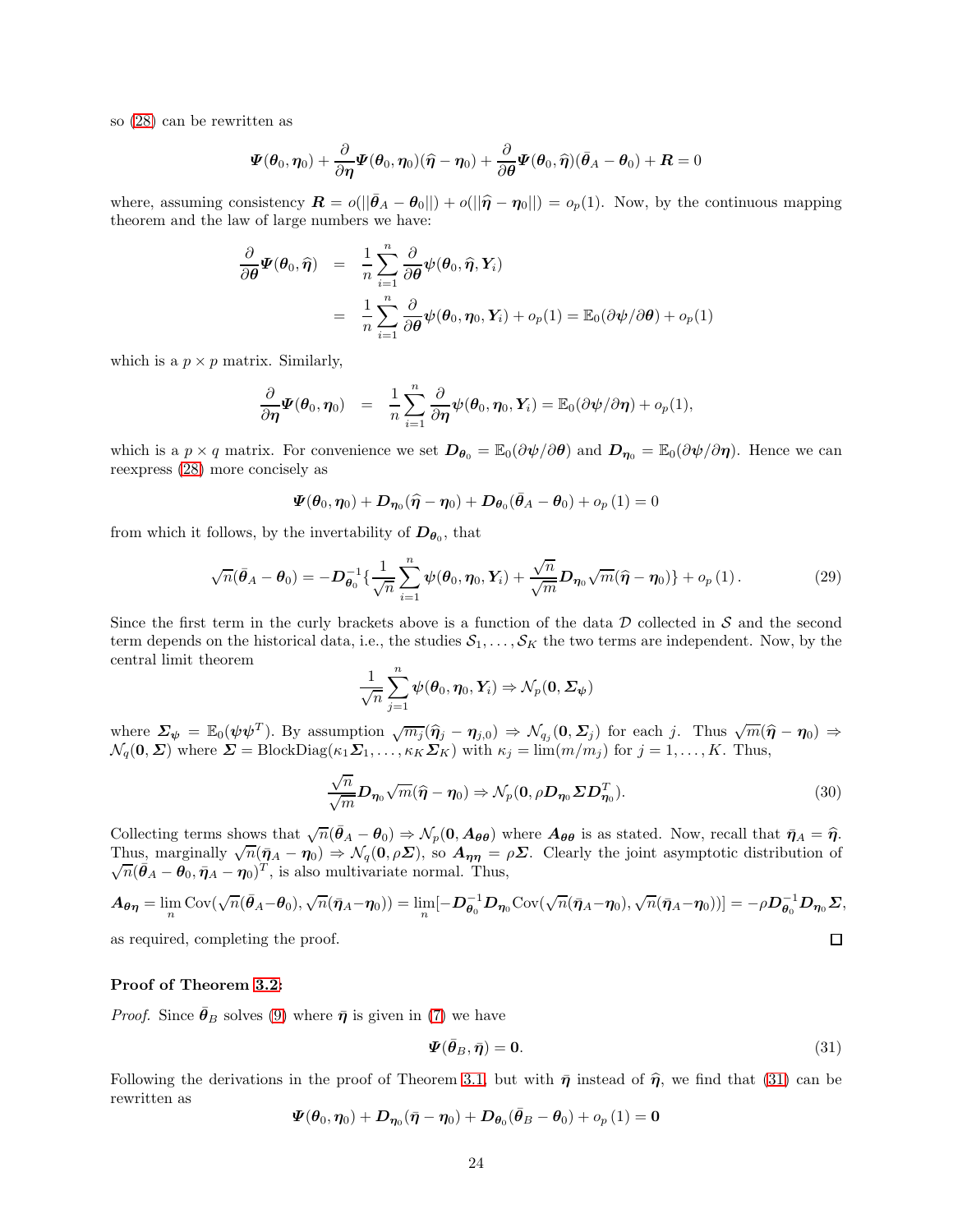from which it follows, by the invertibility of  $D_{\theta_0}$ , that

<span id="page-24-0"></span>
$$
\sqrt{n}(\bar{\boldsymbol{\theta}}_B - \boldsymbol{\theta}_0) = -\boldsymbol{D}_{\boldsymbol{\theta}_0}^{-1}\left\{\frac{1}{\sqrt{n}}\sum_{j=1}^n \boldsymbol{\psi}(\boldsymbol{\theta}_0, \boldsymbol{\eta}_0, \boldsymbol{Y}_i) + \boldsymbol{D}_{\boldsymbol{\eta}_0}\sqrt{n}(\bar{\boldsymbol{\eta}} - \boldsymbol{\eta}_0)\right\} + o_p(1).
$$
 (32)

Now using [\(7\)](#page-5-0) and [\(8\)](#page-5-3) we find that

$$
\sqrt{n}(\bar{\boldsymbol{\eta}} - \boldsymbol{\eta}_0) = \sqrt{n}(\boldsymbol{W}_1(\tilde{\boldsymbol{\eta}} - \boldsymbol{\eta}_0) + \boldsymbol{W}_2(\hat{\boldsymbol{\eta}} - \boldsymbol{\eta}_0)) + o_p(1)
$$

which we may substitute into  $(32)$  yielding

<span id="page-24-1"></span>
$$
\sqrt{n}(\bar{\theta}_B - \theta_0) = -D_{\theta_0}^{-1}\left\{\frac{1}{\sqrt{n}}\sum_{j=1}^n \psi(\theta_0, \eta_0, Y_i) + D_{\eta_0}W_1\sqrt{n}(\tilde{\eta} - \eta_0) + D_{\eta_0}W_2\sqrt{\frac{n}{m}}\sqrt{m}(\hat{\eta} - \eta_0)\right\} + o_p(1).
$$
 (33)

The three terms in the curly brackets in [\(33\)](#page-24-1) satisfy:

$$
\label{eq:1} \begin{split} \frac{1}{\sqrt{n}} \sum_{i=1}^n \psi(\pmb{\theta}_0, \pmb{\eta}_0, Y_i) & \Rightarrow \mathcal{N}_p(\pmb{0}, \pmb{\Sigma}_{\pmb{\psi}}), \\ \pmb{D}_{\pmb{\eta}_0} \pmb{W}_1 \sqrt{n} (\tilde{\pmb{\eta}} - \pmb{\eta}_0) & \Rightarrow \mathcal{N}_q(\pmb{0}, \pmb{D}_{\pmb{\eta}_0} \pmb{W}_1 \pmb{\Upsilon}_{\pmb{\eta}\pmb{\eta}} \pmb{W}_1^T \pmb{D}_{\pmb{\eta}_0}^T), \\ \pmb{D}_{\pmb{\eta}_0} \pmb{W}_2 \frac{\sqrt{n}}{\sqrt{m}} \sqrt{m} (\widehat{\pmb{\eta}} - \pmb{\eta}_0) & \Rightarrow \mathcal{N}_q(\pmb{0}, \rho \pmb{D}_{\pmb{\eta}_0} \pmb{W}_2 \pmb{\Sigma} \pmb{W}_2^T \pmb{D}_{\pmb{\eta}_0}^T). \end{split}
$$

Now, since  $\tilde{\eta}$  is a solution to [\(3\)](#page-5-4) the quantity  $\sqrt{n}(\tilde{\eta} - \eta_0)$  may be expressed as

$$
\frac{1}{\sqrt{n}}\sum_{i=1}^n \boldsymbol{\varphi}(\boldsymbol{\theta}_0,\boldsymbol{\eta}_0,\boldsymbol{Y}_i)+o_p(1)
$$

for some function  $\varphi$  which is known as the influence function (cf. Van der Vaart, 2000). For more details see Remark [6.](#page-28-0) It follows by the central limit theorem, that

$$
\frac{1}{\sqrt{n}}\sum_{i=1}^n \boldsymbol{\psi}(\boldsymbol{\theta}_0,\boldsymbol{\eta}_0,\boldsymbol{Y}_i) \quad \text{and} \quad \frac{1}{\sqrt{n}}\sum_{i=1}^n \boldsymbol{\varphi}(\boldsymbol{\theta}_0,\boldsymbol{\eta}_0,\boldsymbol{Y}_i)
$$

are jointly multivariate normal, thus so are the first two terms in the curly brackets of [\(33\)](#page-24-1). Moreover the third term, which depends on the historical data is independent of the first two terms and normally distributed. Now the covariance among the first two terms is

$$
\text{Cov}(\frac{1}{\sqrt{n}}\sum_{i=1}^n \psi(\theta_0, \eta_0, Y_i), \sqrt{n}(\tilde{\eta} - \eta_0)) = \text{Cov}(\sum_{i=1}^n \psi(\theta_0, \eta_0, Y_i), (\tilde{\eta} - \eta_0)) = \text{Cov}(n\psi(\theta_0, \eta_0, Y_1), (\tilde{\eta} - \eta_0))
$$
  
= 
$$
\mathbb{E}_0(\psi(\theta_0, \eta_0, Y_1)n(\tilde{\eta} - \eta_0)) = \mathbb{E}_0(\mathbb{E}_0(\psi(\theta_0, \eta_0, Y_1)n(\tilde{\eta} - \eta_0)|Y_1))
$$
  
= 
$$
\mathbb{E}_0(\psi(\theta_0, \eta_0, Y_1)\mathbb{E}_0(n(\tilde{\eta} - \eta_0)|Y_1)).
$$

However, by assumption  $\tilde{\eta}$  is asymptotically unbiased and  $\sqrt{n}$ -consistent, i.e.,  $\mathbb{E}_0(\tilde{\eta}) = \eta_0 + b/n + o(1/n)$ so  $\mathbb{E}_0(n(\tilde{\eta}-\eta_0)|Y_1|) = n\mathbb{E}_0((\tilde{\eta}-\eta_0)) + o(1) = O(1)$ . Plugging the latter into the above display shows that covariance above converges to 0 as  $n \to \infty$ . It now follows that all three terms appearing in [\(33\)](#page-24-1) are asymptotically independent.

Set  $\bar{\pmb{\eta}}_B = \bar{\pmb{\eta}}$  and observe that using [\(33\)](#page-24-1) we have  $\sqrt{n}(\bar{\pmb{\eta}}_B - \pmb{\eta}_0) \Rightarrow \mathcal{N}_q(\pmb{0}, \pmb{B}_{\pmb{\eta}})$  where

$$
\boldsymbol{B}_{\boldsymbol{\eta}\boldsymbol{\eta}} = \boldsymbol{W}_{\!1}\boldsymbol{\varUpsilon}_{\boldsymbol{\eta}\boldsymbol{\eta}}\boldsymbol{W}_{\!1}^T + \rho\boldsymbol{W}_{\!2}\boldsymbol{\varSigma}\boldsymbol{W}_{\!2}^T.
$$

Since  $\gamma/(1-\gamma) = \rho$  we may reexpress the weight matrices as  $W_1 = (\Upsilon_{\eta\eta}^{-1} + (\rho \Sigma)^{-1})^{-1} \Upsilon_{\eta\eta}^{-1}$  and  $W_2 =$  $(\Upsilon_{\eta\eta}^{-1} + (\rho \Sigma)^{-1})^{-1} (\rho \Sigma)^{-1}$ . Now, using the fact that products of symmetric matrices commute and a bit of algebra it can be shown that

$$
\boldsymbol{B}_{\boldsymbol{\eta}\boldsymbol{\eta}} = (\boldsymbol{\varUpsilon}_{\boldsymbol{\eta}\boldsymbol{\eta}}^{-1} + (\rho \boldsymbol{\varSigma})^{-1})^{-1}.
$$

Collecting terms shows that  $\sqrt{n}(\bar{\theta}_B - \theta_0) \Rightarrow \mathcal{N}_p(\mathbf{0}, B_{\theta \theta})$  where  $B_{\theta \theta}$  is as stated. The stochastic representation [\(29\)](#page-23-1) shows that the joint asymptotic distribution of  $\sqrt{n}(\bar{\theta}-\theta_0, \bar{\eta}-\eta_0)$  is also multivariate normal with

$$
Cov(\sqrt{n}(\bar{\theta}_B - \theta_0), \sqrt{n}(\bar{\eta}_B - \eta_0)) = -D_{\theta_0}^{-1}D_{\eta_0}Cov(\sqrt{n}(\bar{\eta}_B - \eta_0), \sqrt{n}(\bar{\eta}_B - \eta_0)) \to -D_{\theta_0}^{-1}D_{\eta_0}B_{\eta\eta}
$$

as required, completing the proof.

 $\Box$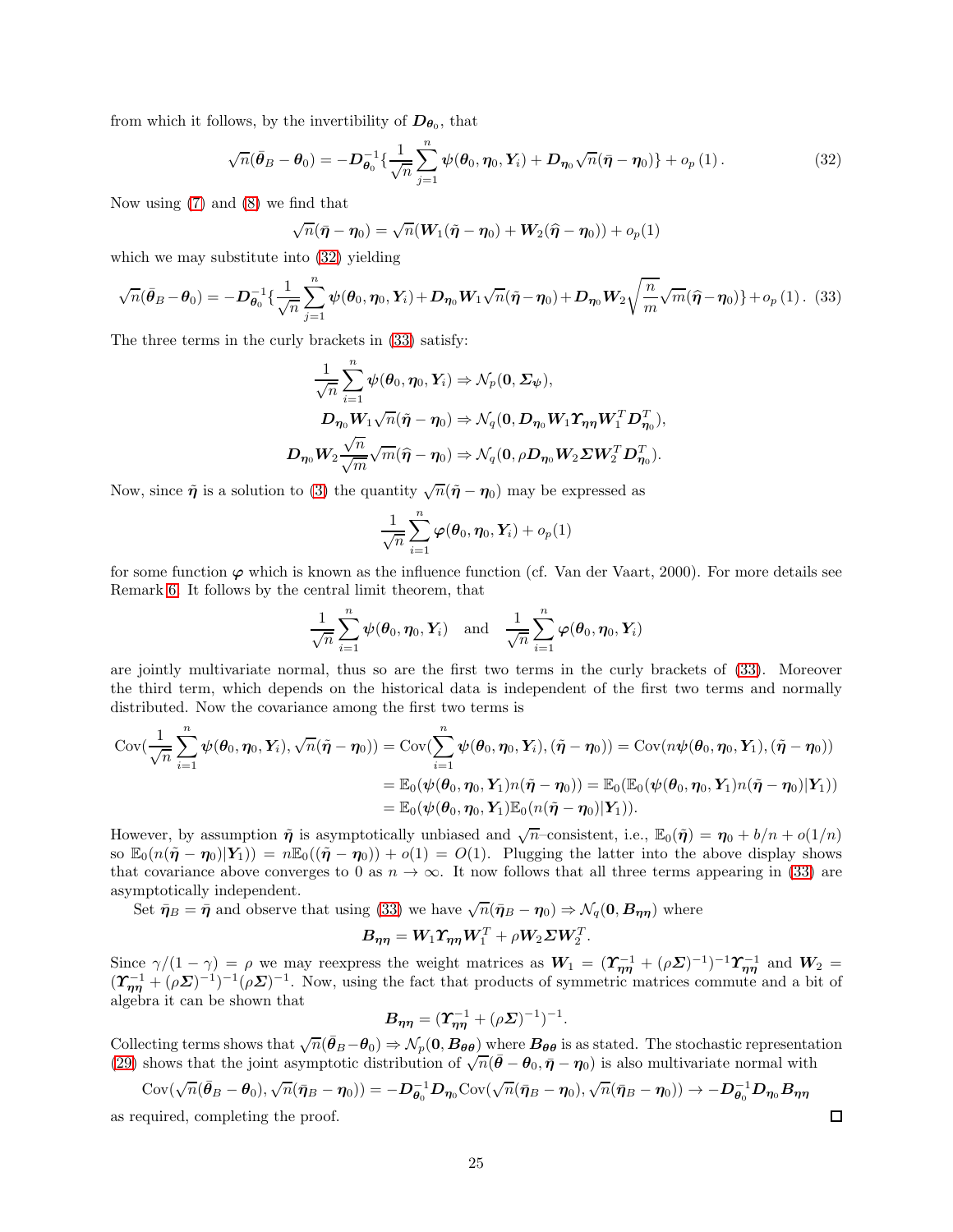# Proof of Theorem [3.3:](#page-6-1)

The following preliminary Lemma will be used.

<span id="page-25-0"></span>**Lemma 1.** Let  $X_1$  and  $X_2$  be random vectors with variances  $V_1 = V(X_1)$  and  $V_2 = V(X_2)$  with  $V_1 \preceq V_2$ . Then for any matrix **A** we have  $\mathbb{V}(AX_1) \preceq \mathbb{V}(AX_2)$ . As a consequence we also have  $V_1^{-1} \succeq V_2^{-1}$ .

## Proof of Lemma [1:](#page-25-0)

Proof. Observe that

$$
\begin{aligned} \mathbf{u}^T \mathbb{V}(A\mathbf{X}_1) \mathbf{u} &= \mathbf{u}^T A \mathbf{V}_1 A^T \mathbf{u} = (A^T \mathbf{u})^T \mathbf{V}_1 (A^T \mathbf{u}) = \mathbf{v}^T \mathbf{V}_1 \mathbf{v} \preceq \mathbf{v}^T \mathbf{V}_2 \mathbf{v} = (A^T \mathbf{u})^T \mathbf{V}_2 (A^T \mathbf{u}) \\ &= \mathbf{u}^T A \mathbf{V}_2 A^T \mathbf{u} = \mathbf{u}^T \mathbb{V}(A \mathbf{X}_2) \mathbf{u}. \end{aligned}
$$

for any vector **u**. The inequality  $v^T V_1 v \leq v^T V_2 v$  holds since  $V_2 - V_1$  is non–negative definite by assumption. Thus  $\mathbb{V}(A X_1) \preceq \mathbb{V}(A X_2)$  as claimed.

Now choose  $\boldsymbol{A} = \boldsymbol{V}_1^{-1/2} \boldsymbol{V}_2^{-1/2}$  and note that

$$
\mathbb{V}(\mathbf{A}\mathbf{X}_1) = (\mathbf{V}_1^{-1/2}\mathbf{V}_2^{-1/2})\mathbf{V}_1(\mathbf{V}_1^{-1/2}\mathbf{V}_2^{-1/2})^T = \mathbf{V}_2^{-1}
$$
  

$$
\mathbb{V}(\mathbf{A}\mathbf{X}_2) = (\mathbf{V}_1^{-1/2}\mathbf{V}_2^{-1/2})\mathbf{V}_2(\mathbf{V}_1^{-1/2}\mathbf{V}_2^{-1/2})^T = \mathbf{V}_1^{-1}.
$$

The equalities above hold since products of symmetric matrices commute. The inequality  $V_1^{-1} \succeq V_2^{-1}$  follows immediately.

We now continue with the proof of Theorem [3.3:](#page-6-1)

*Proof.* Observe that  $\boldsymbol{A}$  is the variance matrix of the random vector

$$
T_1=\begin{pmatrix}-D_{\theta_0}^{-1} & -D_{\theta_0}^{-1}D_{\eta_0}\\0& I\end{pmatrix}\begin{pmatrix}S_1\\S_2\end{pmatrix}
$$

where  $S_1 \sim \mathcal{N}_p(0, \Sigma_\psi)$  and  $S_2 \sim \mathcal{N}_q(0, \rho \Sigma)$  are independent. Similarly, B is the variance matrix of the random vector

$$
\boldsymbol{T}_2=\begin{pmatrix}-\boldsymbol{D}_{\boldsymbol{\theta}_0}^{-1} & -\boldsymbol{D}_{\boldsymbol{\theta}_0}^{-1}\boldsymbol{D}_{\boldsymbol{\eta}_0}\\ \boldsymbol{0} & \boldsymbol{I}\end{pmatrix}\begin{pmatrix}\boldsymbol{S}_1\\ \boldsymbol{S}_3\end{pmatrix}
$$

where  $S_1 \sim \mathcal{N}_p(\mathbf{0}, \Sigma_{\psi})$  and  $S_3 \sim \mathcal{N}_q(\mathbf{0}, (\Upsilon_{\eta\eta} + (\rho \Sigma)^{-1})^{-1}$  are independent. Now,

$$
\mathbb{V}\begin{pmatrix} S_1 \\ S_2 \end{pmatrix} - \mathbb{V}\begin{pmatrix} S_1 \\ S_3 \end{pmatrix} = \begin{pmatrix} 0 & 0 \\ 0 & \rho \Sigma - (\Upsilon_{\eta\eta} + (\rho \Sigma)^{-1})^{-1} \end{pmatrix}
$$

It is easy to verify that  $\mathcal{T}_{\eta\eta} + (\rho \Sigma)^{-1} \succeq (\rho \Sigma)^{-1}$  so by the second part of Lemma [1](#page-25-0) we have  $\rho \Sigma \succeq (\mathcal{T}_{\eta\eta} +$  $(\rho \Sigma)^{-1}$ <sup>-1</sup> and therefore

$$
\mathbb{V}\begin{pmatrix} \boldsymbol{S}_1\\ \boldsymbol{S}_3 \end{pmatrix} \preceq \mathbb{V}\begin{pmatrix} \boldsymbol{S}_1\\ \boldsymbol{S}_2 \end{pmatrix}.
$$

Applying Lemma [1](#page-25-0) we find that

$$
\boldsymbol{B}=\mathbb{V}(T_2)\preceq \mathbb{V}(T_1)=\boldsymbol{A}
$$

as required.

Next, an application of the δ–method and Theorems [3.1](#page-4-0) and [3.2](#page-6-0) shows that  $\sqrt{n}(\Phi(\bar{\theta}_A, \bar{\eta}_A) - \Phi(\theta_0, \eta_0)) \Rightarrow$  $\mathcal{N}_r(\mathbf{0}, \mathbf{PAP}^T)$  and  $\sqrt{n}(\mathbf{\Phi}(\bar{\theta}_B, \bar{\eta}_B) - \mathbf{\Phi}(\theta_0, \eta_0)) \Rightarrow \mathcal{N}_r(\mathbf{0}, \mathbf{PBP}^T)$  where r is the dimension of  $\mathbf{\Phi}$  and  $\mathbf{P} =$  $\mathbb{E}_0(\partial \Phi/\partial \omega)$ . Observe that  $\bm{PAP}^T$  is the variance of the random vector  $\bm{PT}_1$  whereas  $\bm{PBP}^T$  is the variance  $PT_2$ . Since  $B \preceq A$  it follows from Lemma [1](#page-25-0) that  $PBP^T \preceq PAP^T$  concluding the proof.  $\Box$ 

The following lemma motivates the use of the estimators [\(7\)](#page-5-0) and [\(12\)](#page-7-1)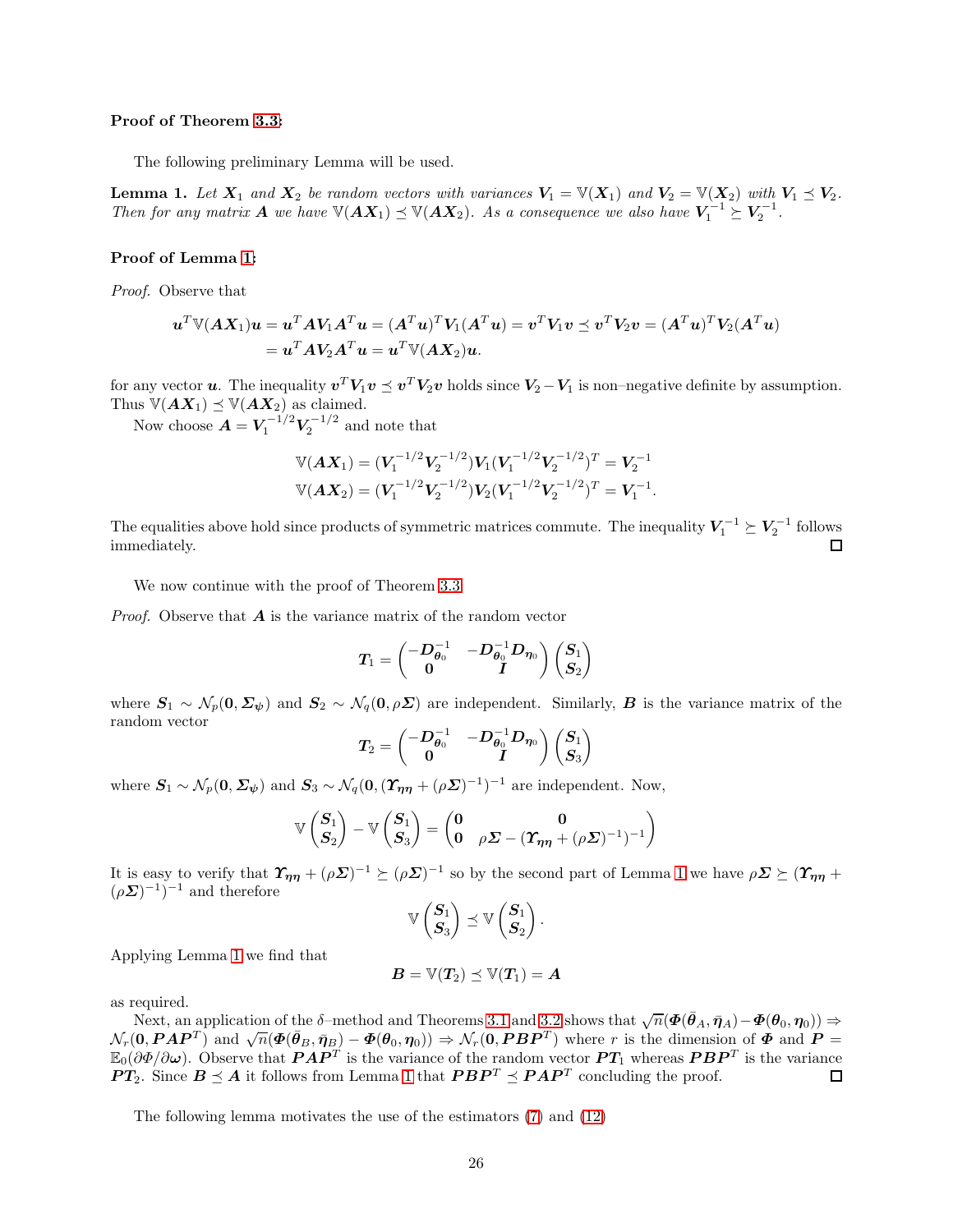<span id="page-26-0"></span>**Lemma 2.** Let  $W \sim N_q(\eta, m^{-1}\Sigma)$  and  $(U, V)^T \sim N_{p+q}((\theta, \eta)^T, n^{-1}\Upsilon)$  be independent random vectors where

$$
\boldsymbol{\varUpsilon}=\left(\begin{array}{cc} \boldsymbol{\varUpsilon}_{\boldsymbol{\theta}\boldsymbol{\theta}}&\boldsymbol{\varUpsilon}_{\boldsymbol{\theta}\boldsymbol{\eta}}\\ \boldsymbol{\varUpsilon}_{\boldsymbol{\eta}\boldsymbol{\theta}}&\boldsymbol{\varUpsilon}_{\boldsymbol{\eta}\boldsymbol{\eta}}\end{array}\right).
$$

Then the MLEs of  $\theta$  and  $\eta$  are

$$
\bar{\theta} = \mathbf{U} - \mathbf{\hat{Y}}_{\theta\eta}\mathbf{\hat{Y}}_{\eta\eta}^{-1}(\mathbf{V} - \bar{\eta}) \quad \text{and} \quad \bar{\eta} = (n\mathbf{\hat{Y}}_{\eta\eta}^{-1} + m\mathbf{\Sigma}^{-1})(n\mathbf{\hat{Y}}_{\eta\eta}^{-1}\mathbf{V} + m\mathbf{\Sigma}^{-1}\mathbf{W}). \tag{34}
$$

# Proof of Lemma [2:](#page-26-0)

Proof. The likelihood is given by

$$
L(\theta, \eta) = f(U, V; \theta, \eta) f(W; \eta)
$$
  
=  $f(U|V; \theta, \eta) f(V; \eta) f(W; \eta)$ .

Now  $\boldsymbol{U}|\boldsymbol{V} \sim \mathcal{N}_p(\boldsymbol{\lambda}, \boldsymbol{\Lambda})$  with

$$
\begin{array}{rcl}\n\lambda & = & \mathbb{E}(U|V) = \theta + \Upsilon_{\theta\eta} \Upsilon_{\eta\eta}^{-1} (V - \eta), \\
\Lambda & = & \mathbb{V}(U|V) = n^{-1} (\Upsilon_{\theta\theta} - \Upsilon_{\theta\eta} \Upsilon_{\eta\eta}^{-1} \Upsilon_{\eta\theta}),\n\end{array}
$$

so  $\lambda$  is linear in both  $\theta$  and  $\eta$ . Thus we may reparameterize  $f(U|V;\theta,\eta)$  as  $f(U|V;\lambda)$  where

$$
f(\boldsymbol{U}|\boldsymbol{V};\boldsymbol{\lambda}) \propto \exp\{-\frac{1}{2}(\boldsymbol{U}-\boldsymbol{\lambda})^T\boldsymbol{\Lambda}^{-1}(\boldsymbol{U}-\boldsymbol{\lambda})\}.
$$

Also marginally V follows a  $\mathcal{N}_q(\eta, n^{-1}\Upsilon_{\eta\eta})$  distribution so

$$
f(\boldsymbol{V};\boldsymbol{\eta})f(\boldsymbol{W};\boldsymbol{\eta}) \propto \exp\{-\frac{1}{2}(\boldsymbol{V}-\boldsymbol{\eta})^T n \boldsymbol{\Upsilon}_{\boldsymbol{\eta\eta}}^{-1}(\boldsymbol{V}-\boldsymbol{\eta})\} \exp\{-\frac{1}{2}(\boldsymbol{W}-\boldsymbol{\eta})^T m \boldsymbol{\Sigma}^{-1}(\boldsymbol{W}-\boldsymbol{\eta})\}
$$

It now follows that the MLEs for  $(\lambda, \eta)$  are

$$
\bar{\lambda} = U,
$$
  
\n
$$
\bar{\eta} = (n\Upsilon_{\eta\eta}^{-1} + m\Sigma^{-1})^{-1} (n\Upsilon_{\eta\eta}^{-1}V + m\Sigma^{-1}U).
$$

Thus by the invariance property of MLEs we find that the MLE of  $\theta$  is

$$
\bar{\theta}=U-\varUpsilon_{\theta\eta}\varUpsilon_{\eta\eta}^{-1}(V-\bar{\eta})
$$

which completes the proof.

<span id="page-26-1"></span>**Remark 5.** To obtain the estimators the estimators [\(7\)](#page-5-0) and [\(12\)](#page-7-1) apply Lemma [2](#page-26-0) and substitute  $\tilde{\theta}$  for U,  $\tilde{\eta}$ for V and  $\hat{\eta}$  for W. Further substitute  $\tilde{\Upsilon}$  and  $\hat{\Sigma}$  for  $\Upsilon$  and  $\Sigma$ , respectively.

#### Proof of Theorem [3.4:](#page-7-0)

*Proof.* First note that the difference  $\tilde{\eta} - \bar{\eta}_C$  in [\(12\)](#page-7-1) is a linear combination of  $\tilde{\eta}$  and  $\hat{\eta}$  given by

$$
(n\widetilde{\mathbf{\Upsilon}}_{\boldsymbol{\eta\eta}}^{-1}+m\widehat{\mathbf{\Sigma}}^{-1})^{-1}m\widehat{\mathbf{\Sigma}}^{-1}(\tilde{\boldsymbol{\eta}}-\widehat{\boldsymbol{\eta}}).
$$

Therefore,

$$
\begin{pmatrix} \bar{\theta}_C \\ \bar{\eta}_C \end{pmatrix} = \begin{pmatrix} I & -\tilde{\mathbf{\Upsilon}}_{\theta\eta} \tilde{\mathbf{\Upsilon}}_{\eta\eta}^{-1} (n \tilde{\mathbf{\Upsilon}}_{\eta\eta}^{-1} + m \hat{\mathbf{\Sigma}}^{-1})^{-1} m \hat{\mathbf{\Sigma}}^{-1} & \tilde{\mathbf{\Upsilon}}_{\theta\eta} \tilde{\mathbf{\Upsilon}}_{\eta\eta}^{-1} (n \tilde{\mathbf{\Upsilon}}_{\eta\eta}^{-1} + m \hat{\mathbf{\Sigma}}^{-1})^{-1} m \hat{\mathbf{\Sigma}}^{-1} \\ 0 & (n \tilde{\mathbf{\Upsilon}}_{\eta\eta}^{-1} + m \hat{\mathbf{\Sigma}}^{-1})^{-1} n \tilde{\mathbf{\Upsilon}}_{\eta\eta}^{-1} & (n \tilde{\mathbf{\Upsilon}}_{\eta\eta}^{-1} + m \hat{\mathbf{\Sigma}}^{-1})^{-1} m \hat{\mathbf{\Sigma}}^{-1} \end{pmatrix} \begin{pmatrix} \tilde{\theta} \\ \tilde{\eta} \\ \hat{\eta} \end{pmatrix}.
$$

 $\Box$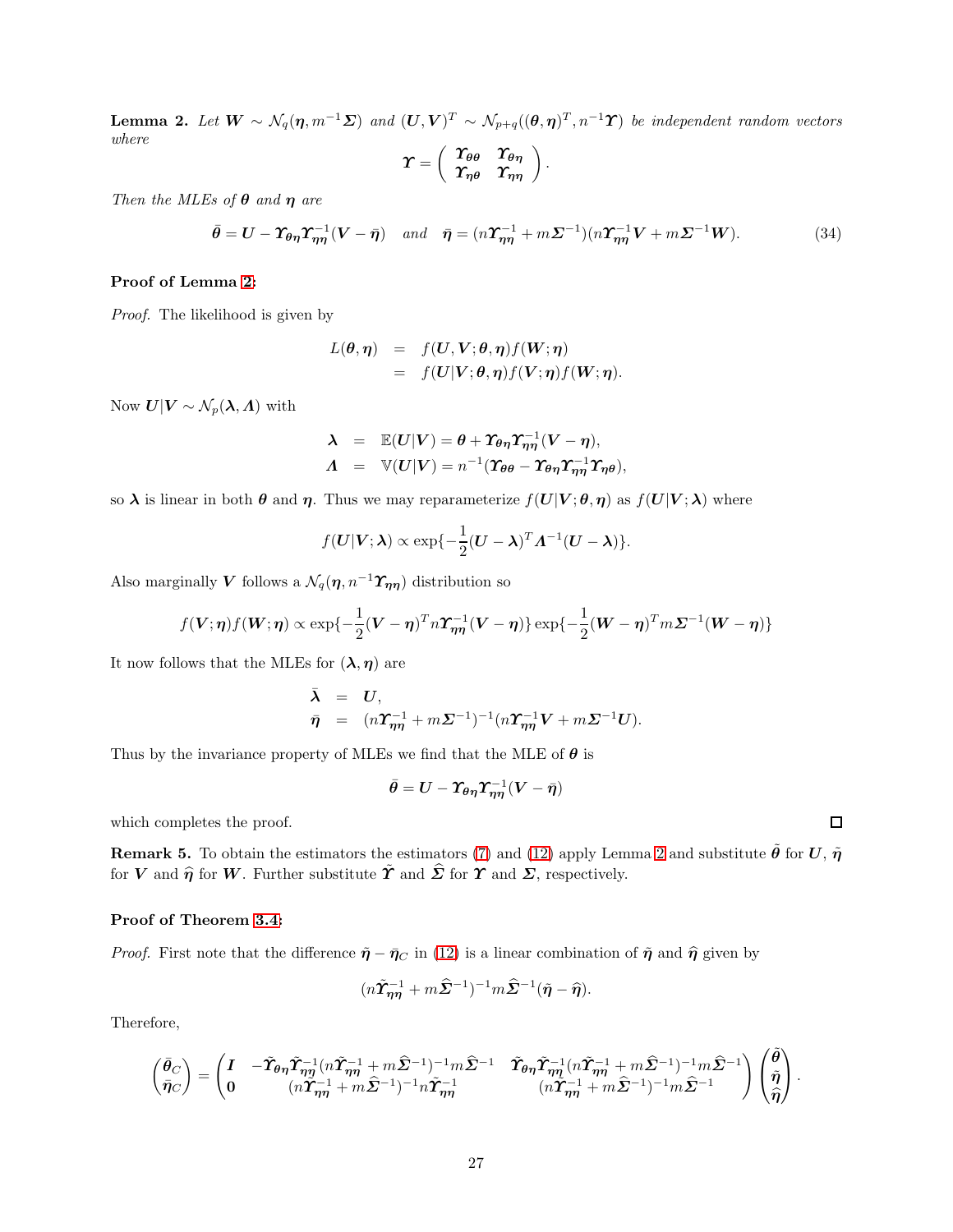Since  $\Upsilon$  and  $\Sigma$  can be consistently estimated it follows that

$$
\begin{pmatrix} \bar{\theta}_C \\ \bar{\eta}_C \end{pmatrix} = \begin{pmatrix} I & -\Upsilon_{\theta\eta} \Upsilon_{\eta\eta}^{-1} (n\Upsilon_{\eta\eta}^{-1} + m\Sigma^{-1})^{-1} m\Sigma^{-1} & \Upsilon_{\theta\eta} \Upsilon_{\eta\eta}^{-1} (n\Upsilon_{\eta\eta}^{-1} + m\Sigma^{-1})^{-1} m\Sigma^{-1} \\ (n\Upsilon_{\eta\eta}^{-1} + m\Sigma^{-1})^{-1} n\Upsilon_{\eta\eta}^{-1} & (n\Upsilon_{\eta\eta}^{-1} + m\Sigma^{-1})^{-1} m\Sigma^{-1} \end{pmatrix} \begin{pmatrix} \tilde{\theta} \\ \tilde{\eta} \\ \hat{\eta} \end{pmatrix} + o_p(1).
$$

Clearly, the fact that  $n/(n+m) \to \gamma$  implies that  $(n\Upsilon_{\eta\eta}^{-1} + m\Sigma^{-1})^{-1}n\Upsilon_{\eta\eta}^{-1} \to W_1$  and  $(n\Upsilon_{\eta\eta}^{-1} + m\Sigma^{-1})^{-1}m\Sigma^{-1} \to$  $W_2$  so we may rewrite the display above as

<span id="page-27-0"></span>
$$
\begin{pmatrix} \bar{\theta}_C \\ \bar{\eta}_C \end{pmatrix} = M \begin{pmatrix} \tilde{\theta} \\ \tilde{\eta} \\ \hat{\eta} \end{pmatrix} + o_p(1) \tag{35}
$$

where  $M$  is given in [\(13\)](#page-7-3). Further observe that

<span id="page-27-1"></span>
$$
M\begin{pmatrix} \theta_0 \\ \eta_0 \\ \eta_0 \end{pmatrix} = \begin{pmatrix} \theta_0 \\ \eta_0 \end{pmatrix} \tag{36}
$$

and that

<span id="page-27-2"></span>
$$
\sqrt{n}(\tilde{\boldsymbol{\theta}} - \boldsymbol{\theta}_0, \tilde{\boldsymbol{\eta}} - \boldsymbol{\eta}_0, \hat{\boldsymbol{\eta}} - \boldsymbol{\eta}_0) \Rightarrow \mathcal{N}_{p+2q}(\mathbf{0}, \boldsymbol{V})
$$
\n(37)

where  $V$  is given by [\(13\)](#page-7-3). Now [\(35\)](#page-27-0), [\(36\)](#page-27-1) and [\(37\)](#page-27-2) together imply that

$$
\begin{pmatrix} \bar{\theta}_C - \theta_0 \\ \bar{\eta}_C - \eta_0 \end{pmatrix} \Rightarrow \mathcal{N}_{p+q}(\mathbf{0}, \boldsymbol{M} \boldsymbol{V} \boldsymbol{M}^T)
$$
\n(38)

as stated. In particular  $C_{\theta\theta}$  is the appropriate submatrix of  $MVM^T$ . Multiplying out we find that

$$
C_{\theta\theta} = \Upsilon_{\theta\theta} - \Upsilon_{\theta\eta} W_2 R^T - R W_2 \Upsilon_{\eta\theta} + R W_2 \Upsilon_{\eta\eta} W_2 R^T + \rho R W_2 \Sigma W_2 R^T. \tag{39}
$$

The matrices  $\mathcal{T}_{\eta\eta}, \Sigma$  and  $W_2$  are symmetric and thus their products commute. It follows that  $RW_2\mathcal{T}_{\eta\eta}W_2R^T$ equals  $R\pmb{\Upsilon_{\eta\eta}W^2_2}R^T$  and  $\rho\pmb{R}\pmb{W}_2\pmb{\Sigma}\pmb{W}_2\pmb{R}^T$  equals  $\rho\pmb{R}\pmb{\Sigma}\pmb{W}^2_2\pmb{R}^T$ . It is also easy to verify that  $\pmb{\Upsilon_{\theta\eta}W_2}\pmb{R}^T=\pmb{\Upsilon_{\eta\eta}W_2}\pmb{\Sigma_{\eta\eta}W_2}\pmb{\Sigma_{\eta\eta}W_2}\pmb{\Sigma_{\eta\$  $RW_2\Upsilon_{n\theta}$  so

$$
\boldsymbol{\varUpsilon}_{\boldsymbol{\theta}\boldsymbol{\eta}}\boldsymbol{W}_{\!2}\boldsymbol{R}^T + \boldsymbol{R}\boldsymbol{W}_{\!2}\boldsymbol{\varUpsilon}_{\boldsymbol{\eta}\boldsymbol{\theta}} = 2\boldsymbol{\varUpsilon}_{\boldsymbol{\theta}\boldsymbol{\eta}}\boldsymbol{W}_{\!2}\boldsymbol{R}^T = 2\boldsymbol{R}\boldsymbol{\varUpsilon}_{\boldsymbol{\eta}\boldsymbol{\eta}}\boldsymbol{W}_{\!2}\boldsymbol{R}^T.
$$

Combining and simplifying we obtain

$$
C_{\theta\theta} = \Upsilon_{\theta\theta} - R \Upsilon_{\eta\eta} S R^T.
$$

where

$$
S = 2W_2 - W_2^2 - \rho W_2^2 \Sigma T_{\eta\eta}^{-1}.
$$
\n(40)

□

Now, using symmetry, standard algebraic manipulation and the fact that  $\rho = \gamma/(1 - \gamma)$  we have

$$
\begin{split} \mathbf{S} &= (\gamma \mathbf{\Upsilon}_{\eta \eta}^{-1} + (1 - \gamma) \mathbf{\Sigma})^{-2} \{ 2(1 - \gamma) \mathbf{\Sigma}^{-1} (\gamma \mathbf{\Upsilon}_{\eta \eta}^{-1} + (1 - \gamma) \mathbf{\Sigma}) - (1 - \gamma)^2 \mathbf{\Sigma}^{-2} - \frac{\gamma}{1 - \gamma} \mathbf{\Sigma} \mathbf{\Upsilon}_{\eta \eta}^{-1} (1 - \gamma)^2 \mathbf{\Sigma}^{-2} \} \\ &= (\gamma \mathbf{\Upsilon}_{\eta \eta}^{-1} + (1 - \gamma) \mathbf{\Sigma})^{-2} (1 - \gamma) (\gamma \mathbf{\Upsilon}_{\eta \eta}^{-1} + (1 - \gamma) \mathbf{\Sigma}) \\ &= (\gamma \mathbf{\Upsilon}_{\eta \eta}^{-1} + (1 - \gamma) \mathbf{\Sigma})^{-1} (1 - \gamma) \mathbf{\Sigma}^{-1} = \mathbf{W}_2 \end{split}
$$

Thus  $C_{\theta\theta} = \Upsilon_{\theta\theta} - R\Upsilon_{\eta\eta}W_2R^T = \Upsilon_{\theta\theta} - \Upsilon_{\theta\eta}\Upsilon_{\eta\eta}^{-1}W_2\Upsilon_{\theta\eta}^T$  as required. It is also clear that  $C_{\eta\eta} = B_{\eta\eta}$  and that

$$
C_{\theta\eta} = \lim_{n} \text{Cov}(\sqrt{n}(\bar{\theta}_C - \theta_0), \sqrt{n}(\bar{\eta}_C - \eta_0)) = \lim_{n} n \text{Cov}(\bar{\theta}_C, \bar{\eta}_C) = \lim_{n} n \text{Cov}(\tilde{\theta} - \tilde{R}(\tilde{\eta} - \bar{\eta}), \bar{\eta})
$$
  
= 
$$
\lim_{n} n (\text{Cov}(\tilde{\theta}, \bar{\eta}) - \tilde{R}\text{Cov}(\tilde{\eta} - \bar{\eta}, \bar{\eta}))
$$

where  $\tilde{R} = \tilde{T}_{\theta\eta}\tilde{T}_{\eta\eta}^{-1}$ . Now  $n\text{Cov}(\tilde{\theta}, \bar{\eta}) = n\text{Cov}(\tilde{\theta}, W_1\tilde{\eta} + W_2\hat{\eta} + o_p(1)) \rightarrow \tilde{T}_{\theta\eta}W_1$ . Furthernote that  $n\text{Cov}(\tilde{\boldsymbol{\eta}} - \bar{\boldsymbol{\eta}}, \bar{\boldsymbol{\eta}}) = n\text{Cov}(\tilde{\boldsymbol{\eta}}, \boldsymbol{W}_1 \tilde{\boldsymbol{\eta}} + \boldsymbol{W}_2 \hat{\boldsymbol{\eta}} + o_p(1)) - n\text{Cov}(\bar{\boldsymbol{\eta}}, \bar{\boldsymbol{\eta}}) \to \boldsymbol{\Upsilon}_{\boldsymbol{\eta}\boldsymbol{\eta}} \tilde{\boldsymbol{W}}_1 - (\boldsymbol{\Upsilon}_{\boldsymbol{\eta}\boldsymbol{\eta}}^{-1} + (\rho \boldsymbol{\Sigma})^{-1})^{-1} = \mathbf{0}$  since

$$
\boldsymbol{\varUpsilon}_{\boldsymbol{\eta}\boldsymbol{\eta}}\boldsymbol{W}_{1}=\boldsymbol{\varUpsilon}_{\boldsymbol{\eta}\boldsymbol{\eta}}(\gamma\boldsymbol{\varUpsilon}_{\boldsymbol{\eta}\boldsymbol{\eta}}^{-1}+(1-\gamma)\boldsymbol{\varSigma}^{-1})^{-1}\gamma\boldsymbol{\varUpsilon}_{\boldsymbol{\eta}\boldsymbol{\eta}}^{-1}=(\boldsymbol{\varUpsilon}_{\boldsymbol{\eta}\boldsymbol{\eta}}^{-1}+(\rho\boldsymbol{\varSigma})^{-1})^{-1}
$$

where we have used the fact that  $\rho = \gamma/(1-\gamma)$ . Thus  $C_{\theta\eta} = \Upsilon_{\theta\eta}W_1$  concluding the proof.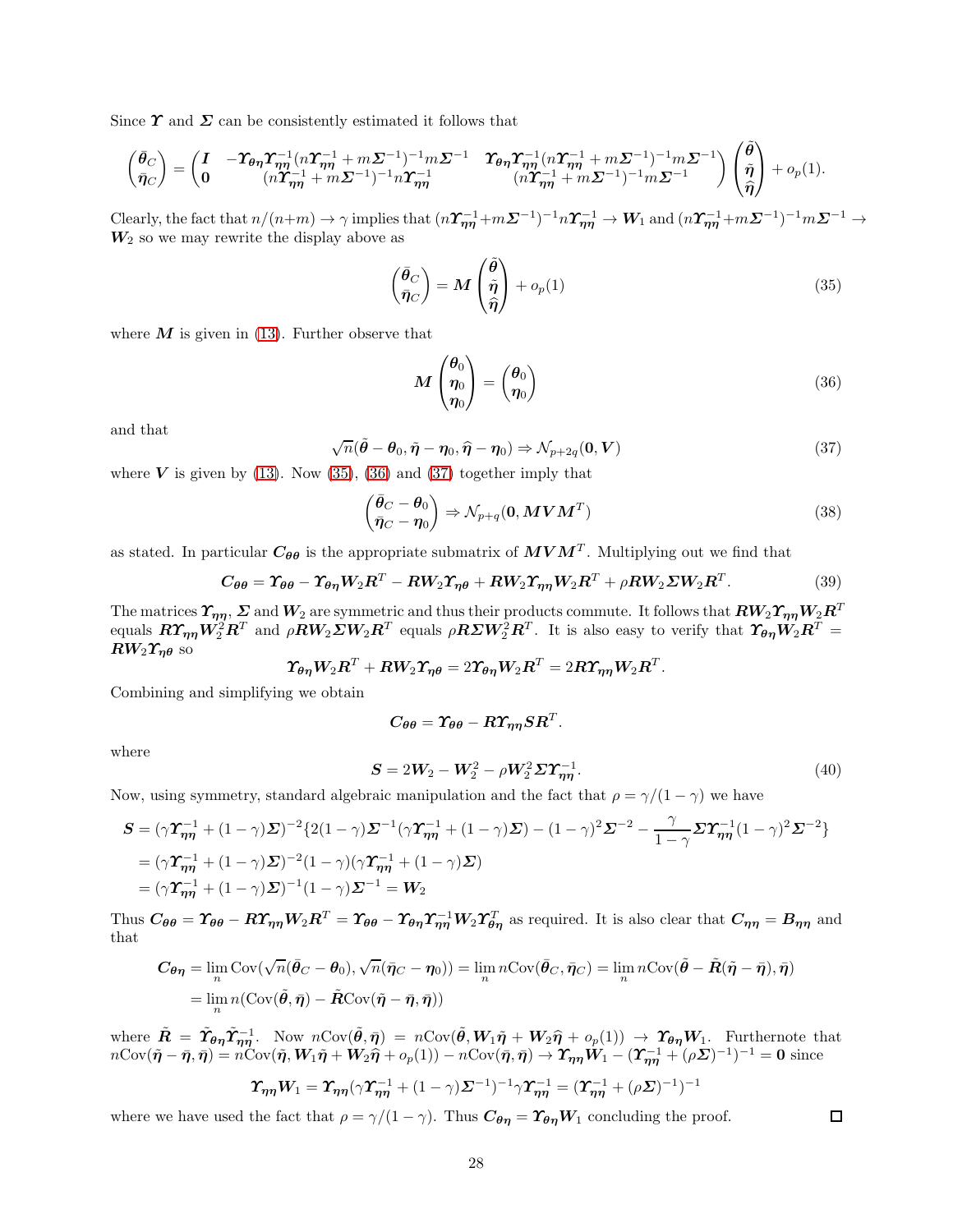# Proof of Theorem [3.5:](#page-8-0)

*Proof.* Suppose that  $(U, V)^T \sim \mathcal{N}((\theta, \eta)^T, \Upsilon)$  and  $W \sim \mathcal{N}(\eta, \rho \Sigma)$  are independent. Let  $I_{\boldsymbol{\omega}}(U, V)$  and  $I_{\boldsymbol{\omega}}(\boldsymbol{U},\boldsymbol{V},\boldsymbol{W})$  denote the Fisher Information about  $\boldsymbol{\omega}=(\boldsymbol{\theta},\boldsymbol{\eta})^T$  in  $(\boldsymbol{U},\boldsymbol{V})$  and  $(\boldsymbol{U},\boldsymbol{V},\boldsymbol{W})$  respectively. It is clear that  $I_{\omega}(U, V) = \Upsilon^{-1}$ . Moreover, repeating the calculations in proofs of Lemma [2](#page-26-0) and Theorem [3.4](#page-7-0) we deduce that  $I_{\boldsymbol{\omega}}(\boldsymbol{U},\boldsymbol{V},\boldsymbol{W})=\boldsymbol{C}^{-1}$ . The additivity of Fisher's Information implies that

<span id="page-28-1"></span>
$$
I_{\omega}(U, V, W) \succeq I_{\omega}(U, V). \tag{41}
$$

Equation [\(41\)](#page-28-1) and Lemma [1](#page-25-0) imply that

 $C \prec T$ 

as stated. The fact that  $V_C^{\Phi} \preceq V_T^{\Phi}$  now follows as in Theorem [3.3.](#page-6-1)

#### Proof of Theorem [3.6:](#page-8-1)

Proof. By Equation [\(32\)](#page-24-0) in the proof of Theorem [3.2](#page-6-0) we have

$$
\sqrt{n}(\bar{\boldsymbol{\theta}}_B-\boldsymbol{\theta}_0) = -(\boldsymbol{D}_{\boldsymbol{\theta}_0}(\boldsymbol{\psi}))^{-1}\{\frac{1}{\sqrt{n}}\sum_{i=1}^n \boldsymbol{\psi}(\boldsymbol{\theta}_0,\boldsymbol{\eta}_0,\boldsymbol{Y}_i) + \boldsymbol{D}_{\boldsymbol{\eta}_0}(\boldsymbol{\psi})\sqrt{n}(\bar{\boldsymbol{\eta}}-\boldsymbol{\eta}_0)\} + o_p(1),
$$

and similarly,

$$
\sqrt{n}(\bar{\boldsymbol\theta}_C - \boldsymbol\theta_0) = - (D_{\boldsymbol\theta_0}(\boldsymbol\lambda))^{-1}\{\frac{1}{\sqrt{n}}\sum_{i=1}^n \boldsymbol\lambda(\boldsymbol\theta_0,\boldsymbol\eta_0, \boldsymbol Y_i) + D_{\boldsymbol\eta_0}(\boldsymbol\lambda)\sqrt{n}(\bar{\boldsymbol\eta} - \boldsymbol\eta_0)\} + o_p\left(1\right).
$$

The analysis in the proof of Theorem [3.2](#page-6-0) shows that in both equations above the terms in the curly brackets are asymptotically independent. Conditions [\(17\)](#page-9-2) and [\(16\)](#page-8-2) immediately imply the conclusion of the Theorem.  $\Box$ 

By Equation [\(32\)](#page-24-0) in the proof of Theorem [3.2](#page-6-0)

<span id="page-28-0"></span>**Remark 6.** Recall that  $(\tilde{\theta}, \tilde{\eta})$  simultaneously solve  $\Psi(\theta, \eta) = 0$  and  $\Gamma(\theta, \eta) = 0$  where  $\Gamma(\theta, \eta) = n^{-1} \sum_{i=1}^{n} \gamma(\theta, \eta, Y_i)$ . Standard calculations show that

<span id="page-28-2"></span>
$$
\begin{pmatrix}\n\tilde{\boldsymbol{\theta}} \\
\tilde{\boldsymbol{\eta}}\n\end{pmatrix} = \begin{pmatrix}\n\boldsymbol{\theta}_0 \\
\boldsymbol{\eta}_0\n\end{pmatrix} + \boldsymbol{D}^{-1} \left( \frac{1}{\eta} \sum_{i=1}^n \psi(\boldsymbol{\theta}, \boldsymbol{\eta}, \boldsymbol{Y}_i) \right) + o_p(1) \tag{42}
$$

where

$$
\boldsymbol{D} = \begin{pmatrix} \boldsymbol{D}_{11} & \boldsymbol{D}_{12} \\ \boldsymbol{D}_{21} & \boldsymbol{D}_{22} \end{pmatrix} = \begin{pmatrix} \boldsymbol{D}_{\boldsymbol{\theta}}(\psi) & \boldsymbol{D}_{\boldsymbol{\eta}}(\psi) \\ \boldsymbol{D}_{\boldsymbol{\theta}}(\boldsymbol{\gamma}) & \boldsymbol{D}_{\boldsymbol{\eta}}(\boldsymbol{\gamma}) \end{pmatrix}.
$$

Using the above notations and rewriting Equation [\(32\)](#page-24-0) we have

$$
\bar{\theta}_B = \theta_0 + \frac{1}{n} \sum_{i=1}^n D_{11}^{-1} \psi(\theta, \eta, Y_i) - D_{11}^{-1} D_{12} (\bar{\eta} - \eta_0) + o_p(1).
$$
 (43)

As demonstrated in the proof of Theorem [3.2](#page-6-0) the two terms above are asymptotically independent so we can re-express  $\bar{\theta}_B$  as

<span id="page-28-3"></span>
$$
\bar{\theta}_B = \theta_0 + \frac{1}{n} \sum_{i=1}^n \{ D_{11}^{-1} \psi(\theta, \eta, Y_i) - D_{11}^{-1} D_{12} Q_i \} + o_p(1)
$$
\n(44)

where  $Q_i$  are IID  $\mathcal{N}(0, W_1 \Upsilon_{\eta \eta} W_1^T + \rho W_2 \Sigma W_2^T)$  RVs which are independent of  $\mathcal{D}$ . Furthernote that by [\(42\)](#page-28-2)

$$
\tilde{\theta} = \theta_0 + D^{11} \frac{1}{n} \sum_{i=1}^n \psi(\theta, \eta, Y_i) + D^{12} \frac{1}{n} \sum_{i=1}^n \gamma(\theta, \eta, Y_i) + o_p(1),
$$
  

$$
\tilde{\eta} = \eta_0 + D^{21} \frac{1}{n} \sum_{i=1}^n \psi(\theta, \eta, Y_i) + D^{22} \frac{1}{n} \sum_{i=1}^n \gamma(\theta, \eta, Y_i) + o_p(1),
$$

 $\Box$